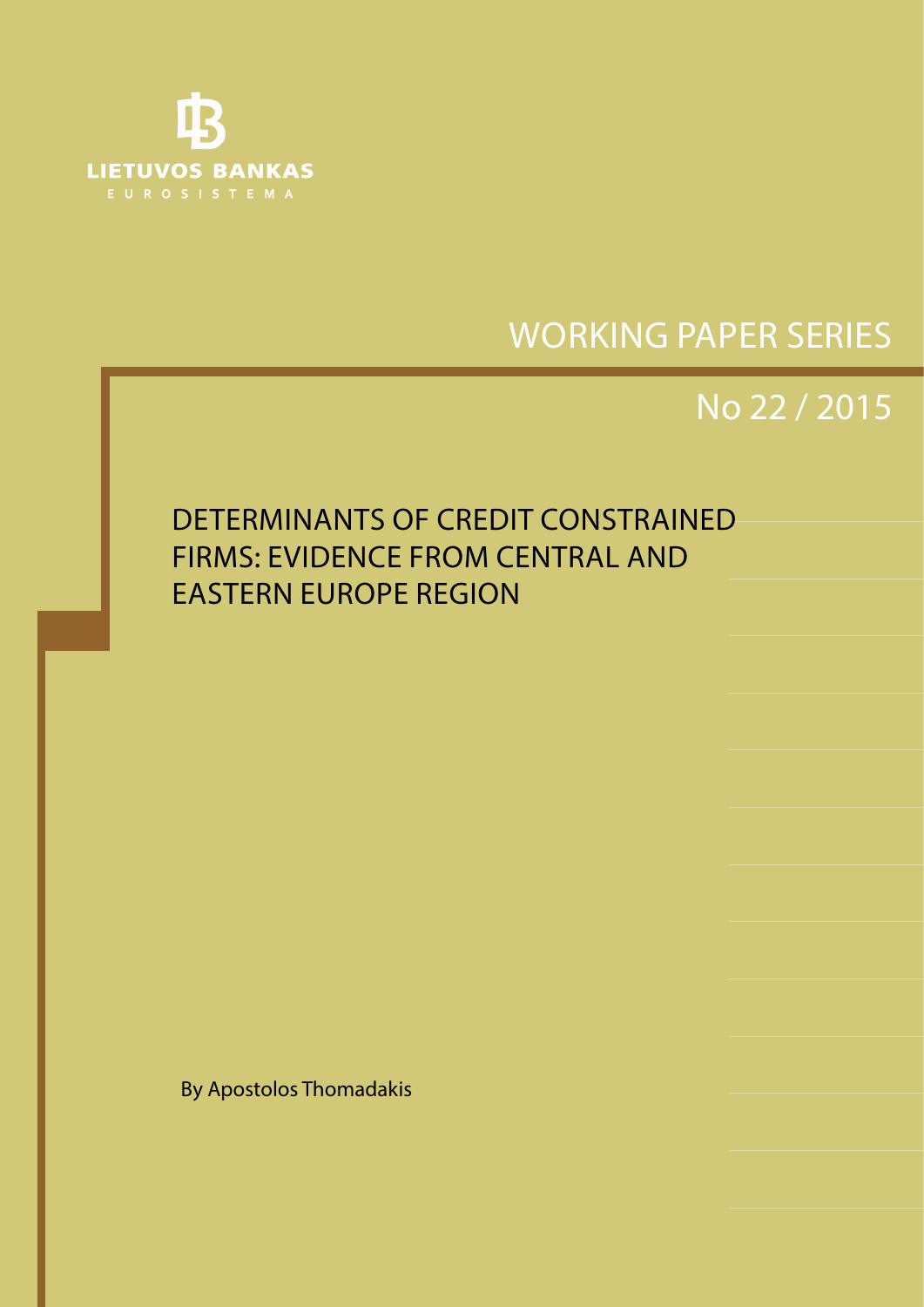## **DETERMINANTS OF CREDIT CONSTRAINED FIRMS: EVIDENCE FROM CENTRAL AND EASTERN EUROPE REGION**

Apostolos Thomadakis\* †

 $\overline{a}$ 

<sup>\*</sup> Corresponding author at: Oesterreichische Nationalbank, Foreign Research Division, Otto Wagner Platz 3, 1090 Vienna, Austria. E-mail: Apostolos.Thomadakis@oenb.at; athomada@hotmail.com.

<sup>&</sup>lt;sup>†</sup> This paper was written while I was a Visiting Scholar at the Applied Macroeconomic Research Division of the Bank of Lithuania (BoL). I would like to thank Mihnea Constantinescu, Frank Betz, Atanas Kolev, an anonymous referee, and participants at the internal BoL seminar for their valuable comments. The hospitality and .nancial support from the BoL is gratefully acknowledged. The views expressed in this paper are those of the author and do not necessarily represent those of the Bank of Lithuania.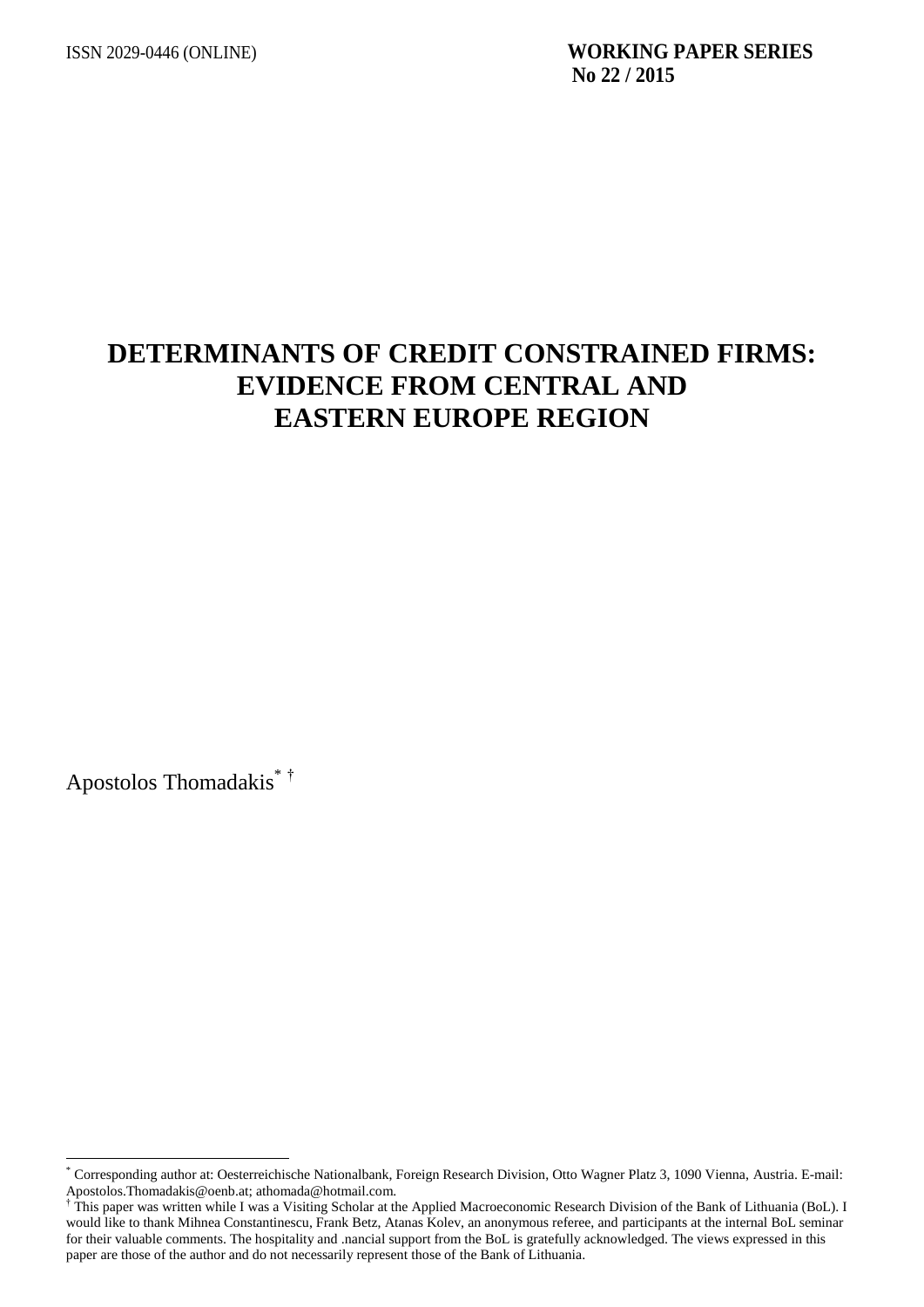© Lietuvos bankas, 2015 Reproduction for educational and non-commercial purposes is permitted provided that the source is acknowledged.

Address Totorių g. 4 LT-01121 Vilnius Lithuania Telephone (8 5) 268 0103

Internet http://www.lb.lt

Working Papers describe research in progress by the author(s) and are published to stimulate discussion and critical comments.

The Series is managed by Applied Macroeconomic Research Division of Economics Department.

The views expressed are those of the author(s) and do not necessarily represent those of the Bank of Lithuania.

ISSN 2029-0446 (ONLINE)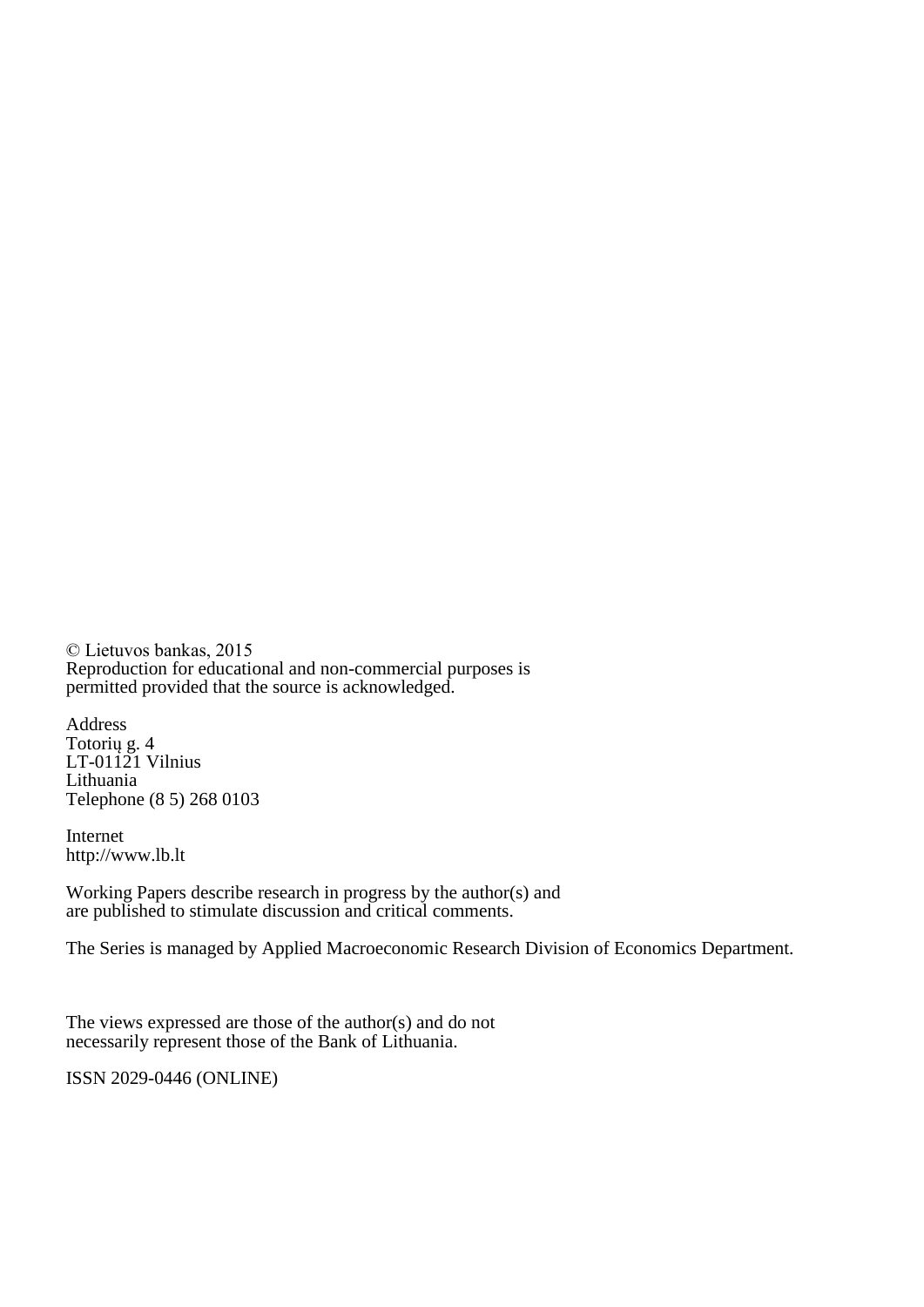#### Abstract

Based on survey data covering 6,429 firms in 10 Central and Eastern European countries we examine the impact of the banking sector environment, as well as the institutional and regulatory environment, on credit constrained Örms. We Önd that small and foreign-owned Örms are less likely to demand credit compared to audited and innovative firms. On the other hand, small, medium, publicly listed, sole proprietorship and foreign-owned Örms had a higher probability of being credit constrained in 2008–2009 than in 2012–2014. The banking sector's environment analysis reveals that firms operating in more concentrated banking markets are less likely to be credit constrained. However, higher capital requirements, increased levels of loan loss reserves and a higher presence of foreign banks have a negative impact on the availability of bank credit. The evaluation of the institutional and regulatory environment in which firms operate shows that credit information sharing is negatively correlated with access to credit. Furthermore, we show that banking sector contestability can mitigate this negative effect. Finally, we find that in a better credit information sharing environment, foreign banks are more likely to provide credit.

JEL classification: E51, G21, F34, L10

Keywords: access to credit, credit constraints, credit demand, credit information sharing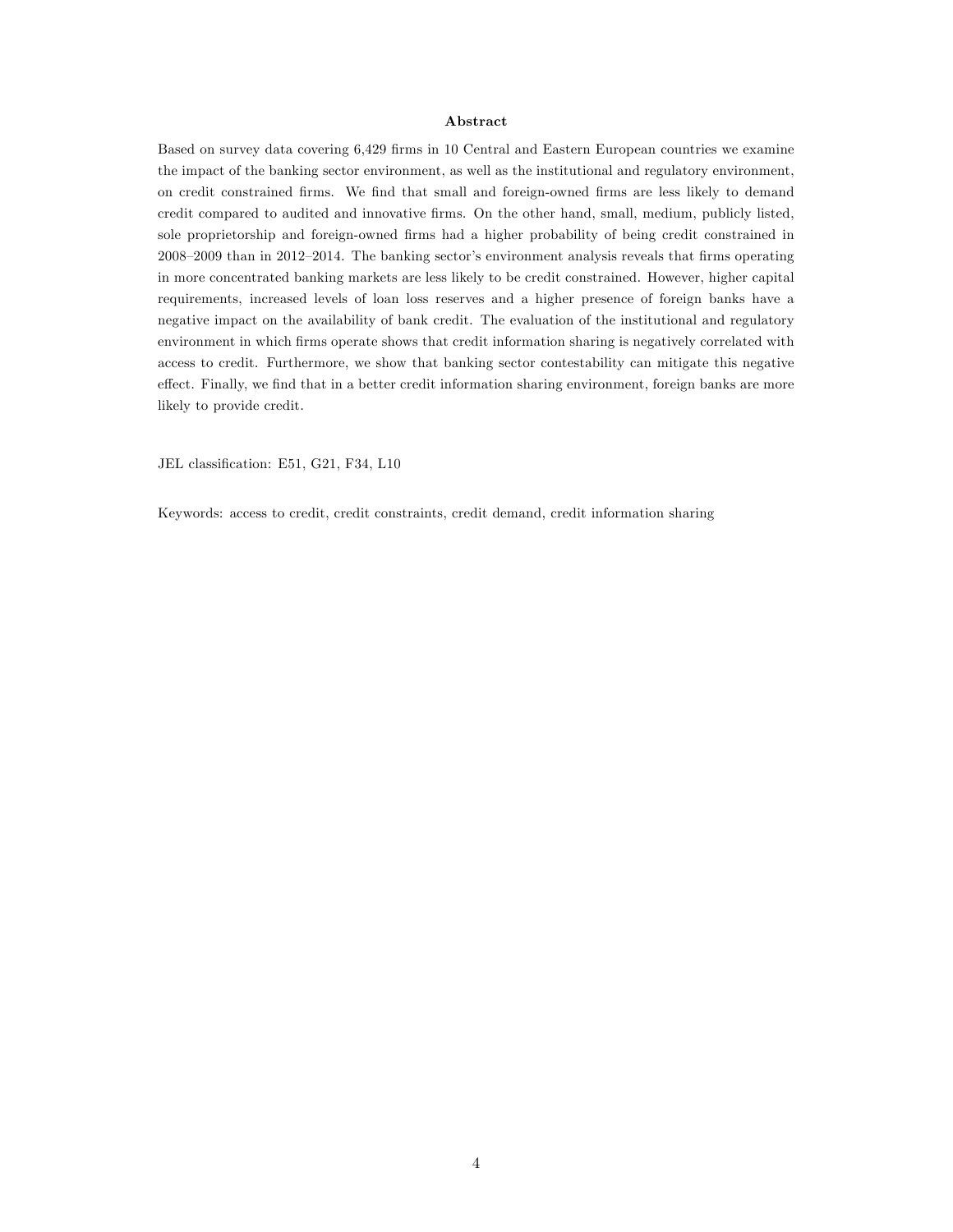## 1 Introduction

In the context of the global financial crisis one of the recurring topics for the policymakers and academics is the limited access to bank credit, which is a major growth constraint for developed and developing economies (Beck and Demirguc-Kunt, 2006). It has gained considerable interest in Europe amid pronounced financial market fragmentation issues, but has been a constant dilemma for countries in the immediate vicinity of the EU, and in particular for Central and Eastern Europe (CEE) countries.<sup>1</sup> Although the enterprise sector in the region grew significantly over the past decades, the challenges faced by Örms in these countries remain elevated. Limited access to bank credit was among the highest barriers along unfavourable tax rates, political instability, practices of competitors and an inadequately educated workforce (Fig. 1). In this context the present paper examines at the firm and country level the banking sector, as well as the institutional and regulatory environment in which credit constrained firms in CEE operate.

In order to better understand the determinants of bank credit availability we ask four important questions. First, is the bank credit problem due to supply credit constraints or due to low credit demand? It is not clear whether the sharp decline in bank lending observed after the recent financial crisis was primarily attributable to weak loan demand due to the contraction of economic activity or due to a reduction in loan supply. Some papers (Puri et al., 2011; Jimenez et al., 2012) have identified that since the onset of the crisis supply-side problems have contributed to lower aggregate lending as a result of a sharp decline in global risk appetite and capital flows. On the demand side, recent studies (Holton *et al.*, 2012) have shown that credit demand has also declined as borrowers ended up overly indebted. However, there are also cases where some firms do not have bank credit because they do not need or want one. Therefore, the importance of differentiating between supply and demand for credit is vital to analyse the extent to which credit constrained firms are affected by the environment in which they operate. This will allow policymakers to better design public interventions towards Önancial sector development.

Second, which are the specific firm characteristics that affect firm's ability to access bank credit? For example, are small firms more likely to be credit constrained than large firms? Recent studies provide evidence that small and medium enterprises around the world face greater financing obstacles than large firms (Beck et al., 2005; Beck et al., 2006). In fact, the probability of being credit constrained decreases with the firm size, while a firm's age does not relate to the credit constrained status (Kuntchev et al., 2013). However, for newly founded firms the information asymmetries faced by banks are more severe than older firms which already have a track record, and, therefore, the likelihood to be financed is higher. Similarly, one should expect that firms with foreign ownership, privatised, and exporting firms will be more likely to access credit, as well as firms willing to become more transparent through reporting their balance-sheets according to international accounting standards and having them audited by a certified external auditor.

 $1$ Our definition of Central and Eastern Europe follows that of the International Monetary Fund (IMF) and includes the following 10 countries: 3 Baltic countries (Estonia, Latvia and Lithuania), 5 Central Europe countries (Czech Republic, Hungary, Poland, Slovak Republic and Slovenia) and 2 Southeastern Europe countries (Bulgaria and Romania).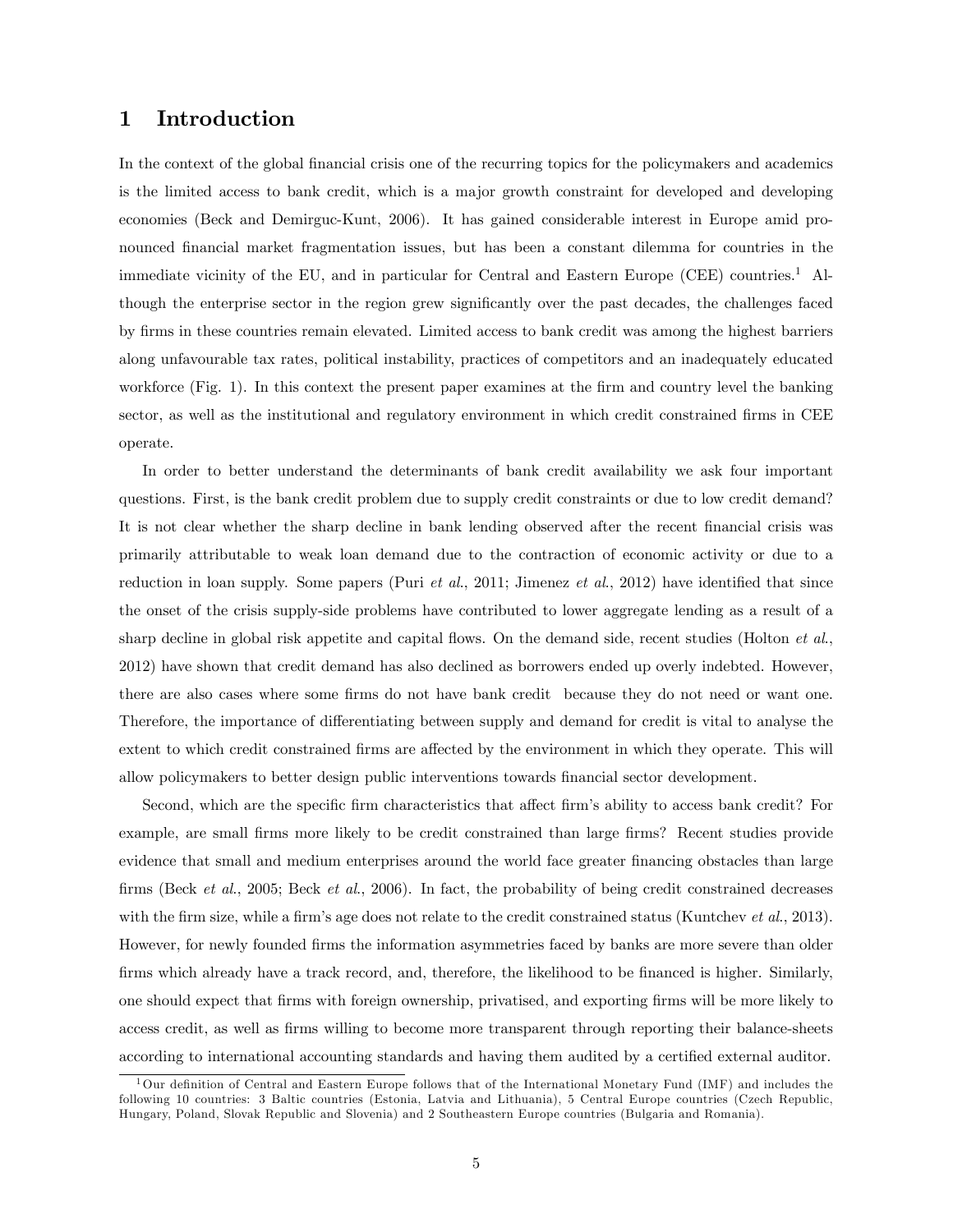Third, in addition to describing which Örms are credit constrained, it is equally important to analyse the link between access to credit and the banking sector environment. In which way does competition and concentration can affect firms access to bank credit? What is the effect of increased levels of loan loss reserves, tighter capital requirements, and high presence of foreign banks on the probability of being constrained? Theoretical literature provides two explanations in which banking sector competition can affect bank credit (Carbo-Valverde et al., 2009, Ryan et al., 2014). The market power hypothesis argues that increased market power results in restricted credit supply and higher lending rates, thus intensifying credit constraints. On the other hand, the information hypothesis argues that competitive banking markets can weaken relationship-building by depriving banks of the incentive to invest in soft information, thus alleviating financing constraints (Petersen and Rajan, 1995). In a similar way concentration can affect access to finance. However, a clear distinction between the two should be made. While competition is a measure of market conduct, concentration is a measure of market structure. Regarding credit requirements, and despite extensive research there is still much debate on the impact of banks' capital requirements on the supply of credit. It has been documented that banks trying to satisfy more stringent capital requirements reduce their supply of credit, and as a result firms are facing higher credit constraints (Puri et al., 2011; Francis and Osborne, 2012).<sup>2</sup> However, it has been also well documented that an increase in bank capital increases the supply of loans (Bernanke and Lown, 1991; Buch and Prieto, 2014). On the other hand, more ambiguous is the effect of foreign banks on access to credit. Gormley  $(2010)$  and Detragiache *et al.*  $(2008)$ provide evidence that foreign banks "cherry pick" profitable and transparent firms, while Giannetti and Ongena (2009) argue that foreign banks bring expertise and knowledge that is expected to improve access to credit. Finally, there is a clear consensus about the effect of non performing loans (NPLs); higher levels of NPLs reduce banks' aspiration to increase lending.

Fourth, it is also important to explore the extent to which the institutional and regulatory environment can help firms to overcome credit constraints. For example, Safavian and Sharma (2007) find that the quality of the legal system and its enforcement are complements of credit access. Prior research (Qian and Strahan, 2007; Bae and Goyal, 2009) has shown that firms can benefit from a high level of creditor protection by accessing credit at more favorable terms, such as longer maturities and lower interest rates. On the other hand, theoretical and empirical literature offers mixed results regarding the effect of credit information sharing on access to credit. For instance, in the adverse selection model of Pagano and Jappelli (1993) the effect on lending is ambiguous, while it is positive in the hold-up model of Padilla and Pagano  $(1997)$  and in the multiple-bank lending model of Bennardo *et al.*  $(2015)$ . The effect of lending also depends on the type of information being shared: in the model of Padilla and Pagano (2000), sharing only default information increases lending above the level reached when banks also share their data about borrowers' characteristics. Therefore, a better understanding of the impact of the institutional and

<sup>&</sup>lt;sup>2</sup>The main challenge of these studies is to disentangle the credit supply and credit demand effect. A weakening of the borrowers' balance sheets can cause a contraction of lending (demand side), but also a banks' shortage of equity capital may lead to a decrease in loan supply (supply side). However, our firm survey data contain information that allow us to separate demand from supply.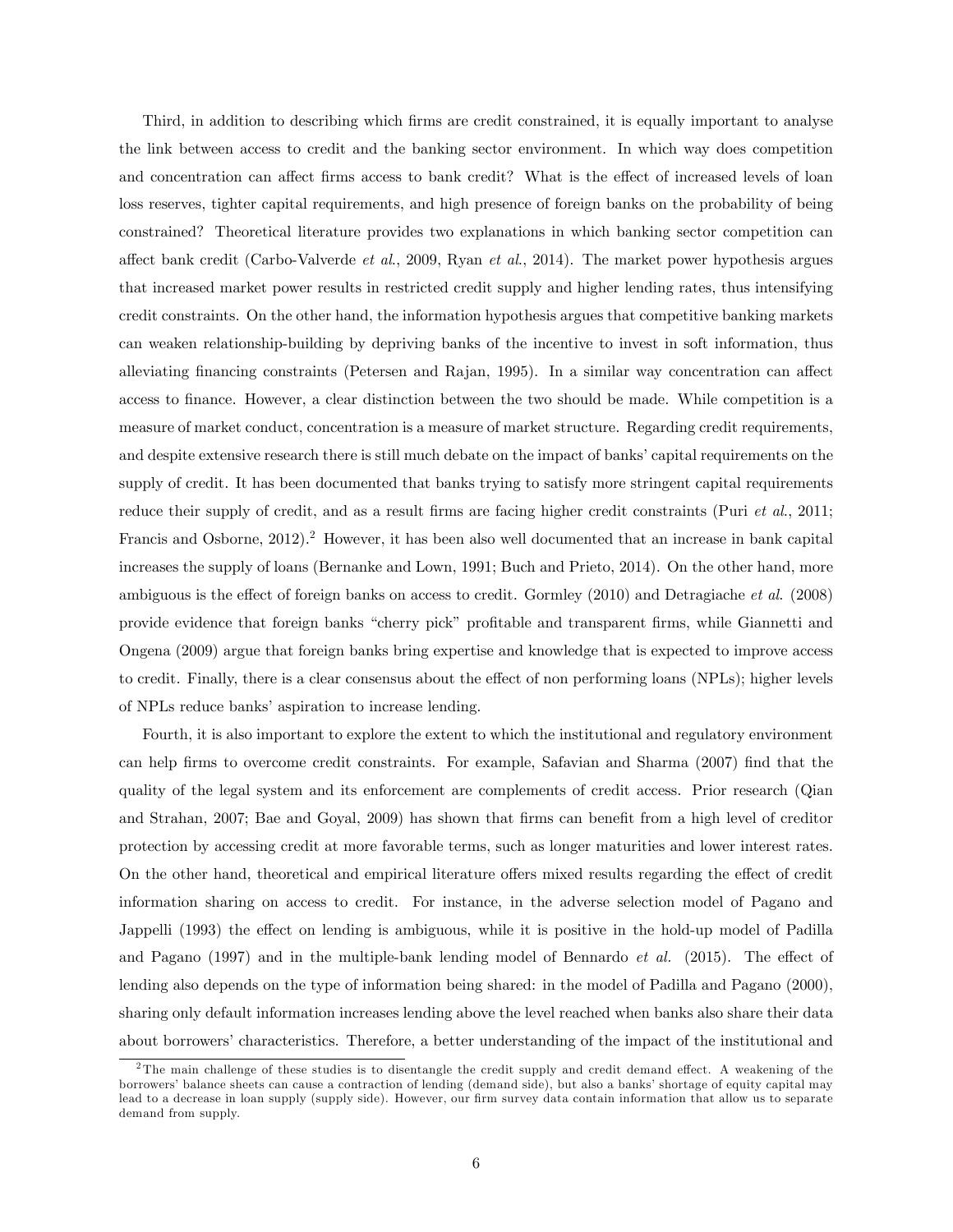regulatory environment on credit access can have relevant policy implications for both banks and firms.

Building on this literature, our paper combines several cross-country datasets to examine the determinants of credit constrained Örms at two periods of the credit cycle. To achieve that we use the two latest rounds of BEEPS – the BEEPS IV (2008–2009) and the BEEPS V (2012–2014) – which contain detailed firm level data for 6,547 firms in 10 countries in Central and Eastern Europe. We start by examining the firm level determinants of credit demand and then we continue with the firm level determinants of credit constrained firms. Next, we estimate the impact of the banking sector's environment on credit constrained firms, and finally we explore whether and how the institutional and regulatory environment affects access to credit.

From the demand-side analysis we can infer a few messages which stand out. First, the demand for loans varies with the firm size, with small and medium firms less likely to need a loan than large firms. Second, foreign owned firms have less need for bank credit, as they rely more on the parent company's support for financing their activities. Third, innovative, state-subsidised, audited and firms perceiving competition as more intense, have a higher probability of demanding a loan.

The credit constraint firm level determinants analysis allows us to conclude the following. The age of the firm, the size, the legal status, the ownership, the transparency and the innovation all play a significant role in promoting or demoting access to bank credit. Results indicate that there are considerable differences in firm level determinants of credit constraints across the years. For instance, in 2008–2009 publicly listed, sole proprietorship and foreign owned firms were more likely to be constrained, but at the same time audited and process innovative firms had more access to finance. However, while in 2012–2014 foreign owned firms could access finance more easily, younger and smaller firms were facing higher credit constraints.

Evaluating the banking sector environment allows us to draw the following conclusions. Among the banking sector characteristics we find that higher levels of market concentration make credit more accessibly and firms less constrained, while increased loan loss reserves ratios have negative effect on the availability of bank credit, as banks became more reluctant to borrow. We also Önd that tighter credit requirements and a higher presence of foreign banks increase the probability of being constrained.

The institutional and regulatory environment in which firms operate also plays a significant role in the access of firms to external finance. Our analysis shows that credit information sharing is negatively correlated with access to bank credit. More importantly, we show that the banking sector's contestability can mitigate this negative impact of high credit information sharing. In addition, and since gaining access to soft information can be more difficult for foreign banks, we show that having better credit information sharing will make foreign banks more able and willing to extend credit.

To the best of our knowledge this is the first cross-country paper to focus on the CEE region and study the impact of the banking sector environment, as well as the institutional and regulatory environment, on credit constrained firms at two different points of the business cycle. In doing so, we contribute in several important ways to the extant literature. First, current research examines firm level accounting and survey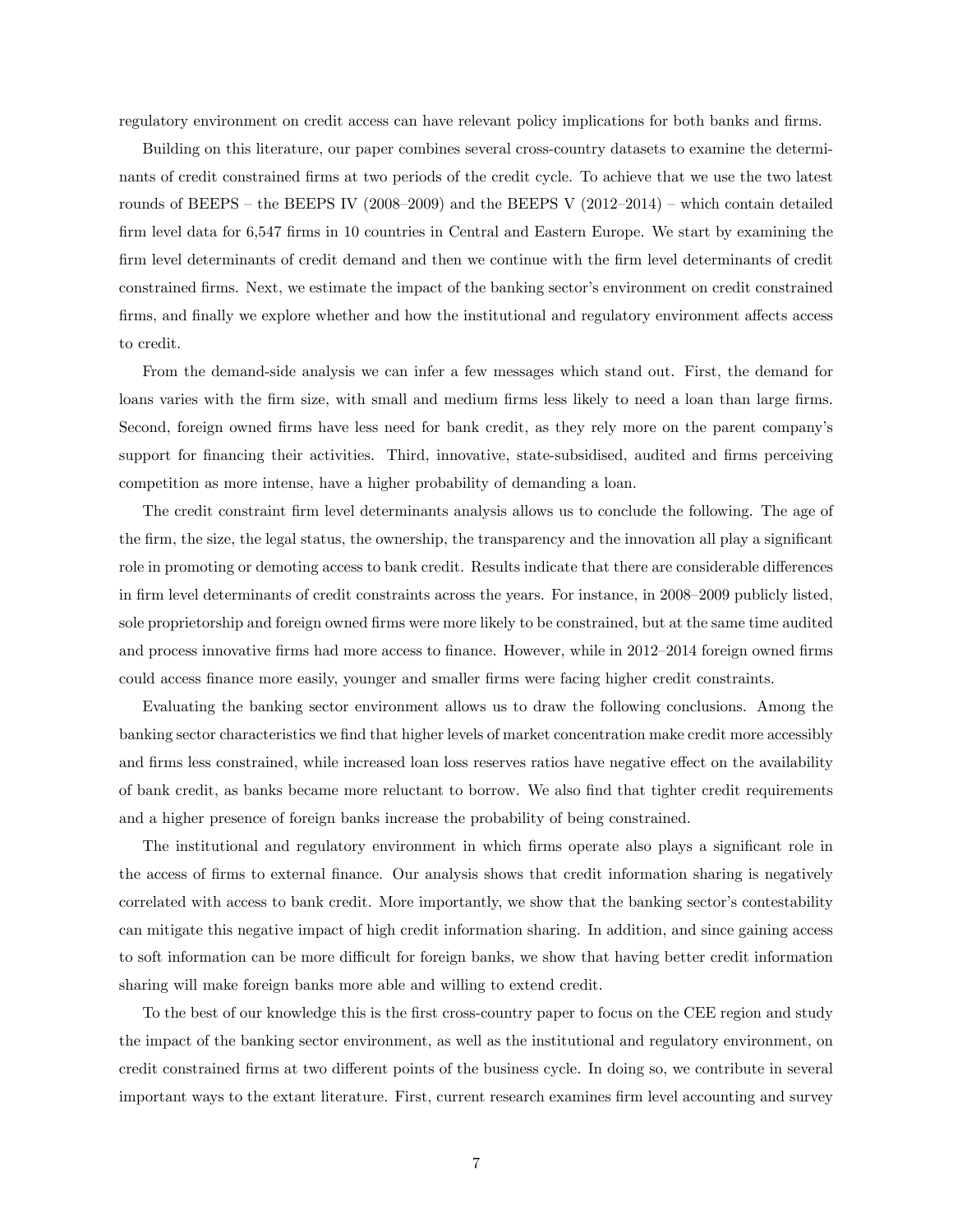data, without isolating firm level credit demand from credit supply. We instead elicit information by examining and separating the determinants of credit demand from those of credit supply. Second, we add to the literature on the effect of credit information sharing on access to finance. In particular, we present new evidence on the interaction of credit information sharing with the degree of competition. Third, we provide evidence that better credit information sharing, e.g., through the public credit bureau can facilitate the entry of foreign banks. Fourth, unlike most published work, which examines loan demand and credit constrained Örms by focusing on a single country at a single period of time, our combination of multi-year and cross-country data across 10 CEE countries allows us to examine how substantial differences in the firm, banking and country structure affect firms' access to credit.

The paper is organised as follows. Section 2 explains our data while Section 3 introduces the methodological approach. Section 4 reports and discusses the results of our analysis. Section 5 presents the robustness tests. Section 6 concludes.

## 2 Data

We combine firm and country level data from three main sources. Table 1 provides a full list of all variables used in the paper. The main source of firm level data is the Business Environment and Enterprise Performance Survey (BEEPS), a joint initiative of the European Bank of Reconstruction and Development  $(EBRD)$  and the World Bank  $(WB)$ .<sup>3</sup> We focus our study on 10 countries from Central and Eastern Europe (Bulgaria, Czech Republic, Estonia, Hungary, Latvia, Lithuania, Poland, Romania, Slovakia and Slovenia) using data from two BEEPS rounds: the  $4^{th}$ round (BEEPS IV) which is conducted in 2008–2009 (3.194 firms)<sup>4</sup> and the  $5<sup>th</sup>$  round (BEEPS V) which is conducted in 2012–2014 (3,353 firms)<sup>5</sup>.

The two rounds rely on the same sampling frames and use identical questionnaires in all countries. To ensure that the samples are representative of the relevant population of firms, the surveys use stratified random sampling.<sup>6</sup> The sample includes very small firms with as few as only one employee and firms with up to 37,772 employees. In addition, the data include Örms in the rural areas as well as large cities. Hence, these data enable us to analyse diverse firms in a large number of countries. Finally, the data set contains a panel component, where 582 Örms that were surveyed in BEEPS IV were surveyed again in BEEPS V. However, our analysis relies primarily on the pooled 2008–2009 and 2012–2014 data, since many variables of interest have a retrospective component in each survey date and because it is hard to detect robust relationships with a small panel of heterogeneous firms, especially when we use many control variables.

The BEEPS IV was undertaken at a time when emerging Europe experienced the global financial

<sup>3</sup>Data are available at www.ebrd-beeps.com.

 $4$ From the 3,194 firms interviewed during the 2008–2009 BEEPS, 2,503 firms (78.4%) were interviewed in 2008 and 691 firms  $(21.6\%)$  in 2009.

<sup>&</sup>lt;sup>5</sup> From the 3,353 firms interviewed during the 2012–2014 BEEPS, 39 firms  $(1.2\%)$  were interviewed in 2012, 3,108 firms  $(92.7\%)$  interviewed in 2013 and 206 firms  $(6.1\%)$  in 2014.

 $6$ For example, in each country, the sectoral composition of the sample in terms of manufacturing versus services was determined by their relative contribution of GDP.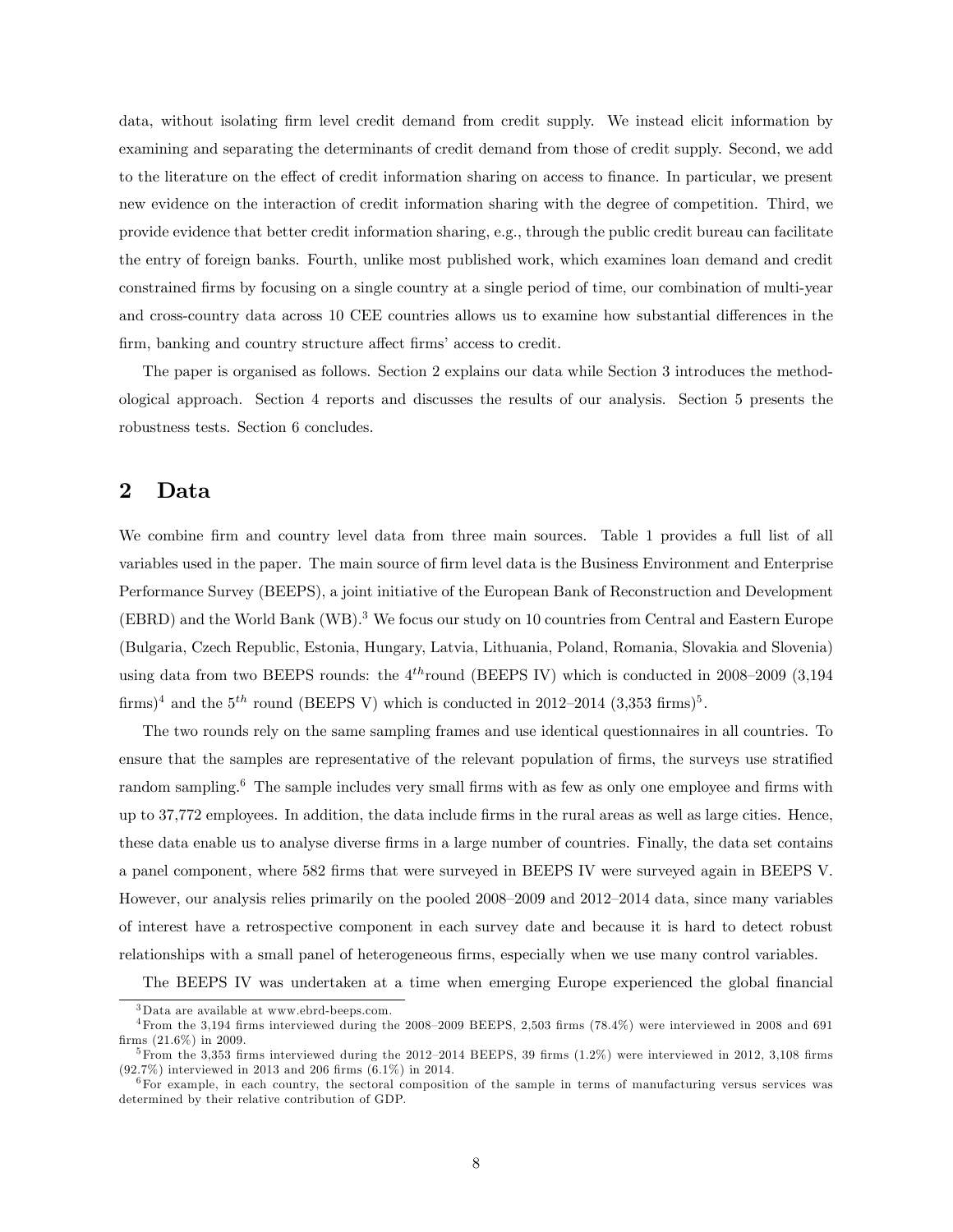crisis, whereas the BEEPS V took place few years after the credit bust (Fig. 2). While year-on-year GDP growth amounted to  $7\%$  on average over the period 2005–2007, growth declined to  $2.4\%$  in 2008 and turned negative in 2009 (-7.7%). After that drop GDP growth stabilised at around 1.8% a year for the period between 2012 and 2014. This dramatically different environment in  $2008-2009$  and  $2012-2014$  will allow us to compare credit constraints at two very contrasting points during the credit cycle where the firm and bank credit environment changed.

Even though it is well acknowledged that CEE countries managed to embark on structural and institutional reforms earlier than the beginning of the credit crunch, there are few significant cross-country differences in the credit cycle between the two rounds (Fig. 2 and 3). While the crisis started early in the Baltics and the credit cycle started to turn as early as 2007, in other countries *(i.e.* Bulgaria and Slovenia) credit tapered off towards the third quarter of 2008 (Berglof *et al.*, 2010; Terazi and Senel, 2011). However, Poland never went into recession and the impact of the financial crisis was generally muted. On the other hand, during the second period three countries (Czech Republic, Hungary and Slovenia) were in recession, in Latvia and Lithuania GDP growth was decreasing, while all other countries were growing at reasonable rates.

#### 2.1 Firm level data

To gauge credit constraints at the Örm level, we follow Popov and Udell (2012) and Popov (2015) and use BEEPS V question K16: "Referring to the last fiscal year, did the establishment apply for any loans or lines of credit?". For firms that answered "No", we move to question K17, which asks: "What was the main reason why this establishment did not apply for any line of credit or loan?". On the other hand, for firms that answered "Yes" to question K16 (these firms are classified as *applied*), question K20 subsequently asks: "Referring only to this most recent application for a line of credit or loan, what was the outcome of that application?". Four answers are available: "Application was approved", "Application was rejected", "Application withdrawn by the establishment", or "Application is still in progress".<sup>7</sup> We classify firms that answered "Yes" to K16 and "Application was approved" to K20 as *credit unconstrained*, while we classify firms as *credit constrained* if they either answered "Application was rejected" to K20 (these firms are classified as rejected) or answered "Application procedures were complex", "Interest rates were not favourable", "Collateral requirements were too high", "Size of loan and maturity were insufficient", "It is necessary to make informal payments to get bank loans" or "Did not think it would be approved" to K17 (these firms are classified as *discouraged*). Therefore, credit constrained firms are those that were either rejected or discouraged from applying. Moreover, this strategy allows us to differentiate between firms that did not apply for a loan because they did not need one and those that did not apply because they were discouraged (but actually needed a loan). Finally, we identify firms that had a demand for bank

<sup>&</sup>lt;sup>7</sup> From our sample we exclude firms with unknown loan status and firms with a loan from an unknown source.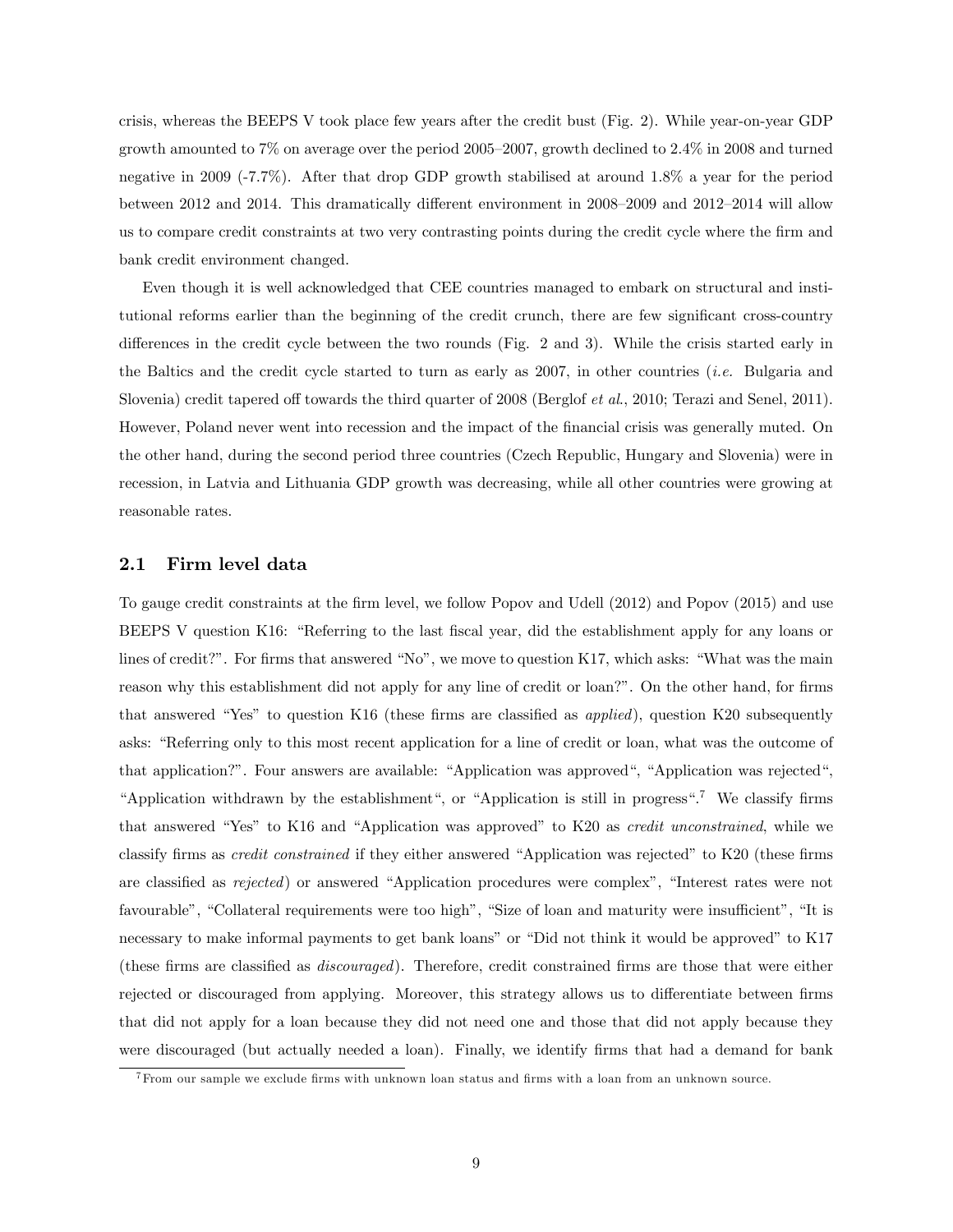credit (loan needed) as those that were either applied or discouraged.<sup>8</sup>

Table 2 provides an overview of the responses of firms to questions K16, K17 and K20 (K18a). While the number of firms applied for loan decreased from  $41\%$  to  $27\%$  between  $2008-2009$  and  $2012-2014$ , the rate of approved and rejected applications remained at the same level  $-87.5\%$  and  $9.5\%$  on average, respectively. Importantly, BEEPS V allow us to identify firms that withdrew their loan application  $(2\%)$ , as well as cases where the application procedure were still in progress (1%) at the time the survey took place. However, this information is not available in the BEEPS IV. The main reason that firms did not apply for a loan is because they do not need a loan (76% on average). This brings the level of discouragement to 24% on average, with unfavorable interest rates (7.5% on average), high collateral requirements (4% on average), and complex application procedures (4% on average) being the most prominent reasons. Finally, the number of bank credit constrained firms  $-$  those that are either discouraged or rejected  $-$  increased from  $33\%$  in 2008–2009 to  $43\%$  in 2012–2014.

Summary statistics in Table 3 indicate that  $56\%$  of all sample firms in 2008–2009 needed a loan, while  $44\%$  did in 2012–2014. Thirty-three  $\%$  of firms were credit constrained in 2008–2009, while  $43\%$ were constrained in 2012–2014, pointing to a substantial tightening of financing constraints in 2012–2014. Given that demand declined and constraints increased between the two rounds of BEEPS, it is important to differentiate between both. Behind these averages lies substantial variation across and within countries (Tables 4 and 5, and Fig. 4). While  $38\%$  of firms in Slovakia were credit constrained in  $2008-2009$  and  $39\%$ in 2012–2014, 23% of firms in Lithuania were credit constrained in 2008–2009 and 54% in 2012–2014. The variation over time also differs considerably across countries. While the share of credit constrained firms dropped in Poland from 37% to 35%, it increased from 47% to 68% in Latvia between the two rounds.

We also include several firm level control variables that may influence the extent of firms' credit constraints. These include: whether a firm is located in a capital (*Capital*) or a city (*City*); firm age (*Age*); size (Small firm and Medium firm); whether a firm is Publicly listed; Sole proprietorship; Privatised; Foreign owned; Government owned; Exporter; Audited; whether a firm innovates – either in product or process (Innovation). Table 3 highlights the substantial increase in the number of small firms from  $38\%$ in 2008–2009 to 58% in 2012–2014, as well as the decline in the number of innovative firms (from  $77\%$  to 37%) between the two rounds. Only very few firms – less than  $1\%$  – in 2012–2014 were publicly listed compared to  $7\%$  in 2008–2009, while  $37\%$  of firms were audited compared to  $51\%$  between the two periods, respectively. In some of our analysis, we use additional firm characteristics that we will discuss later.

<sup>&</sup>lt;sup>8</sup>In BEEPS IV question K20 has been replaced by question K18a, which asks: "In last fiscal year, did this establishment apply for any new loans or new lines of credit that were rejected?". The two available answers are: "Yes" or "No". We classify firms that answered "No" to K16 and "No" to K18a as credit unconstrained, while we classify firms as credit constrained if they answered "Yes" to K18a or answered "Application procedures were complex", "Interest rates were not favorable", ìCollateral requirements were too highî, ìSize of loan and maturity were insu¢ cientî, ìIt is necessary to make informal payments to get bank loans" or "Did not think it would be approved" to K17.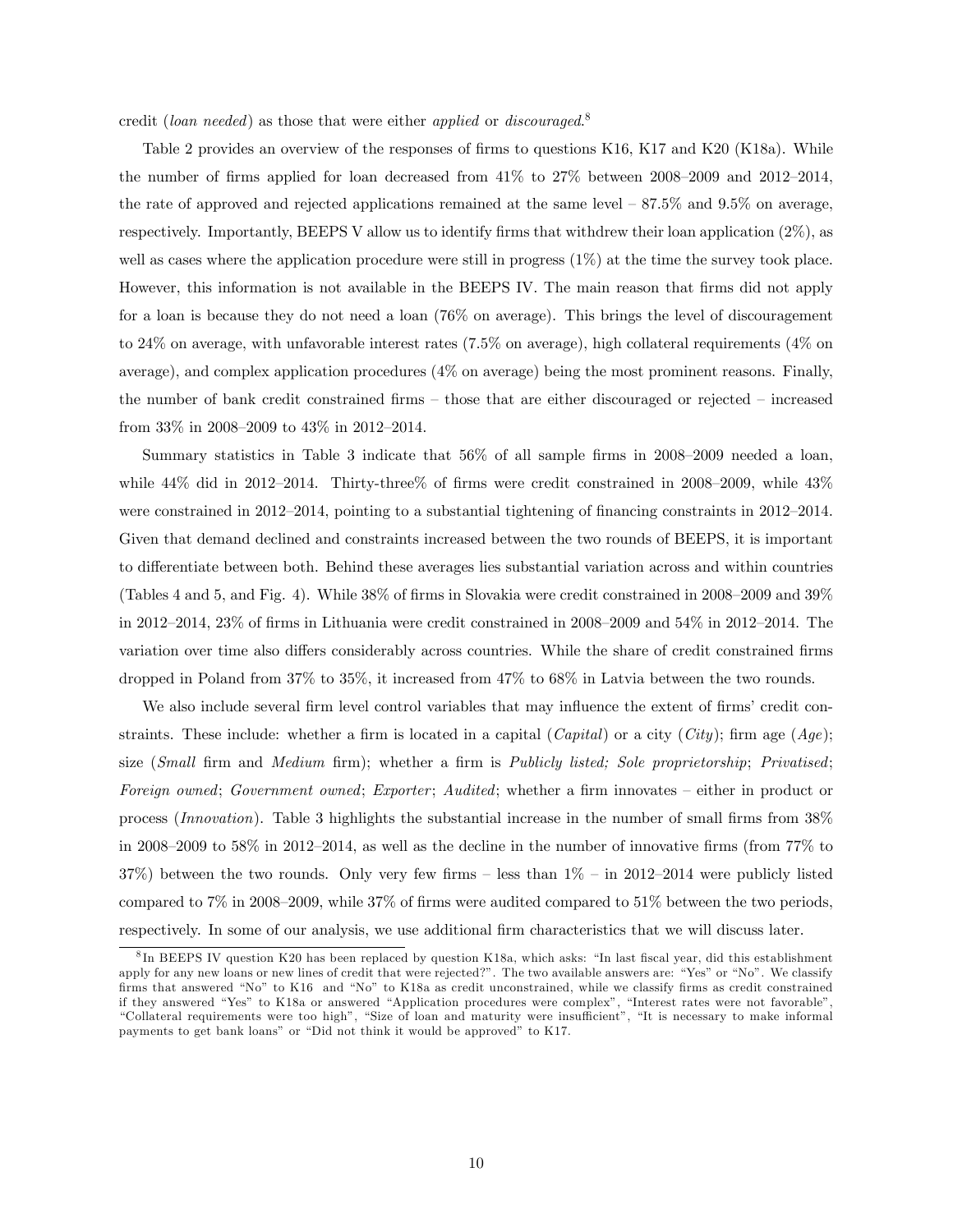#### 2.2 Country level data

Our country level data can be divided into two categories, those that measure the performance of the banking sector environment within a country, and those that measure the performance of the institutional and regulatory environment.

#### 2.2.1 Banking sector environment

In order to measure the performance of the banking sector environment we use the Bureau van Dijk Electronic Publishing (BvDEP) Bankscope database, which contains balance sheet and income statement information for banks participating in each country. Only banks classified as commercial, cooperative, savings and bank holding companies are considered in the analysis. We leave out central banks and investment banks, because they are not directly involved in providing loans to firms.

We are measuring the banking sector competition by using a non-structural approach, the Lerner index (Lerner, 1934).<sup>9</sup> The index measures the markup that firms charge their customers by calculating the disparity between price and marginal cost expressed as a percentage of the price:

$$
Lerner\ index = \frac{P - MC}{P},\tag{1}
$$

where P is the price of banking output<sup>10</sup> and  $MC$  is the marginal cost. In other words, the Lerner index shows the ability of an individual bank to charge a price above marginal cost. The index ranges between 0 and 1, with zero corresponding to perfect competition and larger values reáecting greater market power (less competition).

Following the methodology used in Demirguc-Kunt and Martinez Peria (2010), first we estimate the following log cost function for each bank:

$$
\log (C_{it}) = a_{0i} + \beta_1 \log(Q_{it}) + \beta_2 [\log(Q_{it})]^2 + \beta_3 \log(W_{1,it}) + \beta_4 \log(W_{2,it}) + \beta_5 \log(W_{3,it}) +
$$
  
+ 
$$
\beta_6 \log(Q_{it}) \times \log(W_{1,it}) + \beta_7 \log(Q_{it}) \times \log(W_{2,it}) + \beta_8 \log(Q_{it}) \times \log(W_{3,it}) +
$$
  
+ 
$$
\beta_9 [\log(W_{1,it})]^2 + \beta_{10} [\log(W_{2,it})]^2 + \beta_{11} [\log(W_{3,it})]^2 + \beta_{12} \log(W_{1,it}) \times \log(W_{2,it}) +
$$
  
+ 
$$
\beta_{13} \log(W_{1,it}) \times \log(W_{3,it}) + \beta_{14} \log(W_{2,it}) \times \log(W_{3,it}) + Y_t + \epsilon_{it},
$$
 (2)

where  $C_{it}$  is the total cost for bank i in year t and is equal to the sum of interest rate expenses, commission and fee expenses, personnel expenses, other admin expenses, and other operating expenses;  $Q_{it}$  is the quantity of output measured as total assets;  $W_{1,it}$  is the ratio of interest expenses to total deposits and

<sup>&</sup>lt;sup>9</sup>We are aware of other competition measures, such as the adjusted–Lerner index (Koetter *et al.*, 2012), the Boone index (Boone, 2008), the profit elasticity (Boone et al., 2005), the H-statistic (Panzar and Rosse, 1987). Each one has its own metrics and drawbacks. However, we prefer the Lerner index for its simplicity and direct applicability. We do not take a stand on which is the best measure of competition.

 $10$  The price of banking output is calculated as the ratio of total revenue (sum of interest income, commission and fee income, and other operating income) to total assets.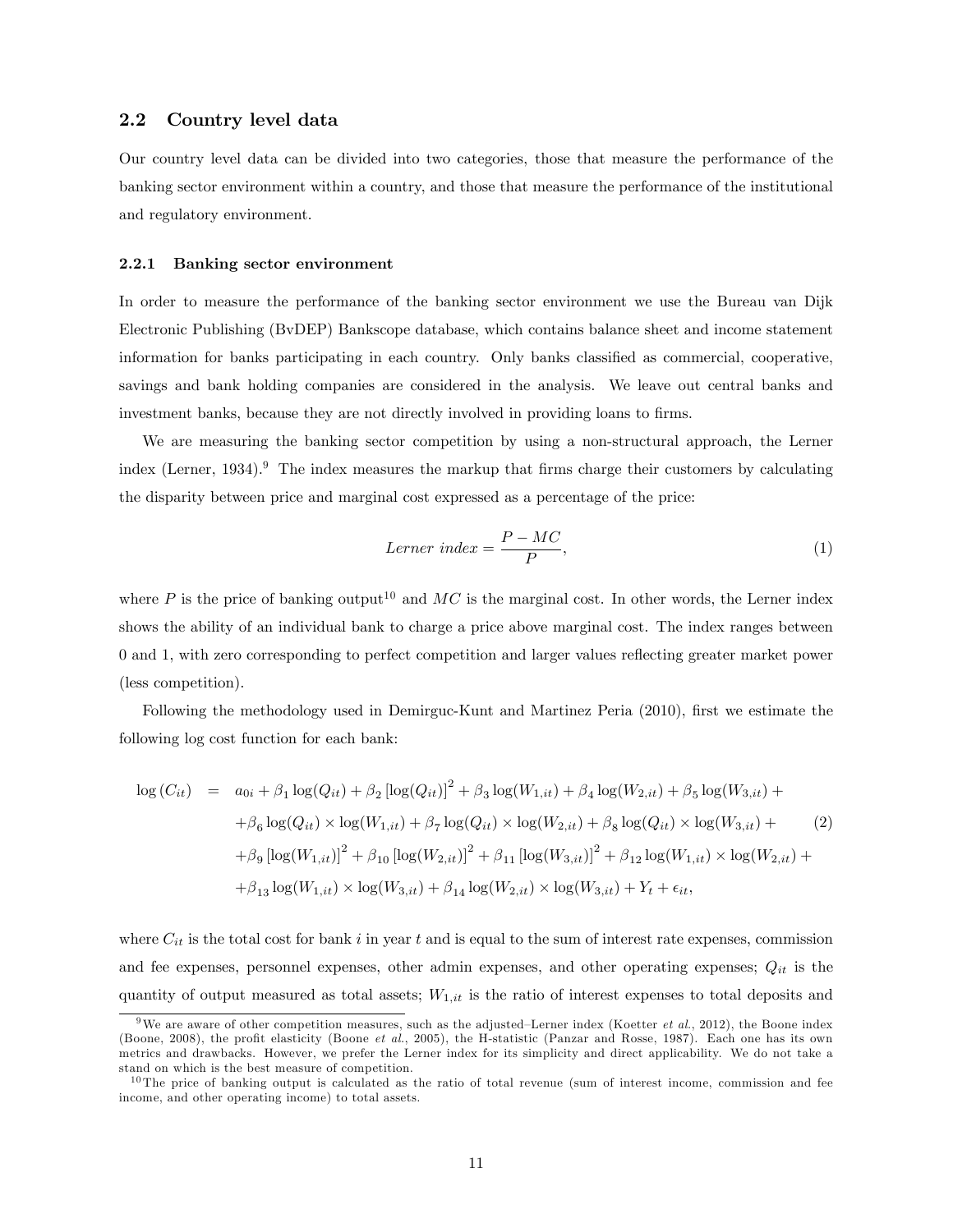money market funding;  $W_{2,it}$  is the ratio of personnel expenses to total assets;  $W_{3,it}$  is the ratio of other operating and administrative expenses to total assets; and  $Y_t$  are the full set of year dummies. All quantities are measured in millions of euro. We take the natural logarithm of all variables and estimate the regression for each country in our database using pooled ordinary least squares (OLS). We further impose restrictions to ensure homogeneity of degree one in the input prices:

$$
\beta_3 + \beta_4 + \beta_5 = 1; \ \beta_6 + \beta_7 + \beta_8 = 0; \ \beta_9 + \beta_{12} + \beta_{13} = 0
$$
  

$$
\beta_{10} + \beta_{12} + \beta_{14} = 0; \ \beta_{11} + \beta_{13} + \beta_{14} = 0.
$$
 (3)

Finally, we omit outlying observations that lie at the  $1^{st}$  and  $99^{th}$  percentile of the distribution to reduce the influence of outliers. We then use the estimated coefficients to calculate the marginal cost for each bank in each year:

$$
MC_{it} = \frac{\partial C_{it}}{\partial Q_{it}}
$$
  
= 
$$
\frac{C_{it}}{Q_{it}} [\beta_1 + \beta_2 \log(Q_{it}) + \beta_6 \log(W_{1,it}) + \beta_7 \log(W_{2,it}) + \beta_8 \log(W_{3,it})].
$$
 (4)

Therefore, the Lerner index for a country in a particular year is the average of all bank level Lerner indices for that year.

We also use a measure of concentration in the banking industry, the Herfindahl-Hirschman index  $(HHI)$ , which is the sum of the squares of the percentage market shares held by each bank:

$$
HHI = \sum_{i=1}^{n} s_i^2,\tag{5}
$$

where  $s_i$  is the market share of bank i. The  $HHI$  index stresses the importance of larger banks by assigning them a greater weight than smaller banks, and it incorporates each bank individually, so that arbitrary cut-offs and insensitivity to the share distribution are avoided. Higher values of  $HHI$  indicate higher market concentration.

To gain further insights into the banking sector, we additionally compute and employ three explanatory variables that are expected to ináuence access to credit. In order to control for the capitalisation of the banking sector we compute the bank capital to assets ratio as the ratio of total capital to total assets; for the health of bank loans we compute the ratio of loan loss reserves to total gross loans; and for the effect of foreign banks<sup>11</sup> presence on credit constraints we calculate the assets share of foreign controlled banks in the domestic banking sector. The first two variables are constructed at the country level as the mean of all bank level capital to assets ratios and loan loss reserves to gross loans ratios, respectively, while the third variable is constructed at the country level as the share of total assets held by foreign banks to the total assets held by all banks participating in the country.

 $11$ A bank is foreign-owned if more than  $50\%$  of the shares is held by foreign shareholders.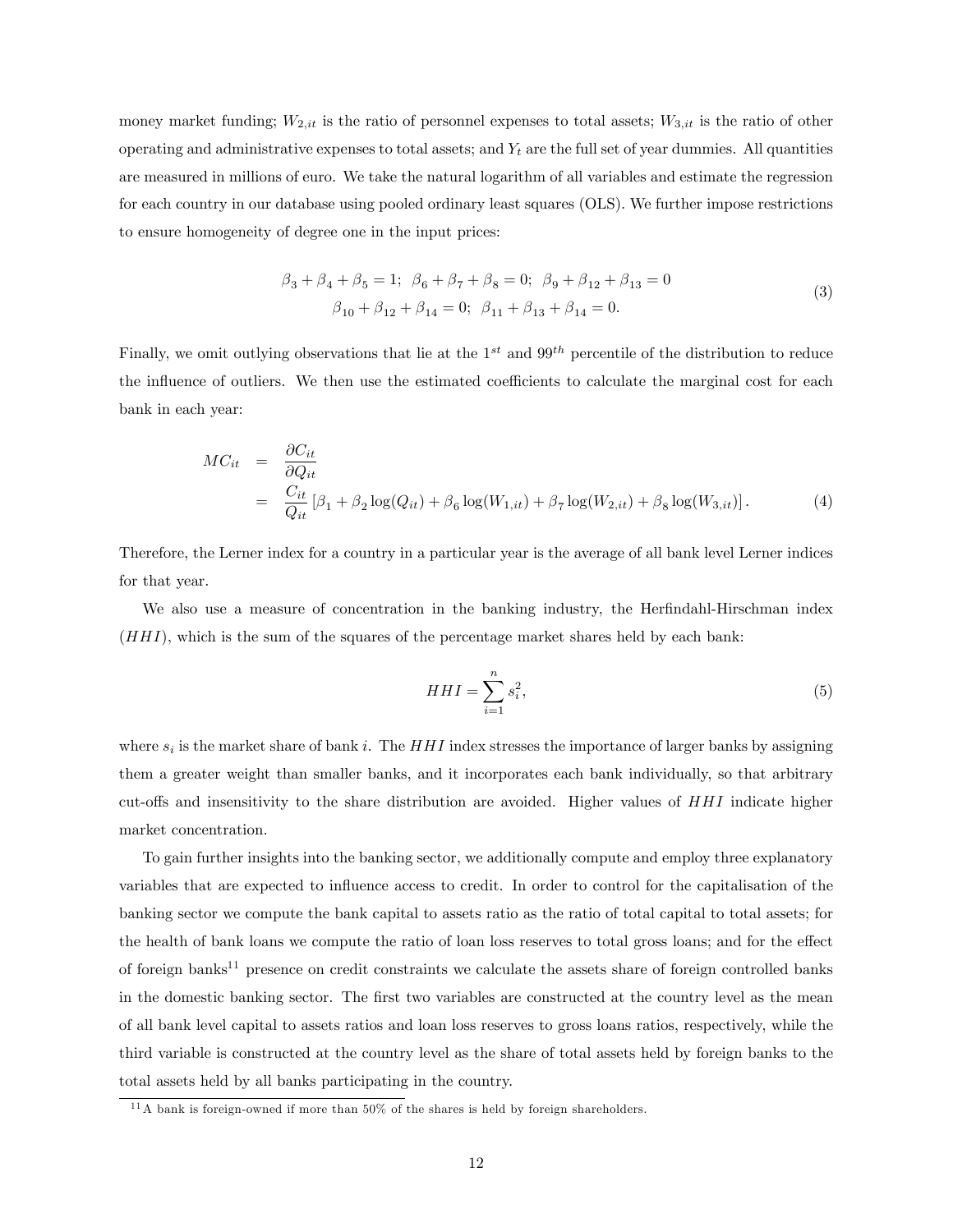Despite extensive research there is still much debate on the impact of capital requirements on the supply of credit. For example, Bernanke and Lown (1991), Woo (2003), Albertazzi and Marchetti (2010) and Busch and Prieto (2014) all find a positive relationship between banks capital to assets ratio and loan growth. In particular, they provide evidence that low (high) bank capitalisation is associated with a contraction (expansion) of credit supply. On the other hand, in response to tighter capital requirements, banks can cut down lending and therefore increase the probability of a firm being credit constrained. It has been documented that banks trying to satisfy more stringent capital requirements reduce their supply of credit. For example, Puri et al. (2011), Francis and Osborne (2012), Bridges et al. (2014) conclude that a one percentage point increase in banks capital to assets ratio causes a decline of  $1-2\%$  to  $4.5\%$  in the supply of credit.

In order to overcome the major shortcoming of the non-performing loans (NPLs) indicator, which is the cross-country and within country comparison, we compute the loan loss reserves (LLRs) as the ratio of loan loss reserves to total gross loans. By doing that we robust our measure from differences in definitions of NPLs and the level of stringency with which NPLs are calculated. High and rising levels of LLRs in many CEE countries continue to exert strong pressure on banks' balance sheet, with possible adverse effect on banks' lending. The upward trend started immediately with the outbreak of the Önancial crisis in 2008, but the sharp increase occurred a year later, when GDP contracted. This trend reflects non only the consequences of macroeconomic factors (high unemployment, currency depreciation, tight financial conditions), but it is also due to the non-negligible contribution of banks' specific factors (high cost efficiency, moral hazard).<sup>12</sup> Recent evidence (EIB, 2014) suggests that NPLs are expected to depress lending by increasing asymmetric information and uncertainty about asset quality and, thus, bank capitalisation. Therefore, we expect the probability of a firm being credit constrained to be positively correlated with NPLs and LLRs.

In the existing literature there is controversy about the effect of foreign banks on access to credit. One can argue that foreign banks can bring expertise and capital into the host market, which might have an advantage in overcoming informational and legal obstacles to lending and therefore improve access to finance, especially for large firms (Giannetti and Ongena, 2009). In addition, the presence of foreign banks can also affect the behavior of domestic banks, such as that domestic banks start lending to more opaque firms and thereby benefit all firms (Dell'Ariccia and Marquez, 2004). On the other hand, foreign banks might focus on particularly profitable ("cherry pick") projects, which are easily identifiable because they are transparent. Therefore, access to credit might become more difficult (Gormley, 2010; Claessens and Van Horen, 2014). Indeed, Detragiache et al. (2008) show that the presence of foreign banks in lowincome countries is associated with less credit being extended. However, foreign banks might also exert competitive pressures on the domestic banking industry, which in response cuts back its lending activities, thereby hurting the overall provision of credit to firms and growth. Additionally, Maurer (2008) found that

 $12$  See, for instance, Klein (2013).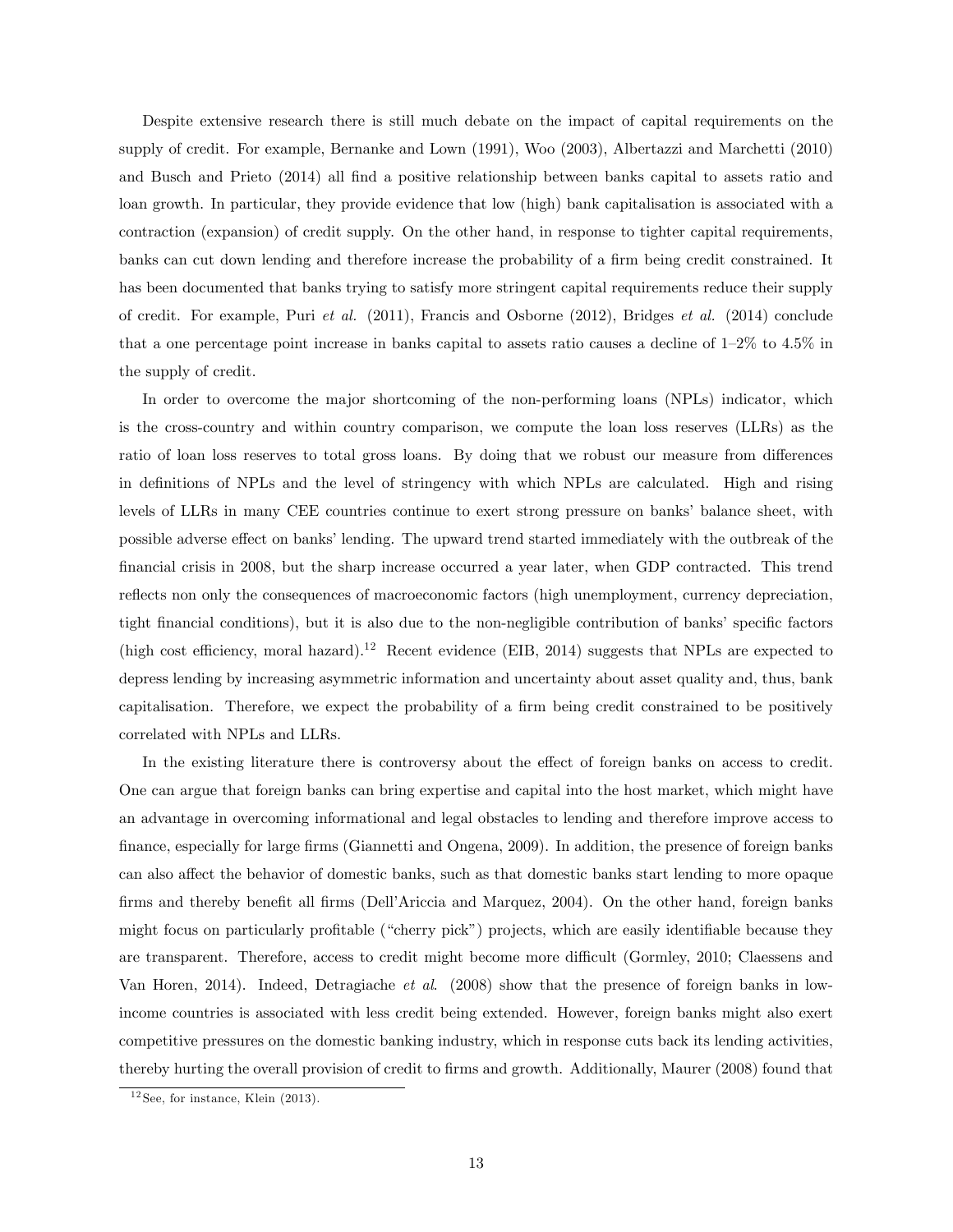rather than benefiting the majority of firms, as has apparently been the case in middle income countries, in transition economies only the most transparent Örms, i.e. Örms that use international accounting standards, benefit from foreign bank entry.

Tables 4 and 5 present summary statistics for our bank level variables. We find considerable variation in the banking sector environment not just between countries, but also between years. Although Table 3 reports a constant level of banking sector competition (Lerner index equal to 0.39 on average) between the two rounds of BEEPS, there are significant changes across years. While in 2008–2009 the Czech Republic had the most competitive banking sector, in 2012–2014 the Lerner index increase by  $16\%$  resulted in the less competitive market in our group of countries. The most concentrated market of our sample is Estonia, even though HHI decreased from 0.68 to 0.46 between the two rounds. On the opposite side, Poland is the less concentrated market with 17 and 19 banks in  $2008-2009$  and  $2012-2014$ , respectively.

For the majority of the countries, the capital to assets ratio is at or above 8%, while LLRs soared dramatically from 3% to 9% on average from BEEPS IV to BEEPS V. However, in Latvia and Romania LLRs increased by 12%, while in Estonia and Slovakia only by 1%. Foreign participation is very high within the region, with foreign-owned banks controlling on average 78% of all bank assets. However, lower-than-average foreign bank ownership in Latvia, Poland and Slovenia stems from the fact that the largest banks in these countries are domestically-owned.<sup>13</sup>

#### 2.2.2 Institutional and regulatory environment

Berger and Udell (2006) argue that availability of credit and ease of access of firms to external funds depend, among other things, on the lending infrastructure. This includes the information environment, the legal environment, the judicial and bankruptcy environment, the social environment, as well as the tax and regulatory environment. Based on that, we additionally control for institutional and regulatory factors that could influence both demand and supply of loans, such as the level of inflation, the strength of legal rights, the public credit registry coverage<sup>14</sup>, the government effectiveness and the regulatory quality. We obtain inflation from the World Bank's World Development Indicator (WDI) database, while all other variables come from the World Bank Doing Business Survey.<sup>15</sup>

Theory suggests that in highly inflationary environments the costs of loans are higher than normal and

<sup>&</sup>lt;sup>13</sup> For example, NLB in Slovenia, ABLV in Latvia and PKO in Poland.

<sup>&</sup>lt;sup>14</sup>Information sharing institutions typically take one of two forms: either a public credit registry or a private credit bureau. A public registry is maintained by the public sector, generally the central bank, while a private bureau is managed by the private sector. In theory, the two institutions should be perfect substitutes – it should not matter whether information is supplied by a public or private entity. However, empirical studies provide ambiguous results. Love and Mylenko (2003) found that public credit registries had no impact on perceived financing constraints. Their study includes 51 developed and developing countries in all regions of the world for the period 1999 to 2000. On the other hand, OECD indicates that public credit registries are associated with higher perceived financing constraints. A large part of the reason for this is the underlying purpose of the different entities. In most cases, public registries are set up, at least originally, to support banking supervision, although the data are often accessible by lenders, who use this to evaluate potential borrowers. According to a survey conducted by the World Bank in 2003, 46% of public credit registries were originally established to assist in bank supervision, while only 34% were set up to improve the quality and quantity of data available to lenders (Miller, 2003).

<sup>&</sup>lt;sup>15</sup>Details on how these variables are constructed are available on Wold Bank's Doing Business Survey website at http://www.doingbusiness.org/methodology.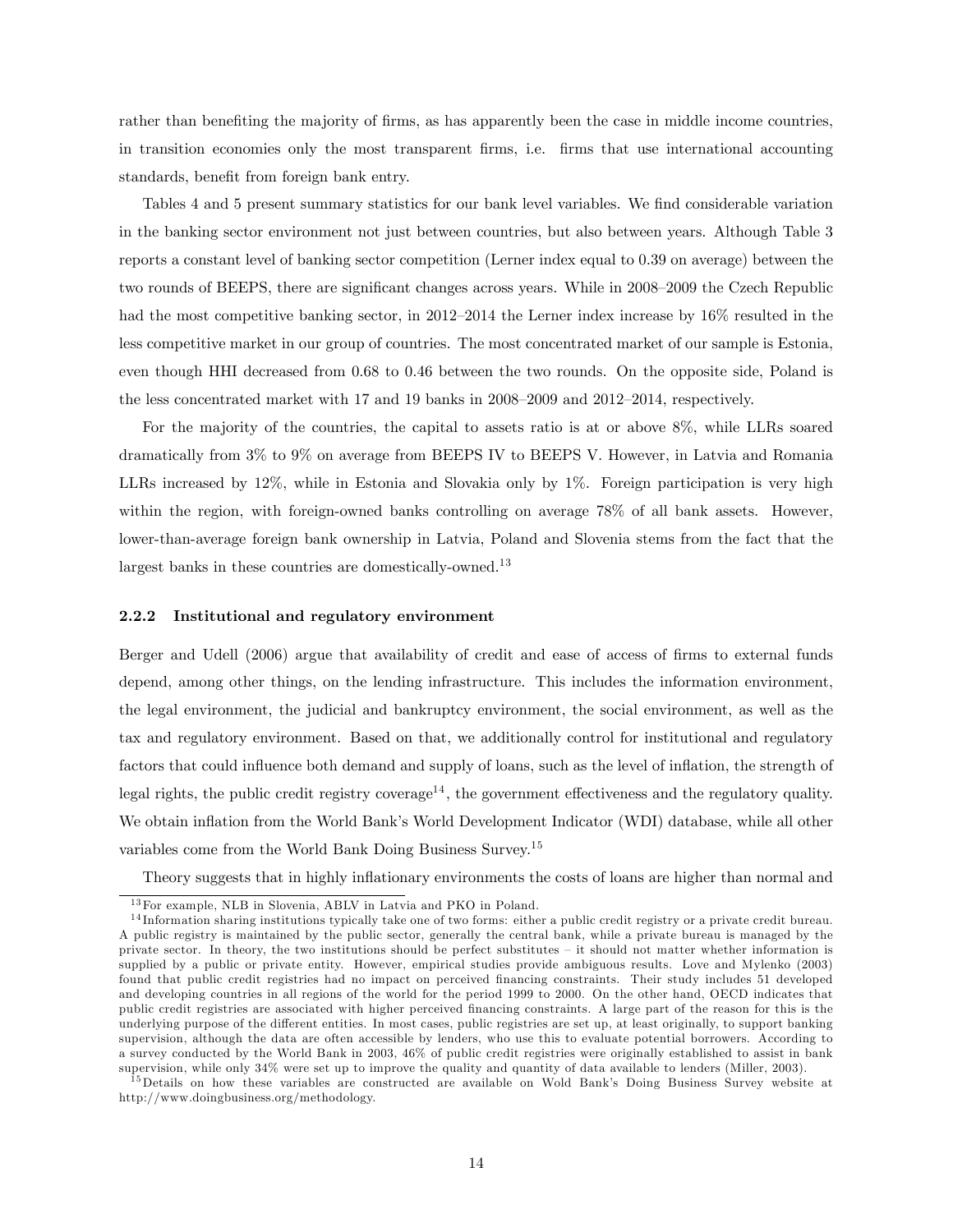banks are more hesitant to extend credit in conditions of heightened uncertainty and risk. In addition, better protection of borrowers and lenders rights through stronger bankruptcy and collateral laws is expected to promote access to Önance. However, theoretical and empirical literature suggests that credit information sharing could either increase of decrease bank credit. Information sharing is unambiguously expected to increase bank credit only in the moral hazard model of Padilla and Pagano (1997). In other models of credit market performance (Pagano and Jappelli, 1993; Padilla and Pagano, 2000; Bennardo et al., 2015), credit information sharing may either increase or decrease bank credit. Therefore, the question of how credit information sharing a§ects access to Önance is ultimately left to empirical scrutiny (Brown et al. 2009).

Tables 4 and 5 reveal that heterogeneity across countries is prominent. Creditors' rights ranging from a low of 4 in Slovenia to a high of 10 in Latvia, the index ranges from 0 (weak) to 12 (strong). Credit information sharing was as low as  $5\%$  on average in 2008–2009, ranging from 0 in Estonia, Hungary and Poland to 31% in Bulgaria. However, credit information sharing increased considerable after the crisis, reaching  $16\%$  on average in 2012–2014, with Latvia and Bulgaria having the highest number of firms listed in a public credit registry  $(64\%$  and  $56\%$ , respectively). Romania and Slovenia experience the lowest ( $\overline{\phantom{a}}$  $(0.32)$  and the highest  $(1.02)$  level of government effectiveness, respectively, while policies and regulations are better designed to permit and promote private sector development in Estonia  $(1.43 \text{ in } 2008-2009)$  and Lithuania  $(1.10 \text{ in } 2012-2014)$  compared to Romania  $(0.58 \text{ and } 0.54 \text{ in the rounds, respectively})$ . These two measures range from approximately  $-2.5$  (weak) to 2.5 (strong).

## 3 Empirical methodology

To estimate the relationship between firm and country level characteristics and the probability that a firm is credit constrained, first we estimate the following probit model:

$$
Pr(firm being credit constrained) = F(explanatory\ variables)
$$
\n(6)

where the function  $F(\cdot)$  will be devised using a cumulative normal distribution function. Since in our sample a credit constrained firm is only observed if it expresses the need for a loan, we use a probit model with sample selection based on Heckman (1979). Thus we control for potential selection bias by estimating a bivariate selection model that takes into account interdependencies between the selection and the outcome equation. At the first step we estimate the selection equation:

$$
Loan\ needed_{ijt} = a_1 X_{ijt} + a_2 Competition + a_3 Subsidised + a_4 C_j + a_5 I_j + u_{1,ijt},\tag{7}
$$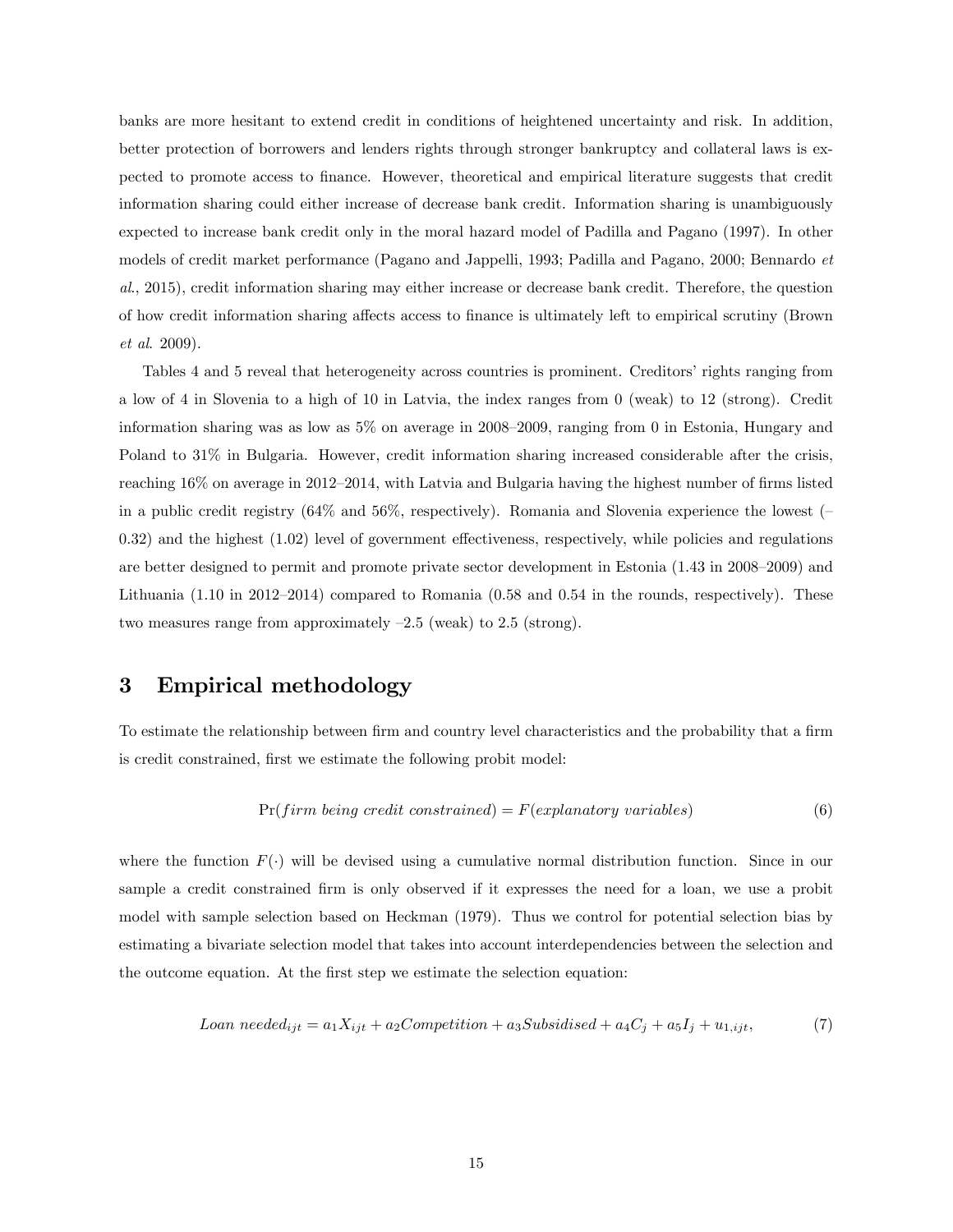where Loan needed<sub>ijt</sub> is a dummy variables equal to 1 if firm i in country j at time t has a demand for bank credit and zero otherwise<sup>16</sup>;  $X_{ijt}$  is a matrix of firm covariates to control for observable firm level heterogeneity;  $C_j$  and  $I_j$  are country and industry fixed effects in order to wipe out (un)observable variation at the aggregation level.

At the second step we use the sub-sample for which we observe credit constrained firms and estimate the outcome equation:

$$
Credit\ constrained_{ijt} = \beta_1 X_{ijt} + \beta_2 C_j + \beta_3 I_j + \beta_4 \lambda_{ijt} + u_{2,ijt}.
$$
\n
$$
(8)
$$

where Credit constrained<sub>ijt</sub> is a dummy variable equal to 1 if firm i in country j at time t is credit constrained, and zero otherwise; and  $\lambda_{ijt}$  is the inverse Mills' ratio obtained from the first-step (selection equation) Heckman procedure using all observations.

The identification of the selection equation requires at least one variable that determines credit demand, but is irrelevant in the outcome equation. Thus, following Popov and Udell (2012), Hainz and Nabokin (2013) and Beck et al. (2015), we rely on two additional variables. Specifically, we include Competition  $$ whether a firm declares "practices of competitors in the formal sector" as major or very severe obstacle  $$ and Subsidised – whether a firm has received subsidies from national, regional or local government or the European Union.<sup>17</sup> The economic intution is that firms in bank competitive markets have higher demand for bank credit due to lower profit margins. In other words, competition reduces mark-ups and therefore firms' ability to finance investment internally. All else equal, firms will then demand more external funding. A firm's application for a subsidy may also signal that it is in need of external funding.<sup>18</sup>

We then extend our model by incorporating  $B_{jt}$ , which is a matrix of banking sector variables:

$$
Credit\ constrained_{ijt} = \beta_1 B_{jt} + \beta_2 I_j + \beta_3 \lambda_{ijt} + u_{2,ijt},\tag{9}
$$

and  $L_{jt}$ , which is a matrix of institutional and regulatory variables:

$$
Credit\ constrained_{ijt} = \beta_1 L_{jt} + \beta_2 I_j + \beta_3 \lambda_{ijt} + u_{2,ijt}.
$$
\n
$$
(10)
$$

 $^{16}\mathrm{We}$  observe the loan demand status for all firms in the sample.

 $17$  Both variables are positively and statistically significant at  $1\%$  level correlated with the demand for loans. However, we cannot ensure that the exclusion restriction is not violated. On the one hand, Competition and Subsidised are not readily observed by the bank as it is the size, the ownership and other RHS variables in the outcome equation. On the other hand, the Örm might demand bank credit, but based on its competitive position, banks might reject the loan application. Strong competitive forces might mean lower profit margins, the inability to fulfill credit obligations and higher credit risk. Moreover, firms in competitive environments could be more efficient, and if a firm is backed by subsidies, it can be viewed as less risky. If banks had this information, the validity of the exclusion restriction could be put into question  $-$  we need to acknowledge this caveat.

<sup>&</sup>lt;sup>18</sup> Another variable that could probably satisfy the exclusion restriction is whether a firm leased fixed assets, such as machinery, vehicles, equipment, land, or building. Under the preservation of capital theory firms rely on their fixed assets to generate income and to cover their operating expenses or investments, but at the same time to conserve scarce working capital. Therefore, by leasing fixed assets a firm signals that its capital position is tight and that its demand for bank credit is high. However, this information is only available in the 2012-2014 BEEPS.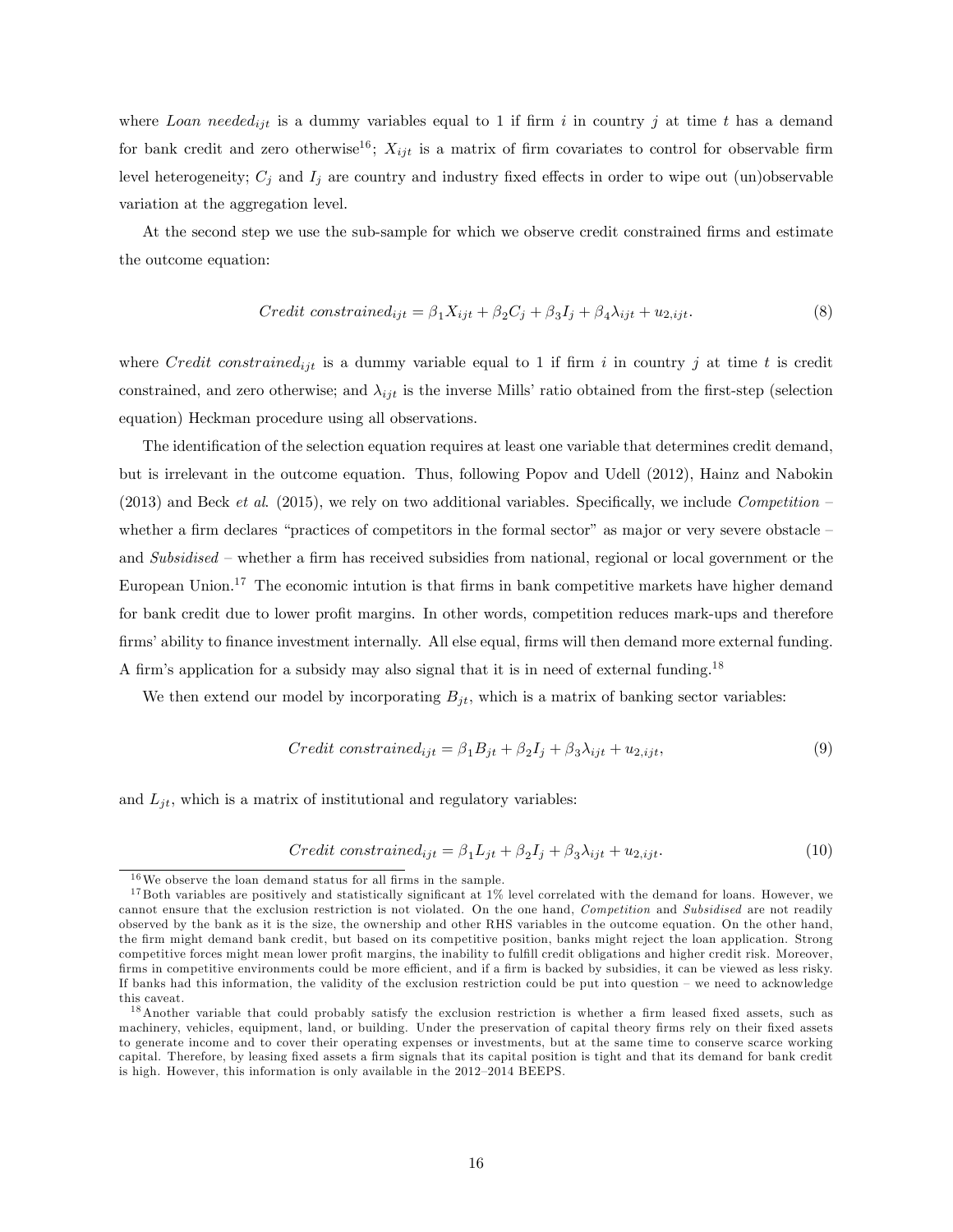However, we exclude country fixed effects from equations 9 and 10 as the explanatory variables are expressed at the country level. Finally, in all estimations standard errors are clustered at the country level, thus allowing for errors to be correlated across firms within a country, reflecting possible country-specific unobserved shocks.<sup>19</sup> As a robustness check we also estimate our model using country-industry clustered standard errors.

Panel A of Table 6 presents correlations of bank level variables. As a start, it is useful to note that many of the correlations are statistically significant; out of the 90 correlations 72 are significant at the 1% level. The univariate correlations suggest that a less concentrated banking sector, tighter capital requirements in terms of increased capital to assets ratio, and higher presence of foreign banks can increase the probability for a firm being credit constrained. They also highlight the adverse effect of LLRs on credit constraints from  $2008-2009$  to  $2012-2014$ , which is attributed to the fact that the bank asset quality has deteriorated in the region since the onset of the global financial crisis. Moving to Panel B, we find that in countries with high levels of government effectiveness and better regulatory quality, firms are less credit constrained. Interestingly, we find that stronger laws for protection of borrowers and lenders rights, as well as greater credit information sharing impose higher credit constraints to firms. This can be explained by the extremely high presence of foreign banks in the region (78% on average), in association with the moderate legal rights index (7.5 of 12) and the low credit registry coverage (10.5% on average). We will examine the negative impact of credit information sharing on access to finance in the next section.

## 4 Results

In this section we present our main empirical results on the determinants of firms financing needs and constraints.

#### 4.1 Demand for bank loans

Table 7 presents results from a simple probit model without sample selection (columns  $[1]-[3]$ ) and from a first stage probit model with Heckman sample selection procedure (columns  $[4]-[6]$ ), using equation 7. The dependent variable is a dummy that is one if the firm has a demand for bank loan and zero otherwise. The probit with sample selection regression includes two additional exogenous variables  $\sim$  Competition and Subsidised  $\overline{\phantom{a}}$  as we discussed earlier. We saturate the model with country and industry fixed effects. We run the analysis on each BEEPS round separately, but we also pool the two rounds together (columns [3] and [6]). This will allow us to examine the determinants of credit constrained Örms during a cyclical downturn.

The results, which are in line with previous research (Ongena and Popov, 2011; Brown et al., 2011; Popov and Udell, 2012; Beck *et al.*, 2015), indicate that small-sized firms demand fewer loans than large

 $19\,\text{We assume that country-level measures of competition are exogenous to the firm-level measure of credit constrained. In the other hand, the current time is 10\,\text{MeV} and 10\,\text{MeV} and 10\,\text{MeV} and 10\,\text{MeV} and 10\,\text{MeV} and 10\,\text{MeV} and 10\,\text{MeV} and 10\,\text{MeV} and 10\,\text{MeV} and 10\,\text{MeV} and 10\,\text{MeV} and 10\,\text{MeV} and 10\,\text{MeV} and 10\,\text{MeV} and 10\,\text{MeV} and 10\,\text{MeV} and 10\,\text{MeV$ other words, each individual firm is small enough to affect country-level measures of bank competition.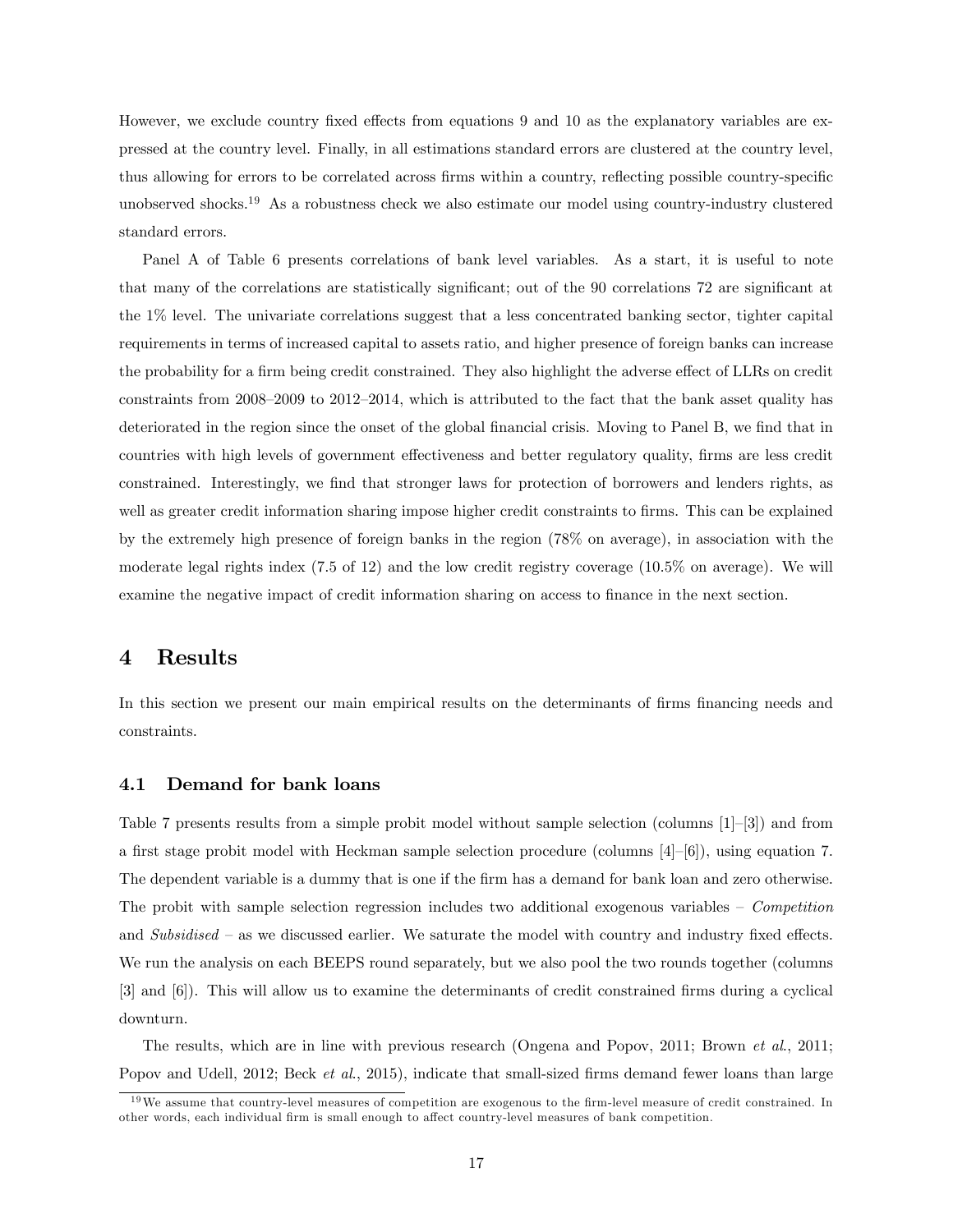firms. This can be explained in light of the funding sources of small firms in CEE region, which are entirely based on internal funding – internal funds or retained earnings and owner's contribution account for 72% of total funds (Fig. 5). As expected, foreign owned firms rely more on the parent firm's support and funding than other Örms, while Örms having their Önancial accounts externally audited are more likely to need a bank loan. Firms that have introduced new or significantly improved products or services during the last three years are also more likely to need a loan. Finally, firms that declare competition as an obstacle and firms that received subsidies are positively and significantly correlated with a firm's demand for credit.

#### 4.2 Credit constraints

Next, in Table 8 we present regression specifications in line with equation 8 and we report coefficient estimates (columns [1], [3] and [5]), as well as marginal effects at the mean (columns [2], [4] and [6]). For identification reasons we drop from the second step estimation Competition and Subsidised. Results for  $2008-2009$  indicate that, compared to large firms, small and medium firms  $-$  although they need fewer loans  $\alpha$  are more likely to be credit constrained. The economic magnitude of this effect is substantial: small firms have  $27\%$  probability of being credit constrained, compared to  $13\%$  for medium firms. We also find that publicly listed, sole proprietorship and foreign-owned firms are more credit constrained than privatised or government-owned Örms. On the other hand, Örms with audited balance sheets are 8% less likely to be rejected or discouraged from applying for a bank loan, implying gains from the reduction of information opacity. Finally, firms that innovate are  $12\%$  more likely to get a loan than non-innovative firms. This result is not surprising if we think that one of the core functions of banks is the establishment of long-term relationships with firms in order to get a deeper understanding of their borrowers. Thus, banks may be well placed to fund innovative firms, as such enduring relationships will allow them to understand the business plans, products and technologies involved. At the second-stage Heckman regression the inverse Mills's ratio does not enter significantly, indicating that selection bias does not distort our probit results in  $2008 - 2009$ .

Turning our analysis to 2012–2014 we find that firm age turns to be negative and highly significant indicating that the younger the firm the more credit constrained it is. Small firms continue to experience tighter credit constraints as in 2008–2009, but not medium-sized firms. Interestingly and opposite of results in column [1], foreign owned firms  $-$  although less likely to demand a loan  $-$  are more likely to receive one if they apply for (21% probability of being unconstrained). This might be because foreign firms can obtain financing from their parent company and thus do not need to borrow from local banks, but more importantly it also indicates the different macroeconomic and credit environments in which the two BEEPS rounds were conducted. Controlling for selection bias with the Heckman procedure produces a positive and significant Inverse Mills' ratio, which means that the selection problem is apparent in this model and as a result it would have been incorrect to estimate the credit constraint equation without taking it into account.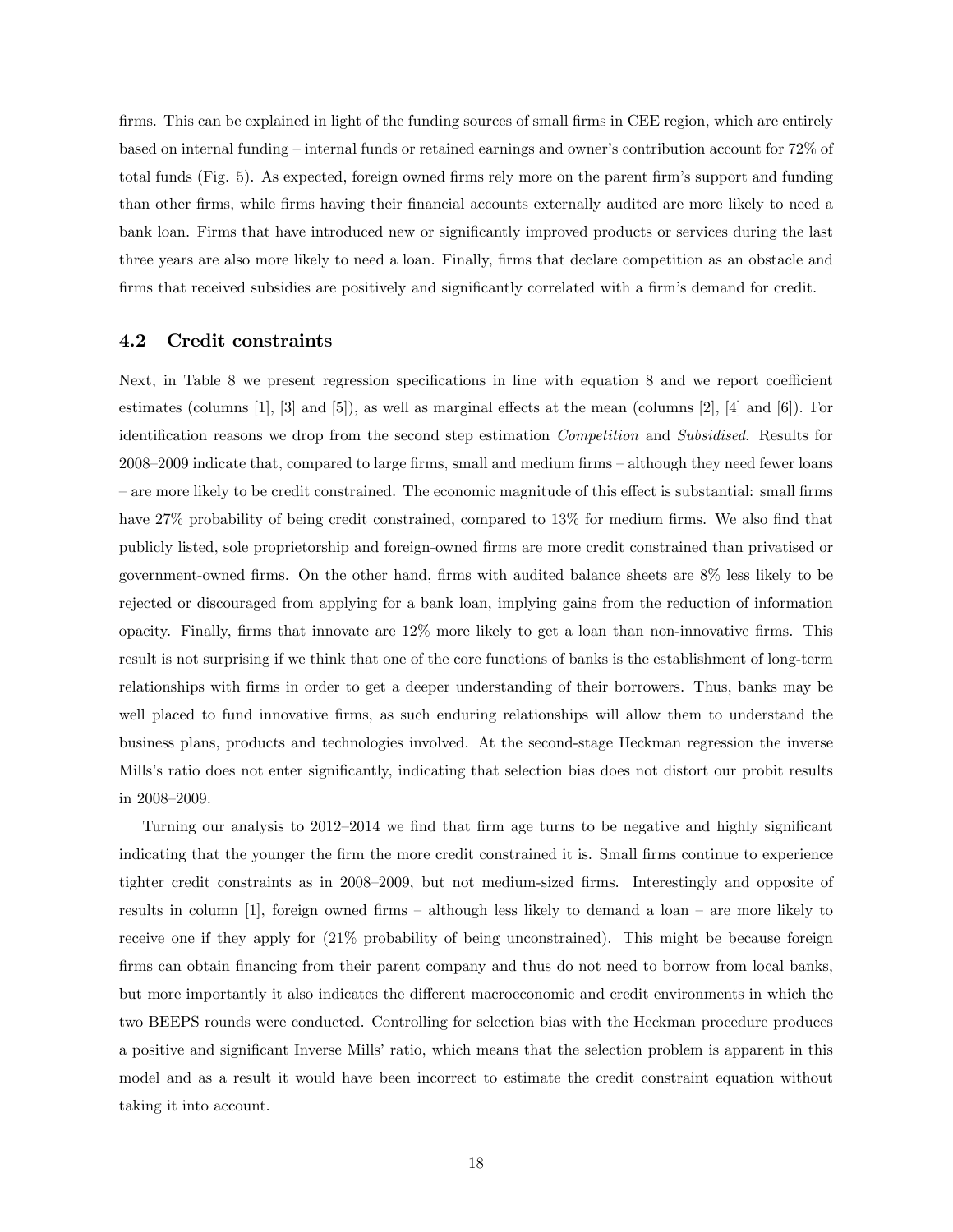In last two columns we pool the  $2008-2009$  and  $2012-2014$  data and we find that the only significant variables are small and publicly listed Örms, which are more likely to be credit constrained, and innovative Örms, which can access external credit more easily. However, by aggregating the data and ignoring heterogeneity across years we lose important information regarding specific firm level characteristics that influence a firm's access to finance, such as sole proprietorship, foreign ownership and transparency.

#### 4.3 Country level determinants

We next extend our model to include country level variables in order to account more comprehensively the banking sector and the institutional and regulatory environment in which firms operate. Coefficient estimates and marginal effects reported in Table 9 point out that along the firm level determinants there are also specific country level characteristics that influence the likelihood of a firm being credit constrained.

#### 4.3.1 Banking sector environment

We find that the Herfindahl-Hirschman index has a significant impact on the probability of firms being credit constrained. The effect has a negative sign, namely, a more concentrated market (higher level of HHI) has a negative impact on credit constraints and therefore improves credit access. This result implies that firms face less difficulty in gaining access to credit if they operate in a more concentrated market of banks. Numerically, a one-standard deviation increase in average HHI decreases the probability of firms being constrained by about  $5.5\%$  in 2008–2009 and  $8.8\%$  in 2012–2014.

Turning to bank capital to assets ratio, the variable has a positive impact of the probability of being constrained and indicates that banks facing higher capital requirements will reduce credit supply and make Örms more constrained towards bank credit. A one-standard deviation increase in average capital requirements would increase the probability of firms being constrained by about  $2.3\%$  in  $2008-2009$  and by 9.4% in 2012–2014. This result confirms previous studies (Albertazzi and Marchetti, 2010; Aiyar et al., 2014) that in response to tighter capital requirements banks decrease lending.

In addition, and consistent with previous studies, we find a significant positive impact of the level of loan loss provisions on credit constraints. This effect averages to a  $11\%$  increase in the probability of being constrained for a one-standard deviation increase in loan loss provisions in 2012–2014. In other words, a 1% increase in the fraction of loan loss provisions increases the probability of being credit constrained by almost 2.7%.<sup>20</sup>

Results point out that the presence of foreign banks worsens access to credit. Based on the marginal effects reported in column 4, an increase in the share of foreign-owned banks of one-standard deviation would lead to a decrease in the supply of credit  $-$  or to an increase in the probability of being constrained ñ of about 5.3%. The intuition is that foreign banks are better than domestic banks at monitoring hard

 $^{20}$ EIB (2014) studies the effects of the evolution of NPLs on credit growth to the corporate sector in the euro area, by focusing on the largest banks in each country for the period 2004–2013. The study finds a significant negative impact of the level of NPLs on corporate lending. A 1% increase in NPLs decreases the growth of corporate credit by 3%.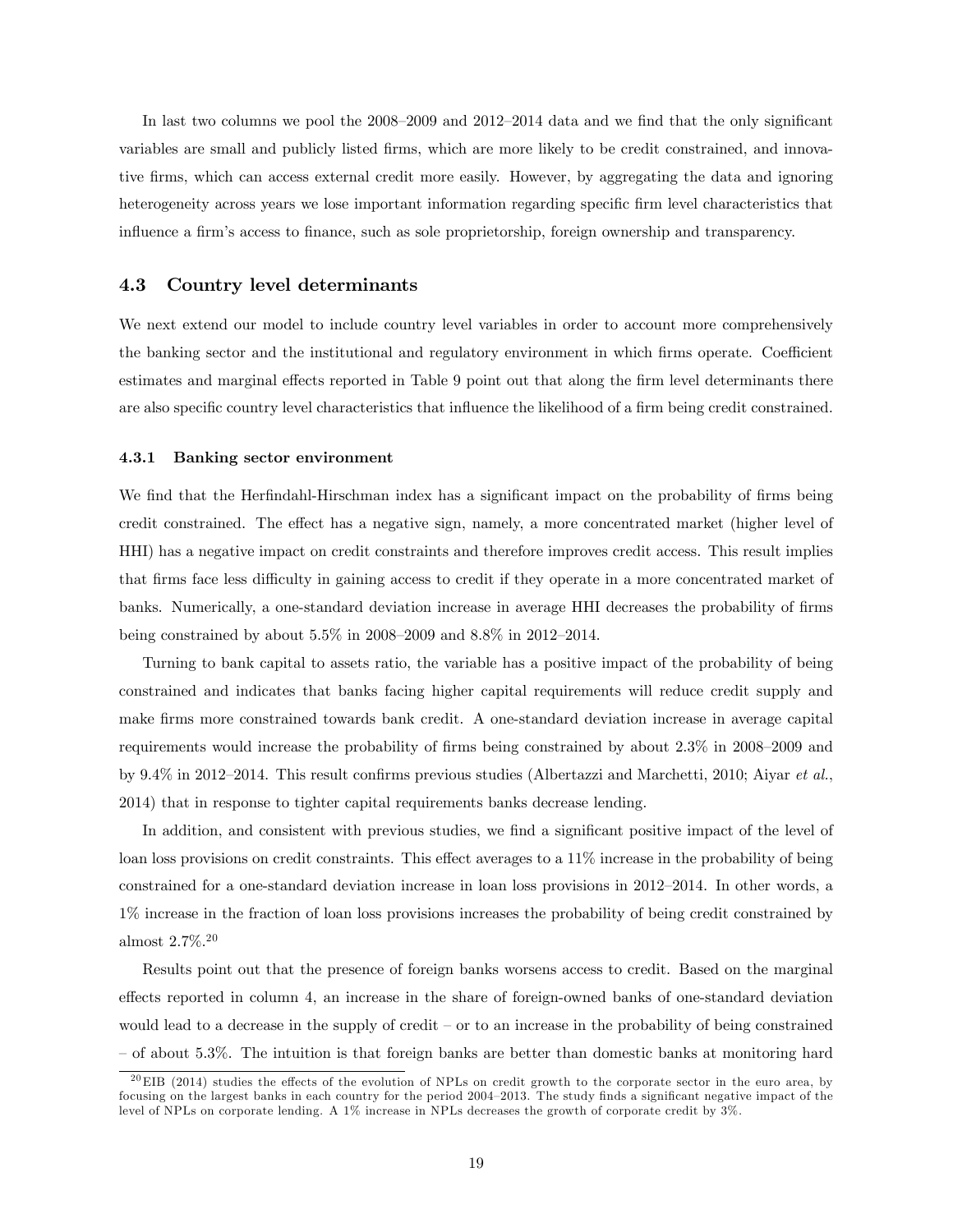information, such as accounting information or collateral values, but not at monitoring soft information, such as borrower's entrepreneurial ability or trustworthiness. As a result, foreign-owned banks will "cherry pick" hard information borrowers and lend only to the largest and most transparent firms. Detragiache et al. (2008) and Claessens and Van Horen (2014) find that one-standard deviation increase in foreign presence is associated with a decline in private credit of 5 to 6 percentage points.

Moreover, the negative effect of foreign banks on credit constrained could also reflect the fact that Western European parent banks have had a particular need to strengthen their balance sheets, restore proÖtability and comply with more stringent capital requirements in the wake of the crisis. One way of doing that has been to reduce their international operations.

#### 4.3.2 Institutional and regulatory environment

The institutional and regulatory environment in which firms operate also plays a significant role in the access of firms to external finance. More specific, the coefficient of the legal rights index is found to be positive and significant in 2008–2009, indicating that firms in countries with stronger collateral and bankruptcy laws are facing higher credit constraints than their peers in other countries. Similarly, greater availability of credit information imposes more credit constraints. A one-standard deviation increase in credit information sharing will increase the probability of being constrained by 6.8%, over the pooled sample.

This negative effect of credit information sharing on private credit can be explained in three ways. First, from the severity of adverse selection in the absence of credit information sharing (Pagano and Jappelli, 1993). If adverse selection in the absence of credit information sharing is so severe that safe types of borrowers are priced out of the market, then credit information sharing will increase lending. On the other hand, if safe borrowers participate in the credit market even in the absence of credit information sharing, then credit information sharing will reduce lending. This is because the elimination of uncertainty about borrower types caused by credit information sharing coincides with lendersí possibility to engage in price discrimination. The increase in lending to safe borrowers does not compensate for decrease in lending to the risky borrowers.

Second, from the type of information shared by banks (Padilla and Pagano, 2000): when banks share information only about defaults, high quality borrowers try harder to avoid default in order to avoid being pooled with low quality borrowers. As a result, default and interest rates will be lower and bank lending is expected to increase. However, when banks share information not only about defaults, but rather a more complete information including his/her intrinsic quality, this may in fact lead to a collapse of the credit market. If a high quality borrower knows that the bank will disclose such information, default per se carries no stigma. Therefore, borrowers' incentives to avoid default are no greater than if no information is shared. Consequently, the elimination of informational rents will force banks to require a higher probability of repayment in order to be willing to lend, and may thus choose to refrain lending altogether.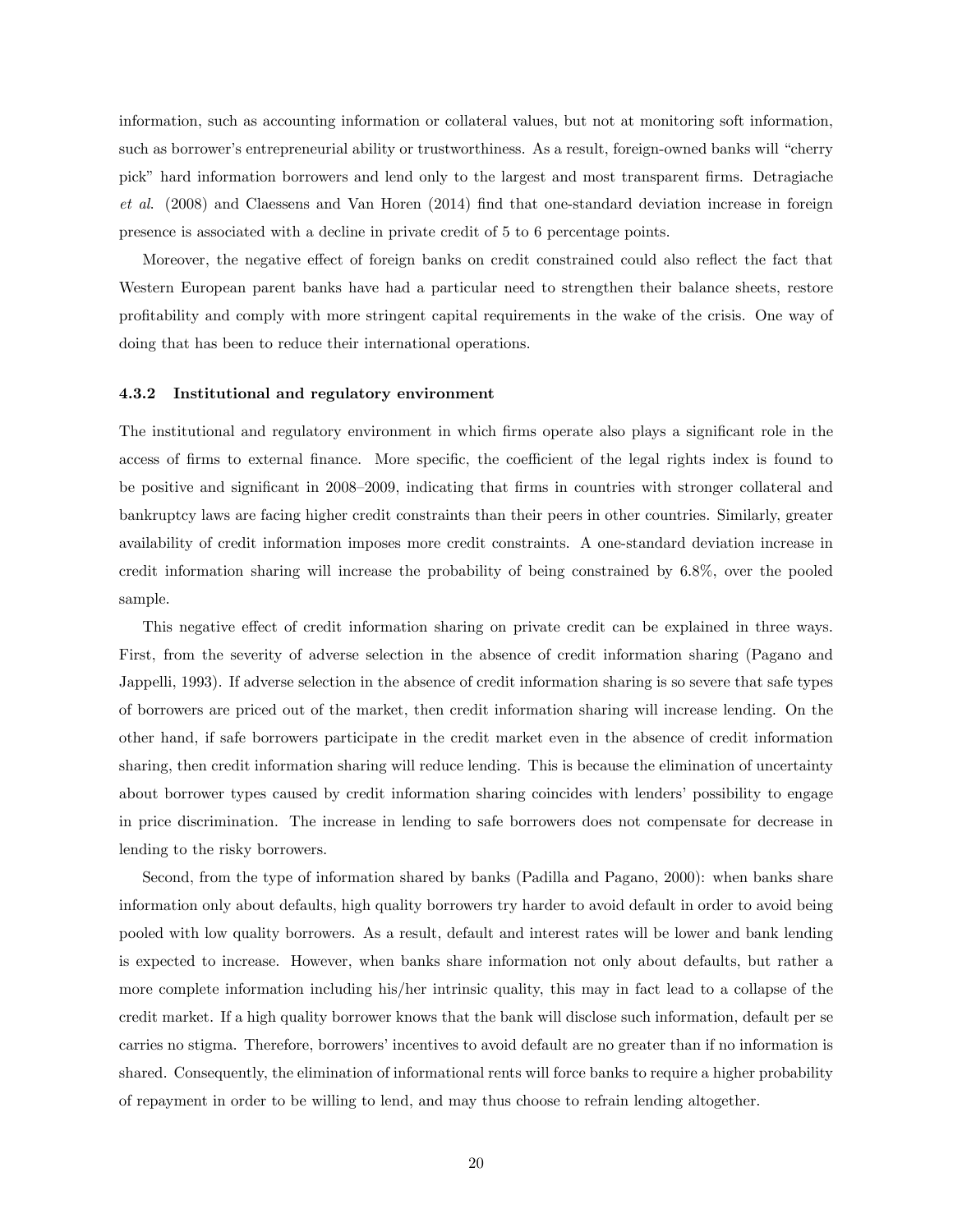Third, from the aggregate indebtedness (Bennardo *et al.*, 2015). Nowadays, most clients borrow from several banks simultaneously. This multiple bank lending can thus generate a negative contractual externality among lenders as each bank's lending may increase default risk for other banks. Therefore, banks will react to the increased probability of default by rationing credit. The introduction of credit information sharing will allow them to adjust loan offers to applicants' credit exposure, which rules out strategic defaults, offers better protection against other banks' opportunistic lending, and expand credit availability. However, when the value of borrowers' collateral is very uncertain and creditor rights are poorly protected, the expected gain of competing banks' from opportunistic lending is particularly high. The predatory rates charged by these banks can exploit additional information to better target creditworthy customers and thereby make the market unavailable to other lenders. In this case a unique equilibrium of market collapse can be induced.

Moreover, this result shows that a country that has a public credit registry has higher perceived Önancing constraints among Örms. One possible explanation for this result might be that public registries have been established in countries where accessing finance is in general more difficult. Alternatively, the public registry could be either an government response to the weak credit environment or the by-product of a particular regulatory or legal framework that is itself a cause of the weak credit environment. Indeed, Djankov et al. (2007) have shown that countries with legal systems of French origin have both a weaker credit environment and more public credit registries.

What is more, an empirical study by Jappelli and Pagano (2002) provide evidence that in countries with poorly functioning legal systems, banks might be unable to sustain effective lending based on ex post creditor rights, and may depend on credit information sharing for their lending activities. One measure that can assess the overall performance of the judicial system is the enforcing contract indicator of Doing Business database published by the World Bank.<sup>21</sup> Data reveal that the number of procedural steps involved in a commercial dispute, the time to resolve a dispute and the costs for settling a dispute are more/longer/higher for CEE countries compared to EU-28 averages. Maresch et al. (2015) using the Survey on Access to Finance of Enterprises (SAFE) dataset from the European Central Bank for the period between 2009–2012, find that firms operating in such an environment have higher probability of being constrained. Taking into account the very low level of credit information sharing in the region (Table 3), it is not surprising that this variable is positively related to credit constraints faced by firms.

## 5 Robustness checks

In this section we perform several checks in order to assess the robustness of out results.

We start by examining more carefully the negative effect of credit information sharing on access to

<sup>&</sup>lt;sup>21</sup> The indicator measures the efficiency of the judicial system by following the evolution of a commercial sale dispute over the quality of goods and tracking the time, cost and number of procedures involved from the moment the plaintiff files the lawsuit until payment is received. Data are available at: www.doingbusiness.org.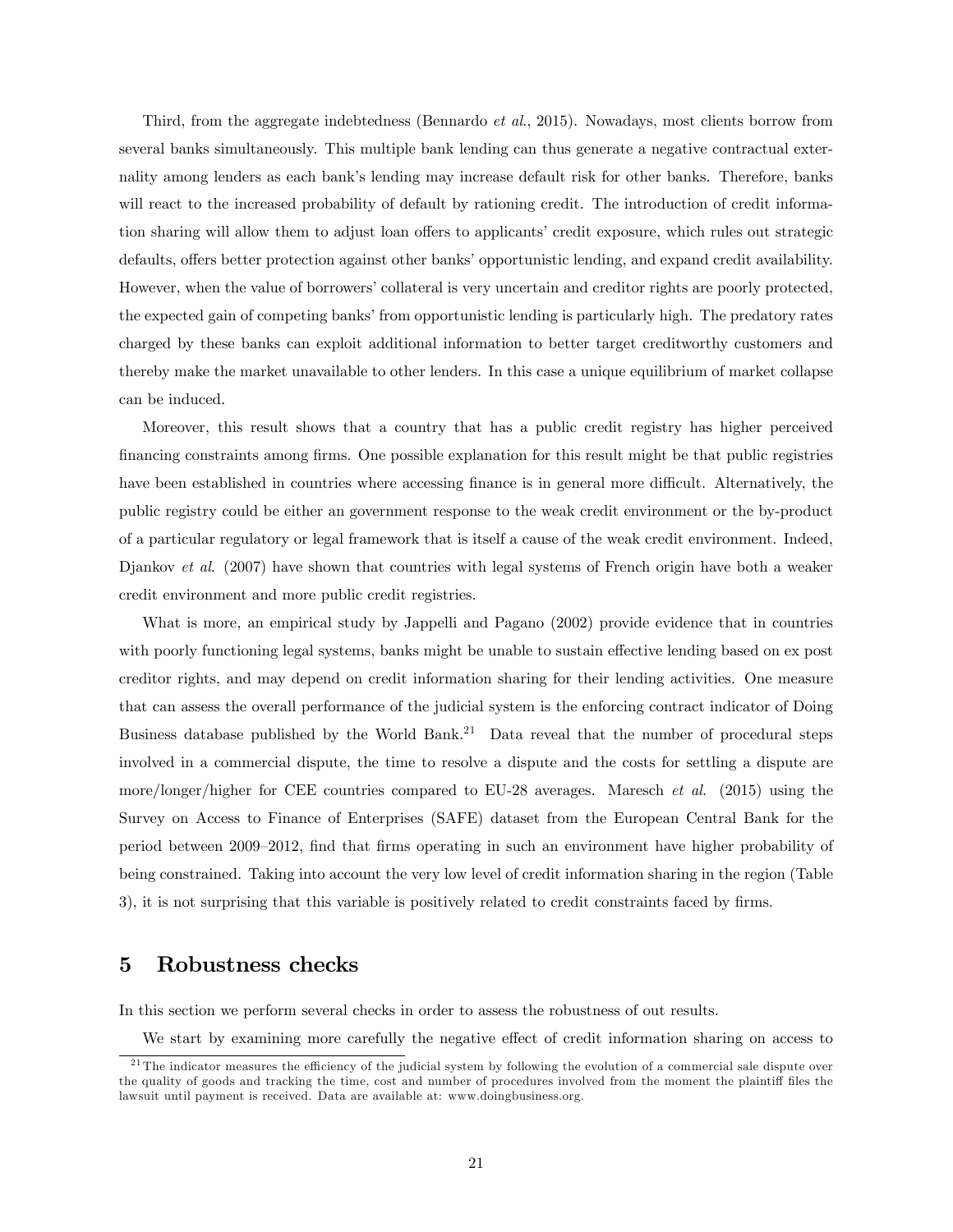finance. This effect could be either mitigated or exacerbated by certain features of the environment in which banks operate, such as competition in the banking sector or the presence of foreign banks in the market. In this section, we present results in which we interact our credit information sharing variable with the Lerner index and the share of foreign banks.

Results are reported on Table 10. We find that the interaction term between competition and credit information sharing has positive and significant effect. Using the marginal effects in column  $[2]$ , in a country with a less competitive banking sector (the Lerner index increased by one-standard deviation), a one-standard deviation increase in credit information sharing (equal to 0.15) results in a approximately 10% probability of being credit constrained. However, in a country with high-competition banking sector (Lerner index decreased by one-standard deviation) the probability of being credit constrained is equal to 7.7%. Taking into account results reported on previous section, a more competitive banking sector significantly mitigates the negative impact of high credit information sharing and increases access to credit by approximately 4%.

We also want to investigate whether foreign bank presence affects the relationship between credit information sharing and credit constrained firms. Indeed, we find that in countries with higher availability of credit information history, greater presence of foreign banks increases the probability for firms to access finance. In particular, the interaction term is negative and significant and the marginal effect suggests that moving from a country with low share of foreign banks and high credit information to one with a high share of foreign banks (by one-standard deviation) and high credit information, can reduce the probability of being constrained by 5.6% on average.

We also run some econometric robustness checks. We re-estimate the regressions by using a different econometric approach, namely the linear probability model, instead of the probit regression. This allows us to check whether our results are sensitive to the econometric approach used in our estimations. Results reported in Tables 11 (columns  $[1]-[3]$ ) and 12 (columns  $[1]-[3]$ ). Interestingly, there is no change in the significance and the sign of the variables entered in the regressions.

We then retest our credit constraint model of equations 8, 9 and 10, but this time using a simple probit model without the Heckman sample selection procedure. Results in Tables 11 (columns  $[4]-[6]$ ) and 12 (columns  $[4]-[6]$ ) show that there are no changes in the sign and the significance level with respect to the regressions presented in Tables 8 and 9. Only few variables which were previously insignificant or significant at 10% level become now more significant. This change, as well as fact that in our baseline regressions the inverse Mill's ratio is highly significant, indicate that failure to control the sample selection bias can yield to misleading results.

The standard errors in the baseline regressions are clustered at the country level for 10 different country clusters. Although this might be a sufficiently large number of clusters, the underlying assumption for calculating cluster-robust standard errors requires the number of clusters to go to infinity. To assess whether this assumption is problematic in our regressions, we re-estimate (Tables 13 and 14) the baseline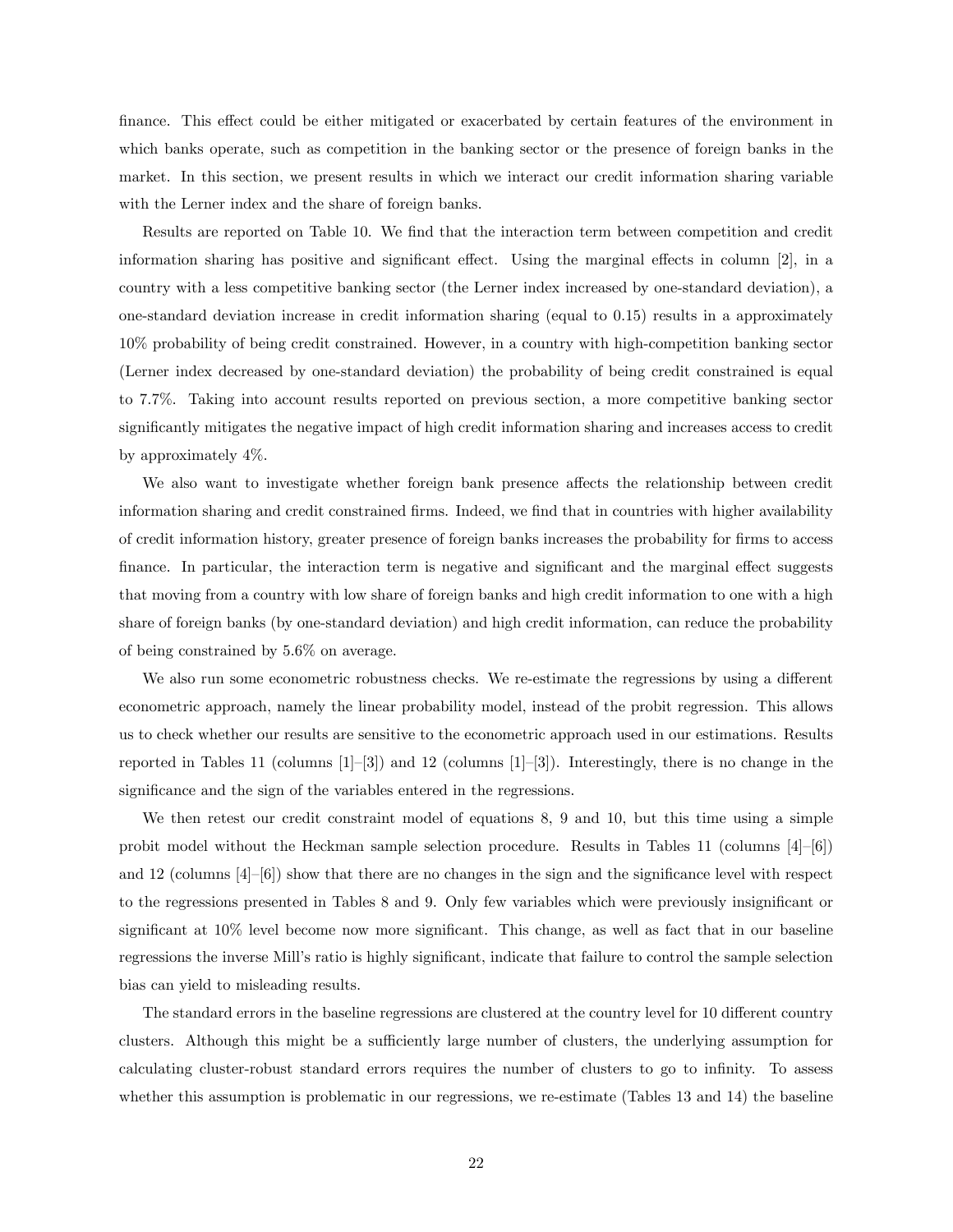regressions with standard errors clustered at the country-industry level. Hereby the number of clusters increases to 30. By doing that we take into account correlations in errors of firms within the same industry in one country. All results of the baseline analysis are confirmed.

In tables  $15–16$  and  $17–18$  we drop the largest country of our sample in terms of firms participated in the BEEPS (Poland) and the largest country in terms of population and GDP (Romania), respectively. Again, we confirm our findings. Finally, we re-estimated the regressions reported in Table 9 by excluding Estonia, Hungary and Poland, the countries where a public credit bureau does not exist. The results are not reported here. Nevertheless, no significant change emerges.

## 6 Conclusion

This paper uses firm and country level information and examines the main determinants of credit constraints encountered by Örms in 10 Central Eastern Eastern countries. The analysis is conducted on two consecutive rounds of the BEEPS covering data from 2008–2009 and 2012–2014. This allows us to cover the early stage of the  $2007-2008$  financial crisis and the  $2012-2014$  post-crisis period, facilitating the comparison of the main financing conditions during and after the crisis.

First, from the demand-side analysis we find evidence that while small and foreign owned firms are less likely to need credit, audited and innovative Örms have higher credit demand. Second, the credit constraint analysis at firm level shows that small, medium, publicly listed, sole proprietorship and foreignowned firms were more likely to be discouraged from applying for a loan or rejected in 2008–2009. However, in 2012–2014 only young and small firms were facing higher credit constraints. These results indicate that there are considerable differences in firm level determinants and highlight the heterogeneity across years.

Third, the evaluation of the banking sector environment implies that firms operating in a more concentrated market are less likely to be credit constrained. However, higher capital requirements, increased loan loss reserves ratio and higher presence of foreign banks have a negative effect on the availability of bank credit and therefore increase the probability of being constrained.

Fourth, the institutional and regulatory environment in which firms operate reveals that credit information sharing is negatively correlated with access to bank credit. Moreover, we show that banking sector contestability can mitigate the negative impact of high credit information sharing. In addition, and since gaining access to soft information can be more difficult for foreign banks, we show that having better credit information sharing will make foreign banks more able and willing to extend credit.

Our results have important policy implications. Public policy aimed at increasing credit availability for firms in Central and Eastern Europe it is vital to focus particularly at the needs of small and medium enterprises (SMEs), which are the back-bone of the European economy. Diversity on the sources of finance accessible to SMEs, as well as on lending techniques within the banking system, need to be achieved. Well-developed capital markets would improve the resilience of Europe's financing structures beyond the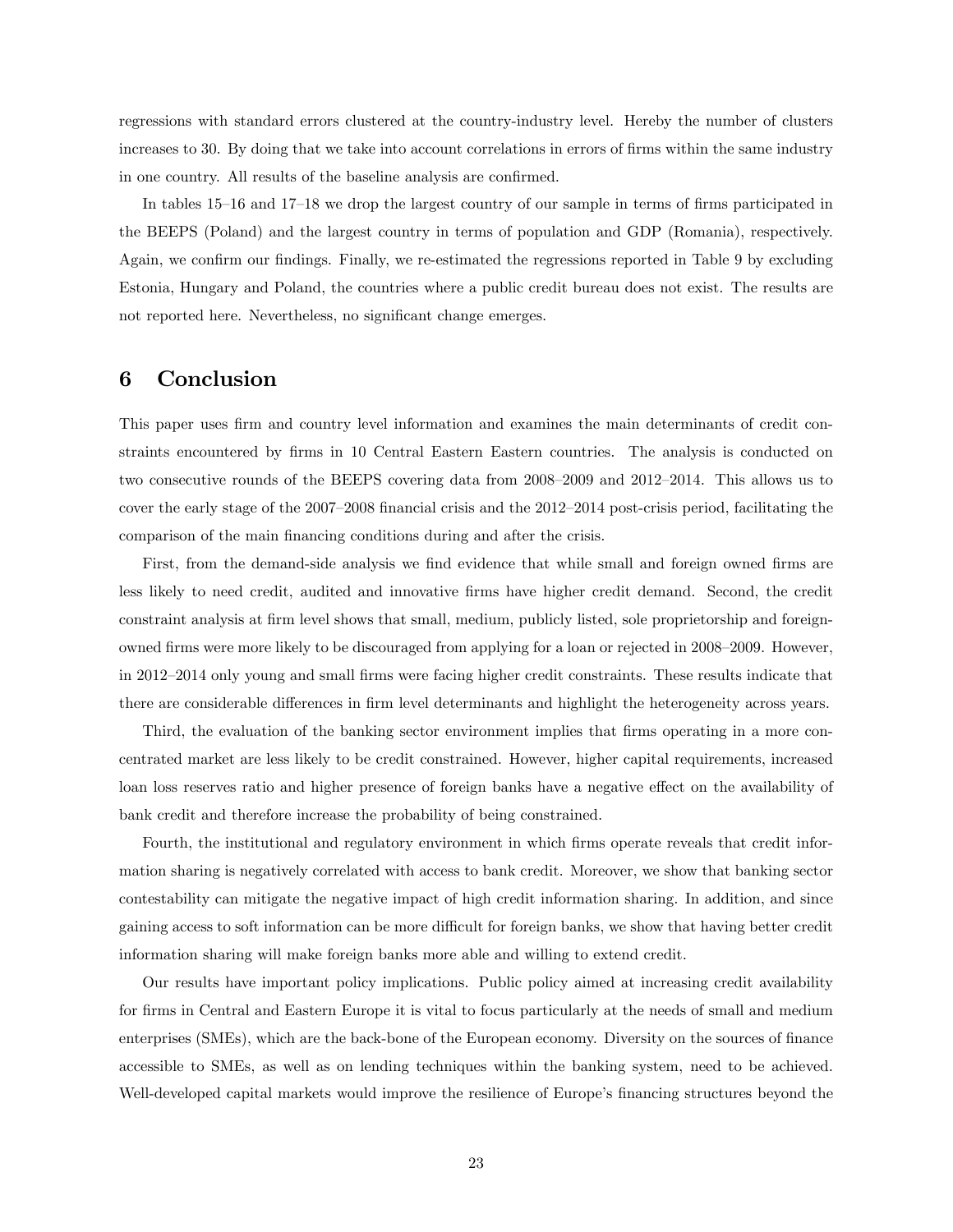traditional financing channels of banking. This will be of great importance especially during economic downturns where lending is reduced and delayed.

Facilitating the collection and access of credit information  $-$  "hard" information and "soft" information – through wider and more accurate coverage of public credit bureaus, is of great importance in supporting firm access to finance. Better and common for all countries legal and regulatory framework for credit reporting registries across Europe, with a clear incentive not only to support banking supervision, but also to improve the quality and quantity of data available to lenders, is another important policy message supported by our findings. In relation to this, the competitive banking sector, as well as foreign banks can promote access to finance and alleviate the negative trade-off between credit information sharing and bank credit. However, bank competitive and foreign bank entry policies should be designed and implemented in a way that recognise explicitly the uniqueness of banks, but at the same time limit and avoid the transmission of shocks to other sectors.

Finally, future research should focus on the specific policies (i.e., adoption of low barriers to bank entry and exit, fostering competitive pressures from non-bank competitors, measures to ensure consumer protection) that regulators and policy makers can implement, in order to increase competition in the banking sector.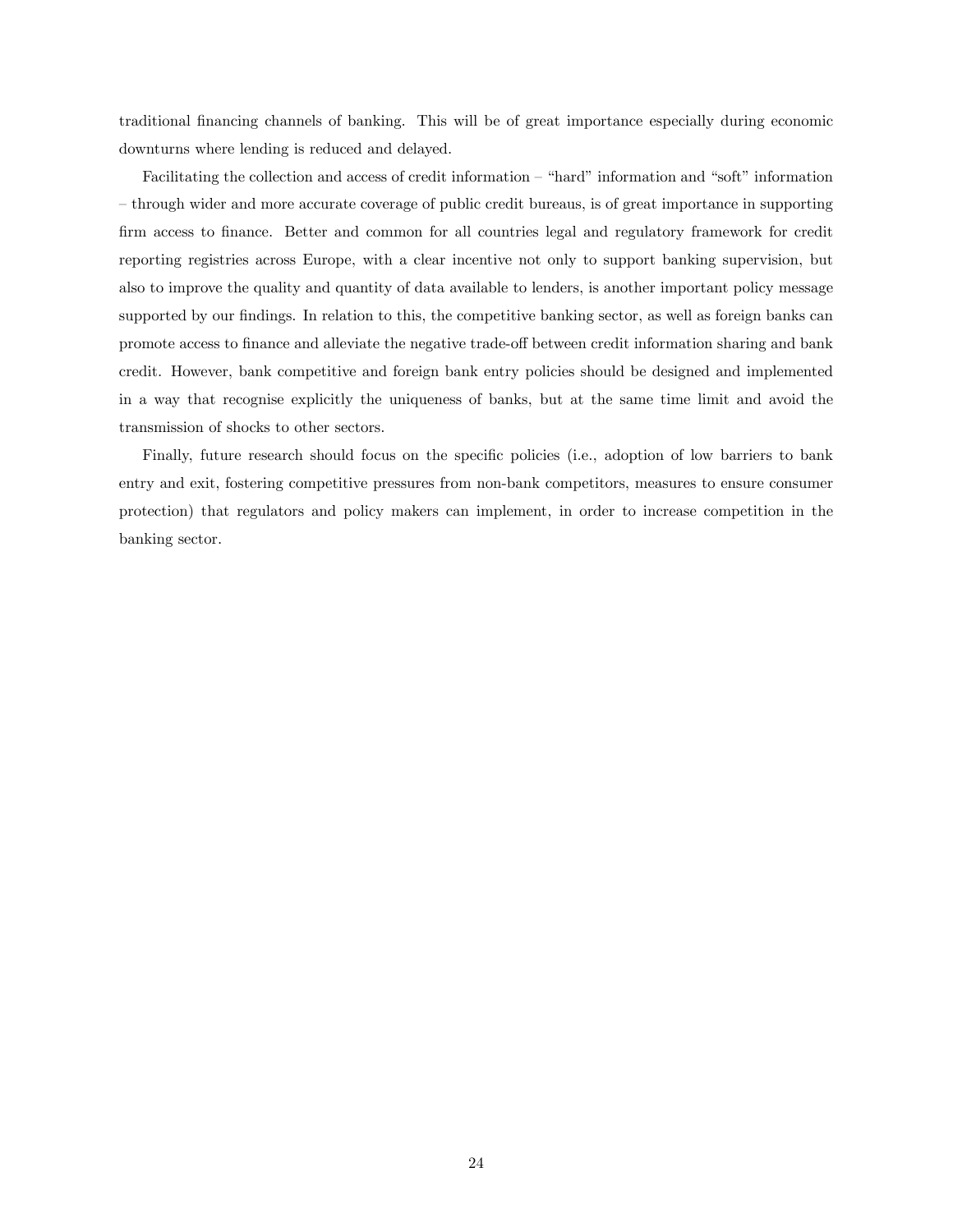### REFERENCES

- [1] Aiyar, S., C. Calomiris and T. Wiedalek (2014), "How Does Credit Supply Respond to Monetary Policy and Bank Minimum Capital Requirements", Bank of England Working Paper No. 508.
- [2] Albertazzi, U. and D. Marchetti (2010), "Credit Supply, Flight to Quality and Evergreening: An Analysis of Bank-Firm Relationships After Lehman<sup>n</sup>, Banca d'Italia Working Paper No. 756.
- [3] Bae, K.-H. and V. Goyal (2009), "Creditor Rights, Enforcement, and Bank Loans", Journal of Finance, 64(2): 823-860.
- [4] Beck, T. and A. Demirguc-Kunt (2006), "Small and Medium-Size Enterprises: Access to Finance As A Growth Constraint", Journal of Banking and Finance, 30(11): 2931-2943.
- [5] Beck, T., A. Demirguc-Kunt and V. Maksimovic (2005), "Financial and Legal Constraints to Firm Growth: Does Firm Size Matter?", Journal of Banking and Finance, 60(1): 137-177.
- [6] Beck, T., A. Demirguc-Kunt, L. Laeven and V. Maksimovic (2006), "The Determinants of Financing Obstaclesî, Journal of International Money and Finance, 25(6): 932-952.
- [7] Beck, T., H. Degryse, R. De Haas and N. Van Horen (2015), "When Arm's Length Is Too Far: Relationship Banking over the Business Cycleî, Systemic Risk Centre Discussion Paper No 33, London School of Economics.
- [8] Bennardo, A., M. Pagano and S. Piccolo, (2015), "Multiple-Bank Lending, Creditor Rights and Information Sharing", Review of Finance,  $19(2)$ : 519-570.
- [9] Berger, A. and G. Udell (2006), "A More Complete Conceptual Framework for SME Finance", Journal of Banking and Finance, 30(11): 2945-2966.
- [10] Berglof, E, Y. Korniyenko, A. Plekhanov and J. Zettelmeyer (2010), "Understanding the Crisis in Emerging Europe", *Public Policy Review*,  $6(6)$ : 985-1008.
- [11] Bernanke, B. and C. Lown (1991), "The Credit Crunch", Brookings Papers on Economic Activity, 2: 205-247.
- [12] Bhattacharya, U. and H. Daouk (2009), "When No Law is Better Than A Good Law", Review of Finance, 13(4): 577-627.
- [13] Boone, J. (2008), "A New Way to Measure Competition", *Economic Journal*, 118(531): 1245-1261.
- [14] Boone, L, R. Griffith and R. Harrison (2005), "Measuring Competition", AIM Research Working Paper Series.
- [15] Boot, A. and A. Thakor (2000), "Can Relationship Banking Survive Competition?", Journal of Finance, 55(2): 679-713.
- [16] Bridges, J., D. Gregory, M. Nielsen, S. Pezzini, A. Radia and M. Spaltro (2014), "The Impact of Capital Requirements on Bank Lendingî, Bank of England Working Paper No. 486.
- [17] Brown, M., T. Jappelli and M. Pagano (2009), "Information Sharing and Credit: Firm-Level Evidence from Transition Countries", Journal of Financial Intermediation, 18(2): 151-172.
- [18] Brown, M., S. Ongena, A. Popov and P. Yesin (2011), "Who Needs Credit and Who Gets Credit in Eastern Europe?", *Economic Policy*, 26(65): 93-130.
- [19] Buch, C. and E. Prieto (2014), "Do Better Capitalized Banks Lend Less? Long-Run Panel Evidence from Germanyî, International Finance, 17(1): 1-23.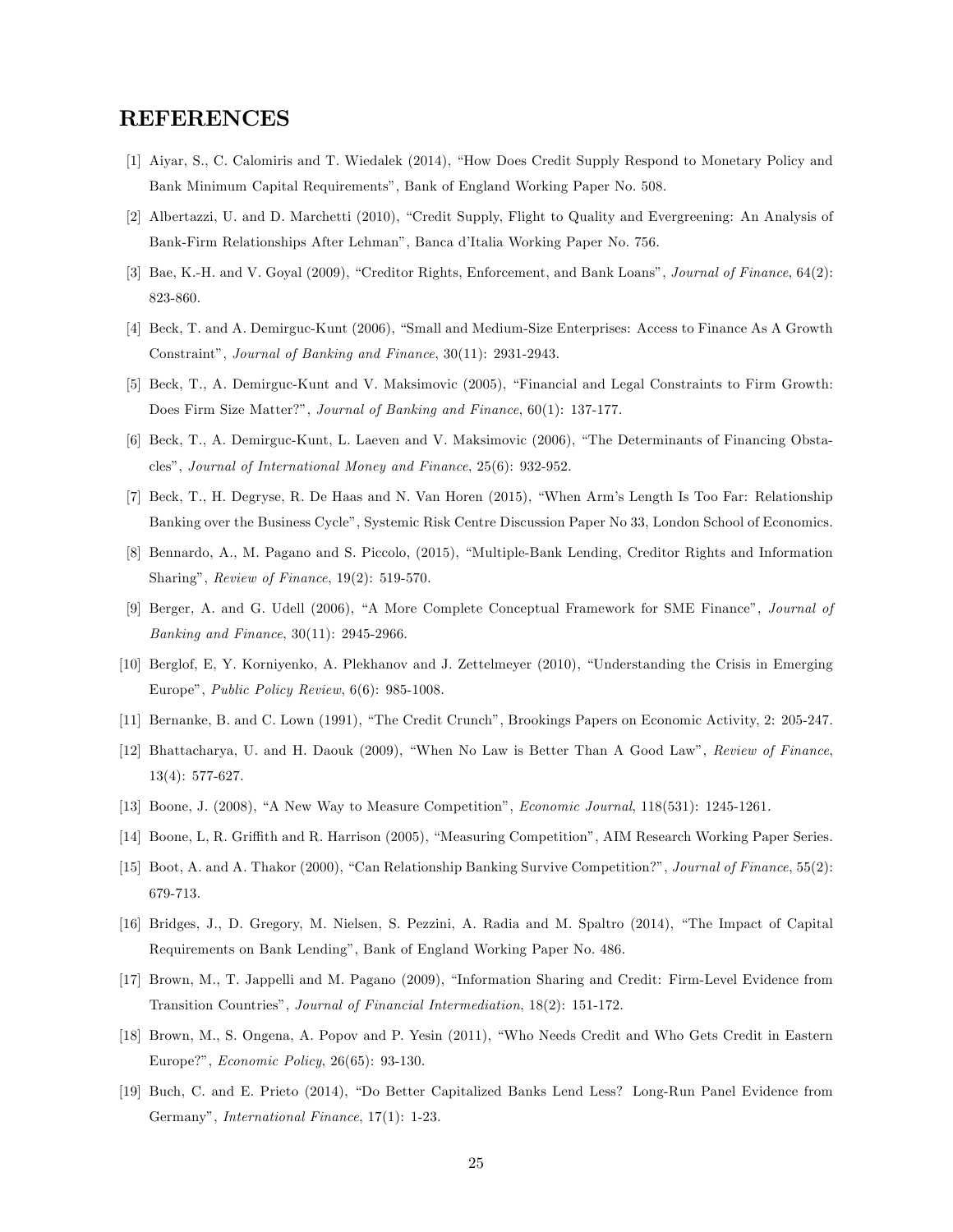- [20] Carbo-Valverde, S., F. Rodriguez-Fernandez and G. Udell (2009), "Bank Market Power and SME Financing Constraints", Review of Finance,  $13(2)$ : 309-340.
- [21] Claessens, S. and N. Van Horen (2014), "Foreign Banks: Trends and Impact", Journal of Money, Credit and Banking, 46(1): 295-326.
- [22] Dell'Ariccia, G. and R. Marquez (2004), "Information and Bank Credit Allocation", Journal of Financial Economics, 72(1): 185-214.
- [23] Demirguc-Kunt, A. and S. Martinez Peria (2010), "A Framework for Analyzing Competition in the Banking Sector: An Application to the Case of Jordanî, World Bank Policy Research Working Paper WP5499.
- [24] Detragiache, E., T. Tressel and P. Gupta (2008), "Foreign Banks in Poor Countries: Theory and Evidence", Journal of Finance, 63(5): 2123-2160.
- [25] Djankov, S., C. McLiesh and A. Shleifer (2007), "Private Credit in 129 Countries", Journal of Financial Economics, 84(2): 299-329.
- [26] EIB, October 2014, "Unlocking Lending in Europe".
- [27] Francis, W. and M. Osborne (2012), "Capital Requirements and Bank Behavior in the UK: Are There Lessons for International Standards?", Journal of Banking and Finance, 36(3): 803-816.
- [28] Giannetti, M. and S. Ongena (2009), "Financial Integration and Firm Performance: Evidence from Foreign Bank Entry in Emerging Markets", Review of Finance, 13(2): 181-223.
- [29] Gormley, T. (2010), "The Impact of Foreign Bank Entry in Emerging Markets: Evidence from India", Journal of Financial Intermediation, 19(1): 26-51.
- [30] Hainz, C. and T. Nabokin (2013), "Measurement and Determinants of Access to Loans", CESifo Working Paper No. 4190, Munich.
- [31] Heckman, J. (1979), "Sample Selection Bias as A Specification Error", *Econometrica*,  $47(1)$ : 153-161.
- [32] Holton, S., M. Lawless and F. McCann (2012), "Credit Demand, Supply and Conditions: A Tale of Three Crisesî, Central Bank of Ireland Working Paper.
- [33] Jappelli, T. and M. Pagano (2002), "Information Sharing, Lending and Defaults: Cross-Country Evidence". Journal of Banking and Finance, 26(10): 2017-2045.
- [34] Klein, N. (2013), "Non-Performing Loans in CESEE: Determinants and Impact on Macroeconomic Performance", IMF Working Paper No. 13/72.
- [35] Koetter, M., J. Kolari and L. Spierdijk (2012), "Enjoying the Quiet Life under Deregulation? Evidence from Adjusted Lerner Indices for U.S. Banks", Review of Economics and Statistics, 94(2): 462-480.
- [36] Kuntchev, V., R. Ramalho, J. Rodriguez-Meza and J. Yang (2013), "What Have we Learned from the Enterprise Surveys Regarding Access to Credit by SMEs?î, World Bank Policy Research Working Paper WPS6670.
- [37] Lerner, A (1934), "The Concept of Monopoly and the Measurement of Monopoly Power", Review of Economic Studies, 1(3): 157-175.
- [38] Love, I. and N. Mylenko (2006), "Credit Reporting and Financing Constraints", World Bank Policy Research Working Paper WP3142.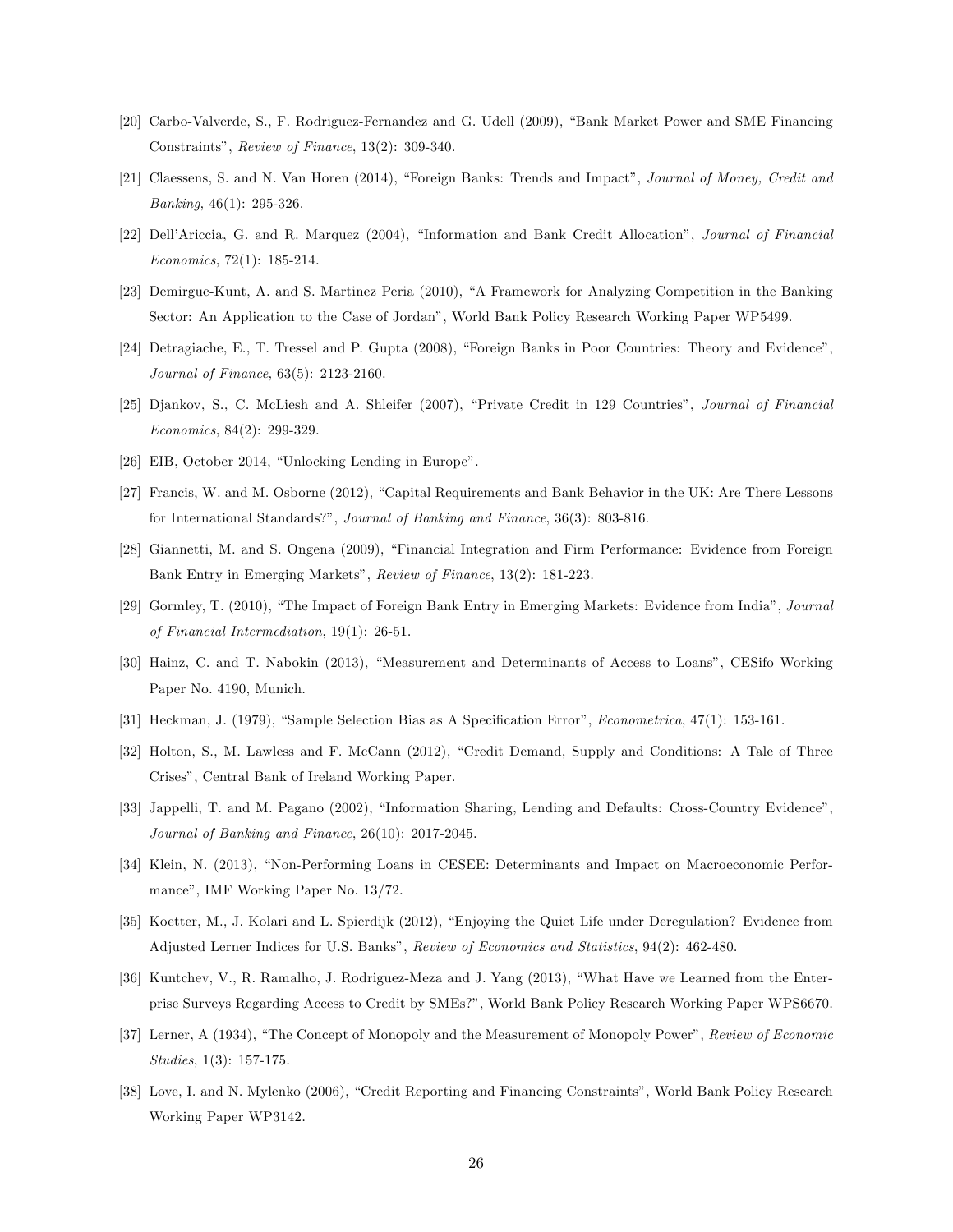- [39] Maresch, D., A. Ferrando and A. Moro (2015), "Creditor Protection, Judicial Enforcement and Credit Access", ECB Working Paper Series No. 1829.
- [40] Maurer, M. (2008), "Foreign Bank Entry, Institutional Development and Credit Access: Firm-Level Evidence from 22 Transition Countriesî, Swiss National Bank Working Papers No. 2008-4.
- [41] Miller, M. (2003), "Credit Reporting Systems around the Globe: The State of the Art in Public Credit Registries and Private Credit Reporting Firmsî, In: Miller, M. (Eds), Credit Reporting Systems and the International Economy, Cambridge, Massachusetts: The MIT Press.
- [42] OECD, "Facilitating Access to Finance", Discussion Paper on Credit Information Sharing.
- [43] Ongena, S. and A. Popov (2011), "Interbank Market Integration, Loan Rates, and Firm Leverage", Journal of Banking and Finance, 35(3): 544-560.
- [44] Padilla, J. and M. Pagano (1997), "Endogenous Communication Among Lenders and Entrepreneurial Incentives", Review of Financial Studies,  $10(1)$ : 205-236.
- [45] Pagano, M. and T. Jappelli (1993), "Information Sharing in Credit Markets", *Journal of Finance*, 48(5): 1693-1718.
- [46] Panzar, J. and J. Rosse (1987), "Testing for 'Monopoly' Equilibrium", Journal of Industrial Economics, 35(4): 443-456.
- [47] Petersen, M. and R. Rajan (1995), "The Effect of Credit Market Competition on Lending Relationships", Quarterly Journal of Economics, 110(2): 407-443.
- [48] Popov, A. and G. Udell (2012), "Cross-Border Banking, Credit Access, and Financial Crisis", Journal of International Economics, 87(1): 147-161.
- [49] Puri, M., J. Rocholl and S. Steffen (2011), "Global Retail Lending in the Aftermath of the US Financial Crisis: Distinguishing Between Supply and Demand Effects", Journal of Financial Economics, 100(3): 556-578.
- [50] Qian, J. and P. Strahan (2007), "How Laws and Institutions Shape Financial Contracts: The Case of Bank Loans", Journal of Finance, 62(6): 2803-2834.
- [51] Ryan, R., C. O'Toole and F. McCann (2014), "Does Bank Market Power Affect SME Financing Constraints?", Journal of Banking and Finance, 49(C): 495-505.
- [52] Safavian, M. and S. Sharma (2007), "When Do Creditor Rights Work?", Wold Bank Policy Research Working Paper No. 4296.
- [53] Terazi, E. and S. Senel (2011), "The Effects if the Global Financial Crisis on the Central and Eastern European Union Countries", *International Journal of Business and Social Science*, 2(17): 186-192.
- [54] Woo, D. (2003), "In Search of "Capital Crunch": Supply Factors Behind the Credit Slowdown in Japan", Journal of Money, Credit and Banking, 35(6): 1019-1038.
- [55] Yafeh, Y. and O. Yosha (2001), "Industrial Organization of Financial Systems and Strategic Use of Relationship Banking", European Finance Review,  $5(1/2)$ : 63-78.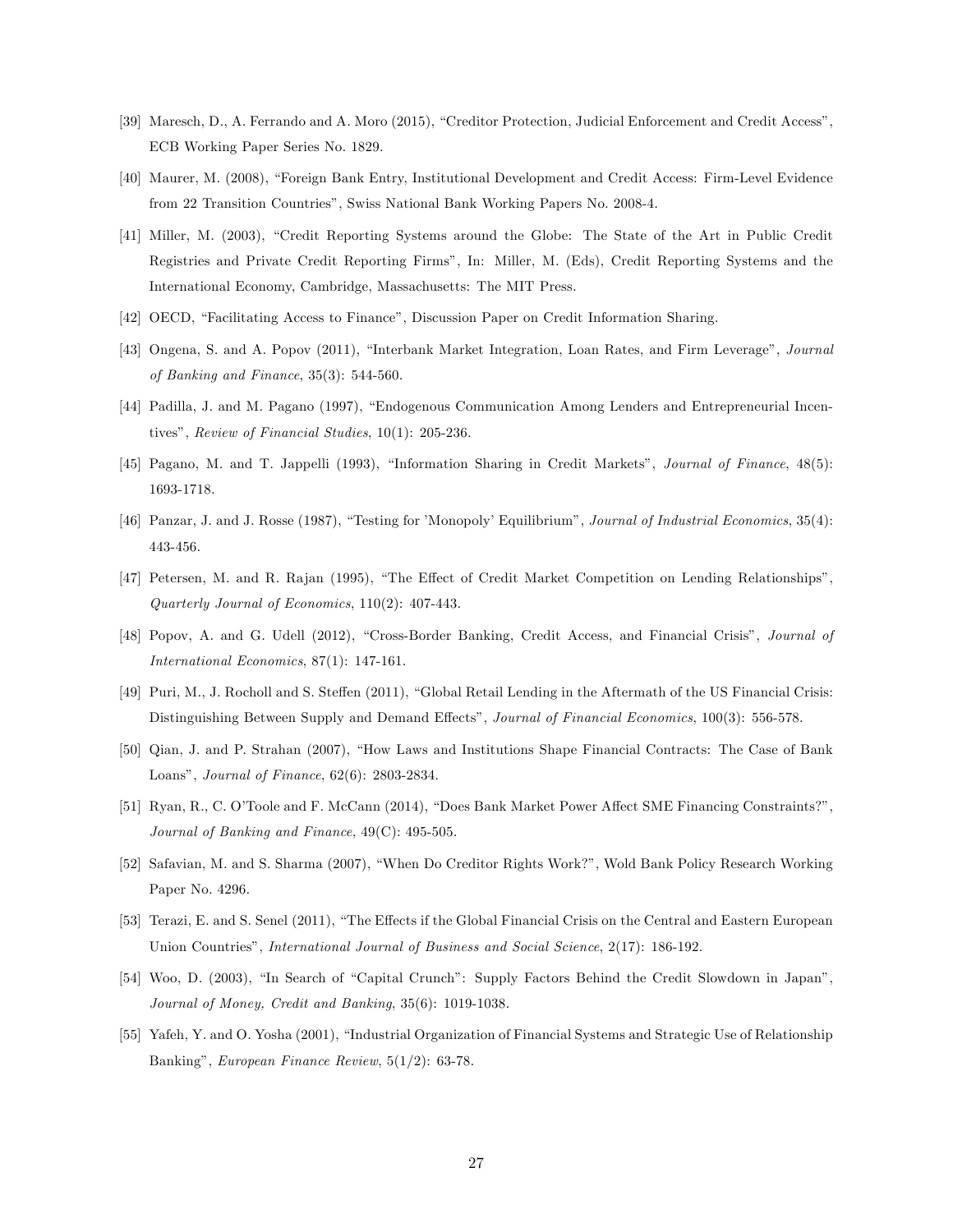| Firm level variables       | Define a                                                                                                                                                                                                                                        | Source       |
|----------------------------|-------------------------------------------------------------------------------------------------------------------------------------------------------------------------------------------------------------------------------------------------|--------------|
|                            |                                                                                                                                                                                                                                                 |              |
| Loan needed                | Dummy=1 if firm needs a loan; $0$ otherwise.                                                                                                                                                                                                    | <b>BEEPS</b> |
| Credit constraint          | Dummy=1 if firm was either rejected or discouraged; $0$ otherwise.                                                                                                                                                                              | <b>BEEPS</b> |
| Capital                    | Dummy=1 if locality is the capital of the country; $0$ otherwise.                                                                                                                                                                               | <b>BEEPS</b> |
| City                       | Dummy=1 if locality has between 50,000 and 1 million inhabitants; 0 otherwise.                                                                                                                                                                  | <b>BEEPS</b> |
| $A$ ge                     | Firm age in years.                                                                                                                                                                                                                              | <b>BEEPS</b> |
| Small                      | Dummy=1 if firm has less than 19 employees; 0 otherwise.                                                                                                                                                                                        | <b>BEEPS</b> |
| Medium                     | Dummy=1 if firm has between 20 and 99 employees; 0 otherwise.                                                                                                                                                                                   | <b>BEEPS</b> |
| Publicly listed            | Dummy=1 if firm is a shareholder company with publicly traded shares; 0 otherwise.                                                                                                                                                              | <b>BEEPS</b> |
| Sole proprietorship        | a sole proprietorship; 0 otherwise.<br>Dummy= $1$ if firm is                                                                                                                                                                                    | <b>BEEPS</b> |
| Privatised                 | a former state-owned enterprise; 0 otherwise.<br>Dummy= $1$ if firm is                                                                                                                                                                          | <b>BEEPS</b> |
| Foreign-owned              | Dummy=1 if firm is owned by private foreign individuals or companies; 0 otherwise.                                                                                                                                                              | <b>BEEPS</b> |
| Government-owned           | owned by government or state; 0 otherwise.<br>Dummy $=1$ if firm is                                                                                                                                                                             | <b>BEEPS</b> |
| Exporter                   | production is at least partially exported; 0 otherwise.<br>Dummy= $1$ if firm's                                                                                                                                                                 | <b>BEEPS</b> |
| Audited                    | Dummy=1 if firm has its financial accounts externally audited; $0$ otherwise.                                                                                                                                                                   | <b>BEEPS</b> |
| Innovation                 | Dummy=1 if firm has introduced i) new or significantly improved products or services or ii) new or significantly                                                                                                                                | <b>BEEPS</b> |
|                            | improved production or supply methods; 0 otherwise.                                                                                                                                                                                             |              |
| Competition                | Dummy=1 if pressure from competitors is moderate, major or very severe obstacle; $0$ otherwise.                                                                                                                                                 | <b>BEEPS</b> |
| Subsidised                 | Dummy=1 if firm has received state subsidised during the last three years; 0 otherwise.                                                                                                                                                         | <b>BEEPS</b> |
| $Country$ level variables  |                                                                                                                                                                                                                                                 |              |
| Lerner index               | Lerner index constructed using balance sheet data from Bankscope.                                                                                                                                                                               | Bankscope    |
| HHI                        | Herfindahl-Hirschman index calculated as the sum over all banks in the country of the squared market share                                                                                                                                      | Bankscope    |
|                            | of each bank.                                                                                                                                                                                                                                   |              |
| Capital to assets ratio    | Bank capital to assets ratio (%)                                                                                                                                                                                                                | Bankscope    |
| Loan loss reserves         | Loan loss reserves to total gross loans $(\%)$                                                                                                                                                                                                  | Bankscope    |
| Share of foreign banks     | Assets share of foreign controlled banks in domestic banking system $(\%)$                                                                                                                                                                      | Bankscope    |
| Inflation                  | inflation, GDP deflator (annual $\%$ ).                                                                                                                                                                                                         | <b>NDI</b>   |
| Legal rights               | Strength of legal rights index measures the degree to which collateral and bankruptcy laws protect the                                                                                                                                          | NDI          |
|                            | and lenders and thus facilitate lending. The index ranges from $0$ (weak) to $12$ (strong)<br>with higher scores indicating that these laws are better designed to expand access to credit.<br>rights of borrowers                              |              |
| Credit information sharing | Public credit bureau coverage reports the number of individuals and firms listed in a public credit                                                                                                                                             | NDI          |
|                            | The number<br>registry with current information on repayment history, unpaid debt, or credit outstanding.                                                                                                                                       |              |
|                            | is expressed as a percentage of the adult population.                                                                                                                                                                                           |              |
| Government effectiveness   | political pressures, the quality of policy formulation and implementation, and the credibility of<br>Government effectiveness reflects perceptions of the quality of public services, civil services and the degree of its<br>independence from | <b>WGI</b>   |
|                            | the government's commitment to such policies. It ranges from approximately $-2.5$ (weak) to 2.5 (strong).                                                                                                                                       |              |
| Regulatory quality         | reflects perceptions of the ability of the government to formulate and implement<br>sound policies and regulations that permit and promote private sector development. It ranges from<br>Regulatory quality                                     | WGI          |
|                            | $(\text{weak})$ to 2.5 $(\text{strong})$<br>approximately $-2.5$                                                                                                                                                                                |              |
|                            |                                                                                                                                                                                                                                                 |              |

Table 1. Data Table 1. Data Note: WDI denotes the World Development Indicators database of Wold Bank. WGI denotes the Worldwide Governance Indicators database of Kaufmann et al. (2010). Note: WD I denotes the World Development Indicators database of Wold Bank. WG I denotes the Worldwide Governance Indicators database of Kaufm ann e t al. (2010).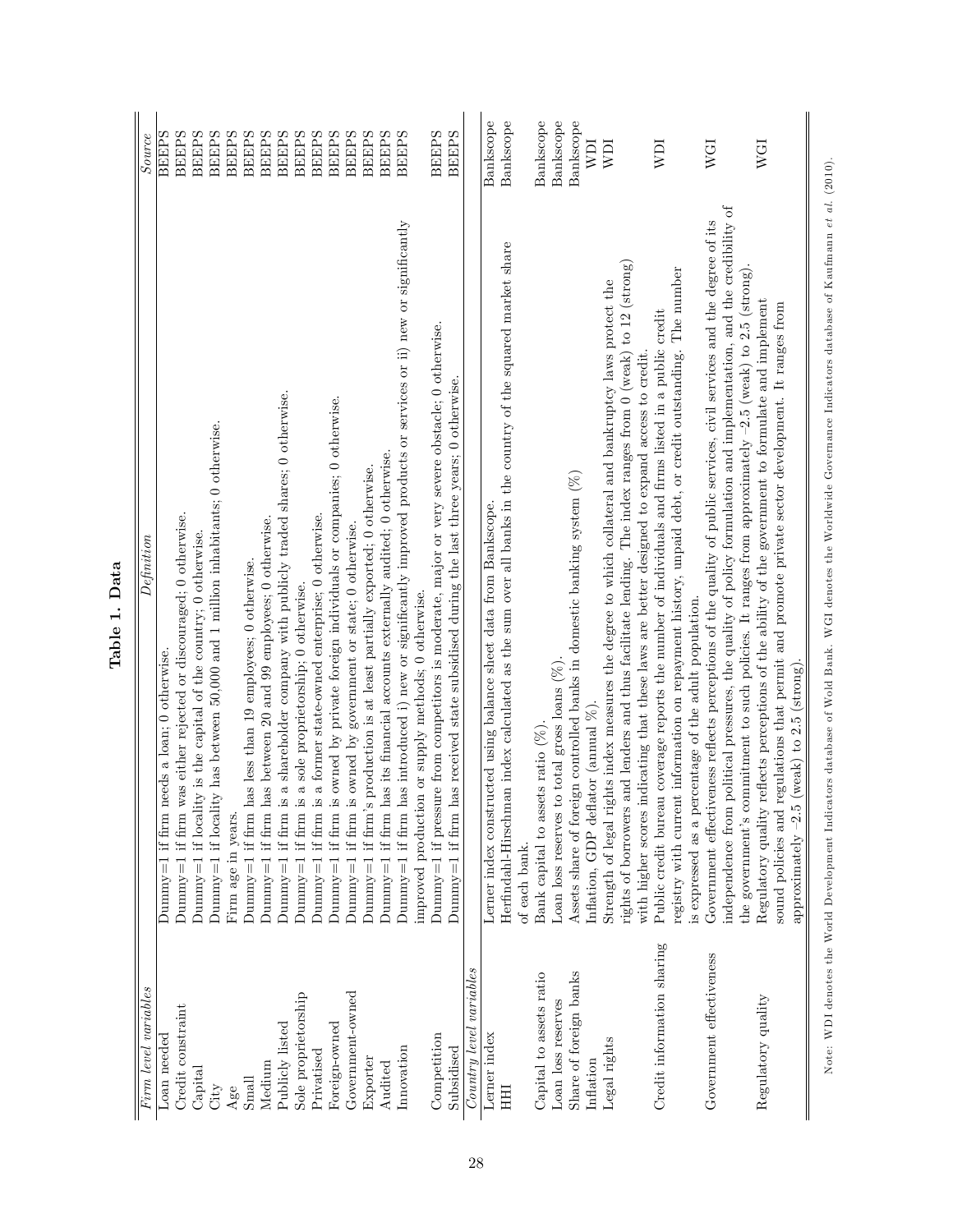| くくくくし                      |
|----------------------------|
|                            |
|                            |
|                            |
| じょう こうしょう りょうしゅう<br>ſ      |
|                            |
|                            |
| てーーー<br>i                  |
|                            |
| くていこく<br>ł,<br>י<br>י<br>Í |
|                            |

|                                           |                     |                                                     | 2008–2009  |        |     |     |                                                           |                                                                              | $2012 - 201$ |                             |     |  |
|-------------------------------------------|---------------------|-----------------------------------------------------|------------|--------|-----|-----|-----------------------------------------------------------|------------------------------------------------------------------------------|--------------|-----------------------------|-----|--|
|                                           | Jbs.                | Mean                                                | Median     | 5d     | Mın | Max | Jbs.                                                      | Mean                                                                         | Median       | 5d                          | Мin |  |
| Applied for loan                          |                     |                                                     |            | (1.49) |     |     |                                                           |                                                                              |              | 1.44                        |     |  |
| Application approved                      | $\frac{3135}{1293}$ | $\begin{array}{c} 0.41 \\ 0.87 \\ 0.11 \end{array}$ |            | 0.34   |     |     |                                                           |                                                                              |              |                             |     |  |
| Application rejected                      |                     |                                                     |            |        |     |     | $\frac{8}{3238}$<br>$\frac{866}{866}$<br>$\frac{66}{866}$ | $\begin{array}{c} 27 \\ 0.88 \\ 0.08 \\ 0.01 \\ 0.00 \\ 0.01 \\ \end{array}$ |              | 33<br>0.0.12<br>0.0.12      |     |  |
| Application withdrawn by the est:         |                     |                                                     | $X \times$ |        |     |     |                                                           |                                                                              |              |                             |     |  |
| Application still in progress             |                     |                                                     |            |        |     |     |                                                           |                                                                              |              |                             |     |  |
| Reasons for not having applied:           |                     |                                                     |            |        |     |     |                                                           |                                                                              |              |                             |     |  |
| 1) No need a loan                         |                     |                                                     |            |        |     |     |                                                           |                                                                              |              |                             |     |  |
| 2) Application procedure were to          |                     |                                                     |            |        |     |     |                                                           |                                                                              |              | 428898248249<br>00000000000 |     |  |
| 3) Interest rates were not favorable      |                     |                                                     |            |        |     |     |                                                           |                                                                              |              |                             |     |  |
| 4) Collateral requirements were t         |                     |                                                     |            |        |     |     |                                                           |                                                                              |              |                             |     |  |
| 5) Size of loan and maturity wer          |                     |                                                     |            |        |     |     |                                                           |                                                                              |              |                             |     |  |
| 6) It is necessary to make inform         |                     |                                                     |            |        |     |     |                                                           |                                                                              |              |                             |     |  |
| roved<br>7) Did not think it would be app |                     |                                                     |            |        |     |     |                                                           |                                                                              |              |                             |     |  |
| 8) Other                                  |                     |                                                     |            |        |     |     |                                                           |                                                                              |              |                             |     |  |
| Discouraged                               |                     |                                                     |            |        |     |     |                                                           |                                                                              |              |                             |     |  |
| Credit constrained (discouraged+1         |                     |                                                     |            |        |     |     |                                                           |                                                                              |              |                             |     |  |

Note: This table summarises the responses of firms to questions K16 (K16), K17 (K17) and K20 (K18a) of the BEPS V (BEBPS IV) survey. K16 elicits whether firms applied for a loan<br>or line of credit during the last fiscal ye Note: This table summarises the responses of firms to questions K16 (K16), K17 (K17) and K20 (K18a) of the BEEPS V (BEEPS IV) survey. K16 elicits whether firms applied for a loan or line of credit during the last fiscal year. For those who applied, K20 (K18a) elicits whether the application was (i) approved, (ii) rejected, (iii) withdrawn by the establishment or (iv) is still in progress. However, question K18a in 2008–2009 BEEPS survey elicits only whether the application was (i) approved or (ii) rejected. For those firms that did not apply for a loan K17 elicits the reason(s) for not applying. For all questions we exclude observations where the answer was "Don't know (spontaneous)", while for K20 we drop observations where the answer was (i) "Application withdrawn by the establishment", (ii) "Application still in process", or (iii) "Don't know (spontaneous)". Sd denotes standard deviation.

| $\frac{1}{2}$<br>٩            |
|-------------------------------|
| $\tilde{c}$<br>î<br>$\bar{c}$ |
| ó,<br>ċ                       |
| İ                             |

|                                                                              |                                                       |      | $2008 - 2009$                                             |       |                                                                                                                                                                            |                                                                                                                                                                                                                                                                           |                                                                                   |                                        | $2012 - 2014$                                                                        |                                                                                                                                                                                                                                                                                                               |     |                                                                                                                                                                                                                                                                                |
|------------------------------------------------------------------------------|-------------------------------------------------------|------|-----------------------------------------------------------|-------|----------------------------------------------------------------------------------------------------------------------------------------------------------------------------|---------------------------------------------------------------------------------------------------------------------------------------------------------------------------------------------------------------------------------------------------------------------------|-----------------------------------------------------------------------------------|----------------------------------------|--------------------------------------------------------------------------------------|---------------------------------------------------------------------------------------------------------------------------------------------------------------------------------------------------------------------------------------------------------------------------------------------------------------|-----|--------------------------------------------------------------------------------------------------------------------------------------------------------------------------------------------------------------------------------------------------------------------------------|
|                                                                              | $\overline{\frac{\text{obs}}{\text{}}}.$              | Mean | Median                                                    | 5d    | Мin                                                                                                                                                                        | $\bar{\rm M}{\rm ax}$                                                                                                                                                                                                                                                     | Obs.                                                                              | Mean                                   | Median                                                                               | 5d                                                                                                                                                                                                                                                                                                            | Min | Max                                                                                                                                                                                                                                                                            |
| Firm level variables                                                         |                                                       |      |                                                           |       |                                                                                                                                                                            |                                                                                                                                                                                                                                                                           |                                                                                   |                                        |                                                                                      |                                                                                                                                                                                                                                                                                                               |     |                                                                                                                                                                                                                                                                                |
| Loan needed                                                                  | 3087                                                  |      |                                                           | 0.50  |                                                                                                                                                                            |                                                                                                                                                                                                                                                                           | 3186                                                                              | 0.44                                   |                                                                                      | 0.50                                                                                                                                                                                                                                                                                                          |     |                                                                                                                                                                                                                                                                                |
| Constrained                                                                  |                                                       |      |                                                           | 147   |                                                                                                                                                                            |                                                                                                                                                                                                                                                                           | 1406                                                                              | 0.43                                   |                                                                                      | 0.41                                                                                                                                                                                                                                                                                                          |     | $   -$                                                                                                                                                                                                                                                                         |
| $_{\rm Capital}$                                                             |                                                       |      |                                                           | (41)  |                                                                                                                                                                            |                                                                                                                                                                                                                                                                           | 3353                                                                              |                                        |                                                                                      |                                                                                                                                                                                                                                                                                                               |     |                                                                                                                                                                                                                                                                                |
|                                                                              | $17334174360$<br>$173319436764$<br>$17331945767$      |      | - - - - - - - - - - -                                     | 0.48  |                                                                                                                                                                            |                                                                                                                                                                                                                                                                           | 3 0 0 3 0 3 0 3 0 4 0 5 0 7<br>3 0 3 0 3 0 3 0 4 0 5 0 7<br>3 0 3 0 3 0 3 0 5 0 7 |                                        | $\circ \circ \circ \overset{\circ}{\circ} \underset{\circ}{\circ} \cdot \circ \circ$ | 0.47                                                                                                                                                                                                                                                                                                          |     |                                                                                                                                                                                                                                                                                |
| $\begin{array}{c} \mathrm{City}\\ \mathrm{Age}\\ \mathrm{Small} \end{array}$ |                                                       |      |                                                           |       |                                                                                                                                                                            | 5.21                                                                                                                                                                                                                                                                      |                                                                                   |                                        |                                                                                      |                                                                                                                                                                                                                                                                                                               |     | 5.09                                                                                                                                                                                                                                                                           |
|                                                                              |                                                       |      |                                                           |       |                                                                                                                                                                            |                                                                                                                                                                                                                                                                           |                                                                                   |                                        |                                                                                      |                                                                                                                                                                                                                                                                                                               |     |                                                                                                                                                                                                                                                                                |
| Medium                                                                       |                                                       |      |                                                           |       |                                                                                                                                                                            |                                                                                                                                                                                                                                                                           |                                                                                   |                                        |                                                                                      |                                                                                                                                                                                                                                                                                                               |     |                                                                                                                                                                                                                                                                                |
| Publicly listed                                                              |                                                       |      |                                                           |       |                                                                                                                                                                            |                                                                                                                                                                                                                                                                           |                                                                                   |                                        |                                                                                      | 00 800 800 5 4 8 8 8 9 5<br>0 4 4 0 6 8 8 9 6 4 4 4 5 6 7<br>0 0 0 0 0 0 0 0 0 0 0 0 0                                                                                                                                                                                                                        |     | $\overline{\phantom{a}}$                                                                                                                                                                                                                                                       |
| Sole proprietorship                                                          |                                                       |      |                                                           |       |                                                                                                                                                                            |                                                                                                                                                                                                                                                                           |                                                                                   |                                        |                                                                                      |                                                                                                                                                                                                                                                                                                               |     |                                                                                                                                                                                                                                                                                |
| Privatised                                                                   |                                                       |      |                                                           |       |                                                                                                                                                                            |                                                                                                                                                                                                                                                                           |                                                                                   |                                        |                                                                                      |                                                                                                                                                                                                                                                                                                               |     |                                                                                                                                                                                                                                                                                |
| Foreign-owned                                                                |                                                       |      |                                                           |       |                                                                                                                                                                            |                                                                                                                                                                                                                                                                           |                                                                                   |                                        |                                                                                      |                                                                                                                                                                                                                                                                                                               |     |                                                                                                                                                                                                                                                                                |
| Government-owned                                                             | 3130<br>3172<br>3105                                  |      |                                                           |       |                                                                                                                                                                            |                                                                                                                                                                                                                                                                           |                                                                                   |                                        |                                                                                      |                                                                                                                                                                                                                                                                                                               |     |                                                                                                                                                                                                                                                                                |
| Exporter<br>Audited                                                          |                                                       |      |                                                           |       |                                                                                                                                                                            |                                                                                                                                                                                                                                                                           |                                                                                   |                                        |                                                                                      |                                                                                                                                                                                                                                                                                                               |     |                                                                                                                                                                                                                                                                                |
|                                                                              |                                                       |      |                                                           |       |                                                                                                                                                                            |                                                                                                                                                                                                                                                                           | 3265                                                                              |                                        |                                                                                      |                                                                                                                                                                                                                                                                                                               |     |                                                                                                                                                                                                                                                                                |
| Innovation                                                                   | 3173<br>2925                                          |      |                                                           |       |                                                                                                                                                                            |                                                                                                                                                                                                                                                                           | 3325<br>3127                                                                      | 0.37                                   |                                                                                      |                                                                                                                                                                                                                                                                                                               |     |                                                                                                                                                                                                                                                                                |
| Competition                                                                  |                                                       |      |                                                           | 37.36 |                                                                                                                                                                            |                                                                                                                                                                                                                                                                           |                                                                                   | 0.17<br>Q1.17                          |                                                                                      |                                                                                                                                                                                                                                                                                                               |     |                                                                                                                                                                                                                                                                                |
| Subsidised                                                                   | 3141                                                  |      |                                                           |       |                                                                                                                                                                            |                                                                                                                                                                                                                                                                           | 3333                                                                              |                                        |                                                                                      |                                                                                                                                                                                                                                                                                                               |     |                                                                                                                                                                                                                                                                                |
| Country level variables                                                      |                                                       |      |                                                           |       |                                                                                                                                                                            |                                                                                                                                                                                                                                                                           |                                                                                   |                                        |                                                                                      |                                                                                                                                                                                                                                                                                                               |     |                                                                                                                                                                                                                                                                                |
| Lerner index                                                                 | 3194                                                  |      |                                                           | 0.06  |                                                                                                                                                                            |                                                                                                                                                                                                                                                                           | $\frac{3353}{23}$                                                                 | 0.39                                   |                                                                                      | 0.04                                                                                                                                                                                                                                                                                                          | 32  |                                                                                                                                                                                                                                                                                |
|                                                                              |                                                       |      |                                                           |       |                                                                                                                                                                            |                                                                                                                                                                                                                                                                           | 3353                                                                              |                                        |                                                                                      | 0.09                                                                                                                                                                                                                                                                                                          |     |                                                                                                                                                                                                                                                                                |
| Capital to assets ratio                                                      |                                                       |      |                                                           |       |                                                                                                                                                                            |                                                                                                                                                                                                                                                                           |                                                                                   |                                        |                                                                                      |                                                                                                                                                                                                                                                                                                               |     |                                                                                                                                                                                                                                                                                |
| Loan loss reserves                                                           |                                                       |      |                                                           |       |                                                                                                                                                                            |                                                                                                                                                                                                                                                                           |                                                                                   |                                        |                                                                                      |                                                                                                                                                                                                                                                                                                               |     |                                                                                                                                                                                                                                                                                |
| Share of foreign banks                                                       |                                                       |      |                                                           |       |                                                                                                                                                                            |                                                                                                                                                                                                                                                                           |                                                                                   |                                        |                                                                                      |                                                                                                                                                                                                                                                                                                               |     |                                                                                                                                                                                                                                                                                |
| Inflation                                                                    | 5 5 5 5 5 5 5 5<br>5 5 5 5 5 5 5 5<br>5 5 5 5 5 5 5 5 |      | 8<br>8 3 3 3 3 8 5 6 6 6 9 8 9<br>0 0 0 0 0 0 0 0 0 0 0 0 |       | $\begin{array}{cccc}\n0.29 & 0.29 & 0.29 & 0.29 \\ 0.5 & 0.29 & 0.29 & 0.29 & 0.29 \\ 0.5 & 0.5 & 0.5 & 0.5 & 0.5 & 0.5 \\ 0.5 & 0.5 & 0.5 & 0.5 & 0.5 & 0.5\n\end{array}$ | $\begin{array}{cccc}\n 3.48 & 0.000 & 0.000 & 0.000 & 0.000 & 0.000 & 0.000 & 0.000 & 0.000 & 0.000 & 0.000 & 0.000 & 0.000 & 0.000 & 0.000 & 0.000 & 0.000 & 0.000 & 0.000 & 0.000 & 0.000 & 0.000 & 0.000 & 0.000 & 0.000 & 0.000 & 0.000 & 0.000 & 0.000 & 0.000 & 0.$ |                                                                                   | 68.027<br>2010.02100.00<br>2010.000.00 |                                                                                      | $\begin{array}{c} 0.04 \\ 0.04 \\ 0.00 \\ 0.00 \\ 0.00 \\ 0.00 \\ 0.00 \\ 0.00 \\ 0.00 \\ 0.00 \\ 0.00 \\ 0.00 \\ 0.00 \\ 0.00 \\ 0.00 \\ 0.00 \\ 0.00 \\ 0.00 \\ 0.00 \\ 0.00 \\ 0.00 \\ 0.00 \\ 0.00 \\ 0.00 \\ 0.00 \\ 0.00 \\ 0.00 \\ 0.00 \\ 0.00 \\ 0.00 \\ 0.00 \\ 0.00 \\ 0.00 \\ 0.00 \\ 0.00 \\ 0.$ |     | $\begin{array}{cccc}\n 0.45 & 0.00 & 0.00 & 0.00 & 0.00 & 0.00 & 0.00 & 0.00 & 0.00 & 0.00 & 0.00 & 0.00 & 0.00 & 0.00 & 0.00 & 0.00 & 0.00 & 0.00 & 0.00 & 0.00 & 0.00 & 0.00 & 0.00 & 0.00 & 0.00 & 0.00 & 0.00 & 0.00 & 0.00 & 0.00 & 0.00 & 0.00 & 0.00 & 0.00 & 0.00 & 0$ |
| Legal rights                                                                 |                                                       |      |                                                           |       |                                                                                                                                                                            |                                                                                                                                                                                                                                                                           |                                                                                   |                                        |                                                                                      |                                                                                                                                                                                                                                                                                                               |     |                                                                                                                                                                                                                                                                                |
| Credit information sharin                                                    |                                                       |      |                                                           |       |                                                                                                                                                                            |                                                                                                                                                                                                                                                                           |                                                                                   |                                        |                                                                                      |                                                                                                                                                                                                                                                                                                               |     |                                                                                                                                                                                                                                                                                |
| Government effectiveness                                                     | 3194                                                  |      |                                                           |       |                                                                                                                                                                            |                                                                                                                                                                                                                                                                           |                                                                                   |                                        |                                                                                      |                                                                                                                                                                                                                                                                                                               |     |                                                                                                                                                                                                                                                                                |
| Regulatory quality                                                           | 3194                                                  |      |                                                           |       |                                                                                                                                                                            |                                                                                                                                                                                                                                                                           | 3353                                                                              |                                        | 0.07                                                                                 |                                                                                                                                                                                                                                                                                                               |     |                                                                                                                                                                                                                                                                                |
|                                                                              |                                                       |      |                                                           |       |                                                                                                                                                                            |                                                                                                                                                                                                                                                                           |                                                                                   |                                        |                                                                                      |                                                                                                                                                                                                                                                                                                               |     |                                                                                                                                                                                                                                                                                |

Note: This table shows summ ary statistics for all variables used in the empirical analysis. Sd denotes standard deviation.

Note: This table shows summary statistics for all variables used in the empirical analysis. Sd denotes standard deviation.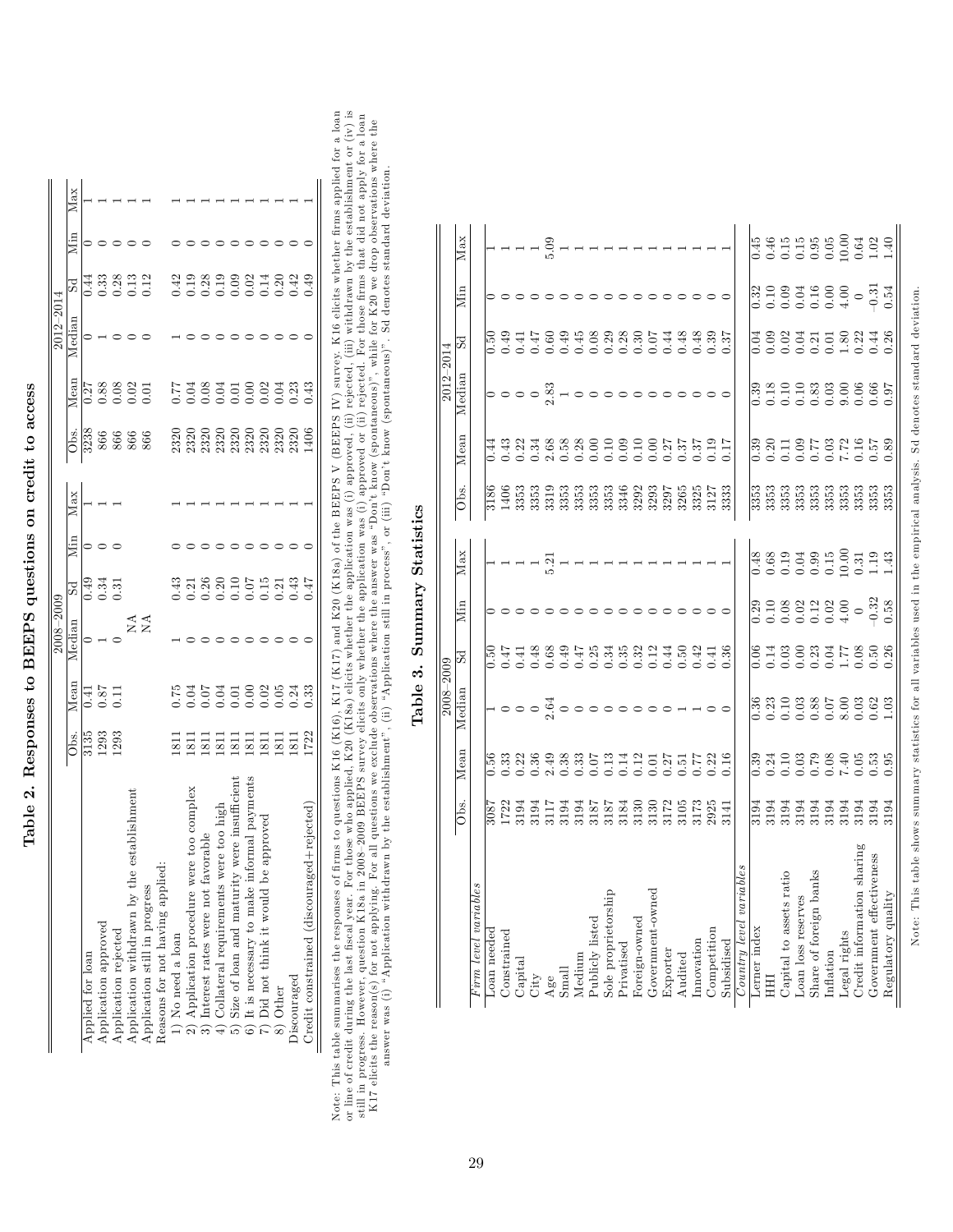|                            |         |      |                |          |            | 2008-2009      |                      |         |                |            |
|----------------------------|---------|------|----------------|----------|------------|----------------|----------------------|---------|----------------|------------|
|                            | BGR     | CZE  | <b>EST</b>     | HUN      | <b>LVA</b> | <b>LTU</b>     | $\operatorname{POL}$ | ROM     | <b>SVK</b>     | <b>SVN</b> |
| Firm level variables       |         |      |                |          |            |                |                      |         |                |            |
| Number of firms            | 288     | 250  | 273            | 291      | 271        | 276            | 455                  | 540     | 274            | 276        |
| Loan needed                | 0.56    | 0.53 | 0.53           | 0.41     | 0.59       | 0.58           | 0.51                 | 0.60    | 0.52           | 0.64       |
| Constrained                | 0.52    | 0.31 | 0.27           | 0.31     | 0.47       | 0.23           | 0.37                 | 0.31    | 0.38           | 0.15       |
| Capital                    | 0.25    | 0.12 | 0.36           | 0.28     | 0.51       | 0.22           | 0.04                 | 0.20    | 0.11           | 0.20       |
| City                       | 0.49    | 0.32 | 0.16           | 0.31     | 0.07       | 0.32           | 0.56                 | 0.56    | 0.37           | 0.17       |
| Age                        | 2.43    | 2.49 | 2.47           | 2.50     | 2.39       | 2.34           | 2.75                 | 2.39    | 2.32           | 2.82       |
| Small                      | 0.48    | 0.33 | 0.41           | 0.34     | 0.34       | 0.38           | 0.48                 | 0.32    | 0.35           | 0.38       |
| Medium                     | 0.33    | 0.40 | 0.30           | 0.33     | 0.33       | 0.34           | 0.28                 | 0.34    | 0.35           | 0.30       |
| Publicly listed            | 0.03    | 0.08 | 0.23           | 0.01     | 0.01       | 0.01           | 0.06                 | 0.07    | 0.04           | 0.13       |
| Sole proprietorship        | 0.25    | 0.26 | 0.00           | 0.01     | 0.03       | 0.18           | 0.37                 | 0.06    | 0.12           | 0.04       |
| Privatised                 | 0.11    | 0.09 | 0.09           | 0.15     | 0.15       | 0.15           | 0.14                 | 0.14    | 0.15           | 0.22       |
| Foreign-owned              | 0.11    | 0.15 | 0.16           | 0.17     | 0.17       | 0.08           | 0.07                 | 0.11    | 0.10           | 0.11       |
| Government-owned           | 0.00    | 0.00 | $\theta$       | 0.00     | 0.00       | 0.01           | 0.02                 | 0.02    | 0.03           | 0.03       |
| Exporter                   | 0.20    | 0.39 | 0.30           | 0.30     | 0.24       | 0.32           | 0.23                 | 0.15    | 0.26           | 0.48       |
| Audited                    | 0.43    | 0.53 | 0.78           | 0.75     | 0.72       | 0.35           | 0.35                 | 0.38    | 0.56           | 0.46       |
| Innovation                 | 0.63    | 0.78 | 0.81           | 0.78     | 0.91       | 0.93           | 0.71                 | 0.62    | 0.75           | 0.95       |
| Competition                | 0.28    | 0.27 | 0.06           | 0.25     | 0.28       | 0.23           | 0.25                 | 0.25    | 0.13           | 0.13       |
| Subsidised                 | 0.04    | 0.24 | 0.19           | 0.19     | 0.14       | 0.17           | 0.13                 | 0.11    | 0.17           | 0.25       |
| Country level variables    |         |      |                |          |            |                |                      |         |                |            |
| Number of banks            | 11      | 9    | $\overline{4}$ | 15       | 14         | $\overline{7}$ | 17                   | 9       | $\overline{7}$ | 12         |
| Lerner index               | 0.36    | 0.29 | 0.41           | 0.41     | 0.35       | 0.34           | 0.43                 | 0.48    | 0.32           | 0.36       |
| HHI                        | 0.17    | 0.24 | 0.68           | 0.16     | 0.16       | 0.29           | 0.10                 | 0.23    | 0.24           | 0.24       |
| Capital to assets ratio    | 0.19    | 0.08 | 0.14           | 0.09     | 0.09       | 0.11           | 0.08                 | 0.10    | 0.08           | 0.10       |
| Loan loss reserves         | 0.03    | 0.03 | 0.03           | 0.03     | 0.03       | 0.02           | 0.03                 | 0.03    | 0.03           | 0.04       |
| Share of foreign banks     | 0.88    | 0.96 | 0.99           | 0.94     | 0.60       | 0.91           | 0.69                 | 0.88    | 0.91           | 0.12       |
| Inflation                  | 0.08    | 0.02 | 0.07           | 0.05     | 0.14       | 0.10           | 0.04                 | 0.15    | 0.03           | 0.04       |
| Legal rights               | 9.00    | 6.00 | 6.00           | 7.00     | 10.00      | 5.00           | 8.00                 | 9.00    | 8.00           | 4.00       |
| Credit information sharing | 0.31    | 0.05 | $\theta$       | $\theta$ | 0.03       | 0.09           | $\theta$             | 0.04    | 0.01           | 0.03       |
| Government effectiveness   | $-0.05$ | 1.01 | 1.16           | 0.71     | 0.56       | 0.62           | 0.48                 | $-0.32$ | 0.87           | 1.19       |
| Regulatory quality         | 0.69    | 1.16 | 1.43           | 1.19     | 1.02       | 1.12           | 0.82                 | 0.58    | 1.12           | 0.83       |

Table 4. Summary Statistics by country, 2008-2009 BEEPS

Note: This table shows country means for all variables and all firms participated in 2008-2009 BEEPS round. Absolute zeros mean that there are no observations for that variable in that country. Sd denotes standard deviation.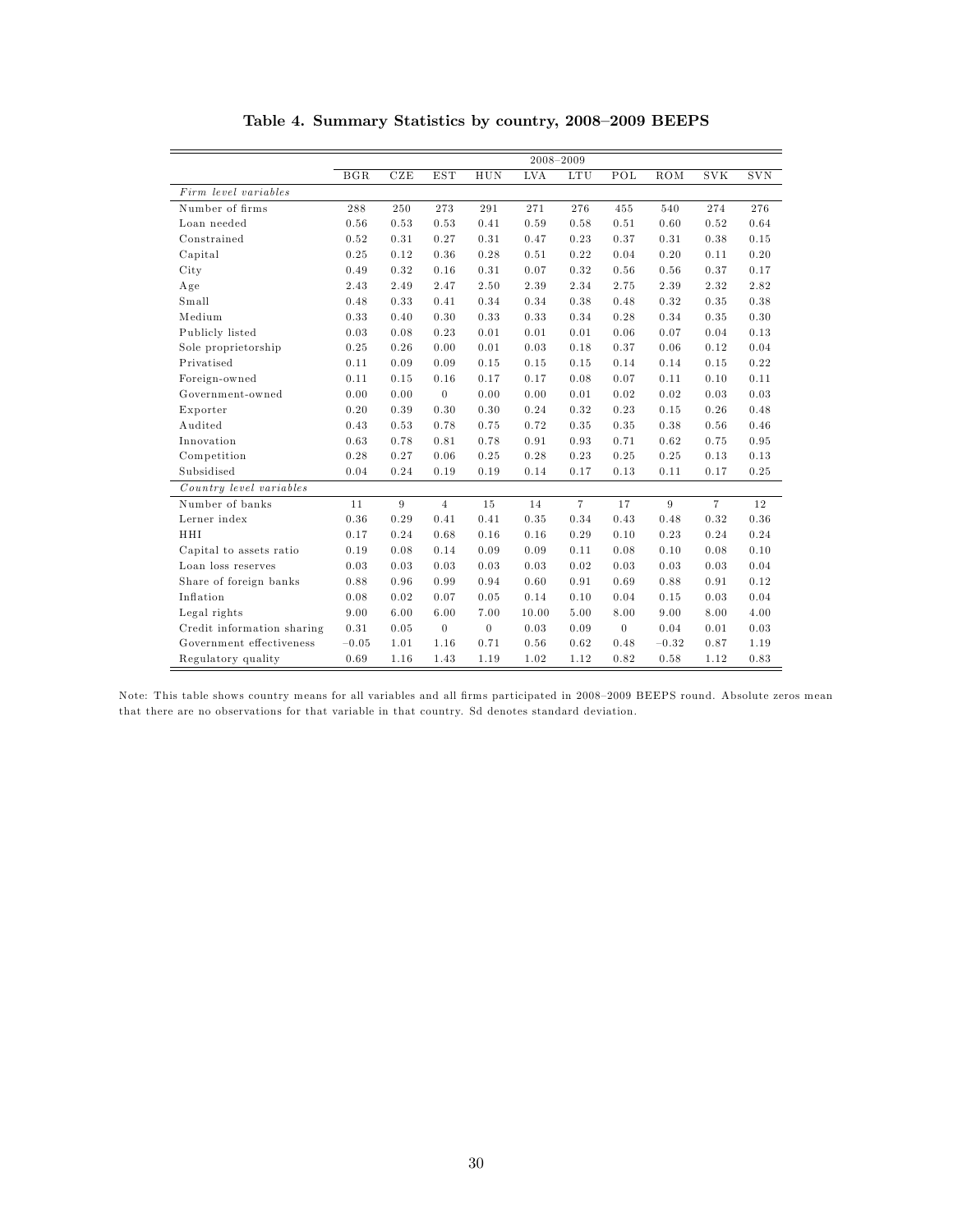|                            |                |                |                  |                  |            | 2012-2014      |                  |              |                  |            |
|----------------------------|----------------|----------------|------------------|------------------|------------|----------------|------------------|--------------|------------------|------------|
|                            | BGR            | CZE            | <b>EST</b>       | HUN              | <b>LVA</b> | $_{\rm{LTU}}$  | POL              | ROM          | <b>SVK</b>       | <b>SVN</b> |
| Firm level variables       |                |                |                  |                  |            |                |                  |              |                  |            |
| Number of firms            | 290            | 253            | 264              | 303              | 322        | 266            | 472              | 538          | 266              | 261        |
| Loan needed                | 0.50           | 0.35           | 0.39             | 0.51             | 0.25       | 0.46           | 0.36             | 0.62         | 0.38             | 0.49       |
| Constrained                | 0.63           | 0.24           | 0.29             | 0.54             | 0.68       | 0.54           | 0.35             | 0.43         | 0.39             | 0.26       |
| Capital                    | 0.20           | 0.18           | 0.23             | 0.33             | 0.39       | 0.26           | 0.10             | 0.17         | 0.23             | 0.17       |
| City                       | 0.49           | 0.22           | 0.11             | 0.22             | 0.11       | 0.22           | 0.76             | 0.45         | 0.23             | 0.06       |
| Age                        | 2.69           | 2.79           | 2.71             | 2.60             | 2.49       | 2.45           | 2.85             | 2.62         | 2.70             | 2.88       |
| Small                      | 0.59           | 0.53           | 0.65             | 0.61             | 0.64       | 0.57           | 0.55             | 0.58         | 0.54             | 0.57       |
| Medium                     | 0.27           | 0.33           | 0.25             | 0.24             | 0.26       | 0.31           | 0.31             | 0.29         | 0.31             | 0.28       |
| Publicly listed            | 0.00           | $\overline{0}$ | $\overline{0}$   | $\overline{0}$   | 0.00       | 0.01           | 0.00             | 0.02         | $\boldsymbol{0}$ | 0.01       |
| Sole proprietorship        | 0.14           | 0.18           | $\theta$         | $\overline{0}$   | 0.00       | 0.12           | 0.24             | $\mathbf{0}$ | 0.18             | 0.12       |
| Privatised                 | 0.10           | 0.09           | 0.06             | 0.09             | 0.06       | 0.11           | 0.10             | 0.09         | 0.05             | 0.10       |
| Foreign-owned              | 0.07           | 0.14           | 0.11             | 0.06             | 0.10       | 0.06           | 0.06             | 0.12         | 0.13             | 0.14       |
| Government-owned           | $\overline{0}$ | $\overline{0}$ | $\overline{0}$   | 0.02             | 0.00       | 0.00           | 0.01             | 0.00         | $\overline{0}$   | 0.01       |
| Exporter                   | 0.22           | 0.42           | 0.32             | 0.18             | 0.28       | 0.31           | 0.22             | 0.20         | 0.30             | 0.39       |
| Audited                    | 0.40           | 0.50           | 0.38             | 0.48             | 0.43       | 0.35           | 0.17             | 0.39         | 0.49             | 0.30       |
| Innovation                 | 0.32           | 0.55           | 0.31             | 0.27             | 0.26       | 0.32           | 0.38             | 0.54         | 0.25             | 0.38       |
| Competition                | 0.31           | 0.23           | 0.07             | 0.08             | 0.17       | 0.32           | 0.14             | 0.32         | 0.12             | 0.10       |
| Subsidised                 | 0.08           | 0.29           | 0.18             | 0.24             | 0.09       | 0.22           | 0.17             | 0.10         | 0.14             | 0.28       |
| Country level variables    |                |                |                  |                  |            |                |                  |              |                  |            |
| Number of banks            | 15             | 10             | $\overline{7}$   | 16               | 15         | $6\phantom{a}$ | 19               | 10           | 8                | 12         |
| Lerner index               | 0.45           | 0.45           | 0.40             | 0.32             | 0.36       | 0.39           | 0.39             | 0.43         | 0.34             | 0.39       |
| HHI                        | 0.11           | 0.22           | 0.46             | 0.18             | 0.13       | 0.30           | 0.10             | 0.21         | 0.18             | 0.19       |
| Capital to assets ratio    | 0.14           | 0.09           | 0.15             | 0.11             | 0.11       | 0.12           | 0.10             | 0.09         | 0.10             | 0.09       |
| Loan loss reserves         | 0.10           | 0.05           | 0.04             | 0.13             | 0.15       | 0.08           | 0.04             | 0.15         | 0.04             | 0.12       |
| Share of foreign banks     | 0.72           | 0.93           | 0.95             | 0.93             | 0.63       | 0.93           | 0.73             | 0.83         | 0.88             | 0.16       |
| Inflation                  | 0.02           | 0.01           | 0.03             | 0.03             | 0.03       | 0.03           | 0.02             | 0.05         | 0.01             | 0.00       |
| Legal rights               | 9.00           | 6.00           | 7.00             | 7.00             | 10.00      | 5.00           | 9.00             | 9.00         | 8.00             | 4.00       |
| Credit information sharing | 0.56           | 0.06           | $\boldsymbol{0}$ | $\boldsymbol{0}$ | 0.64       | 0.24           | $\boldsymbol{0}$ | 0.14         | 0.03             | 0.03       |
| Government effectiveness   | 0.14           | 0.92           | 0.96             | 0.62             | 0.83       | 0.83           | 0.66             | $-0.31$      | 0.83             | 1.02       |
| Regulatory quality         | 0.54           | 1.06           | 1.4              | 0.97             | 1.00       | 1.10           | 0.96             | 0.54         | 1.03             | 0.61       |

Table 5. Summary Statistics by country, 2012-2014 BEEPS

Note: This table shows country means for all variables and all firms participated in 2012-2014 BEEPS round. Absolute zeros mean that there are no observations for that variable in that country. Sd denotes standard deviation.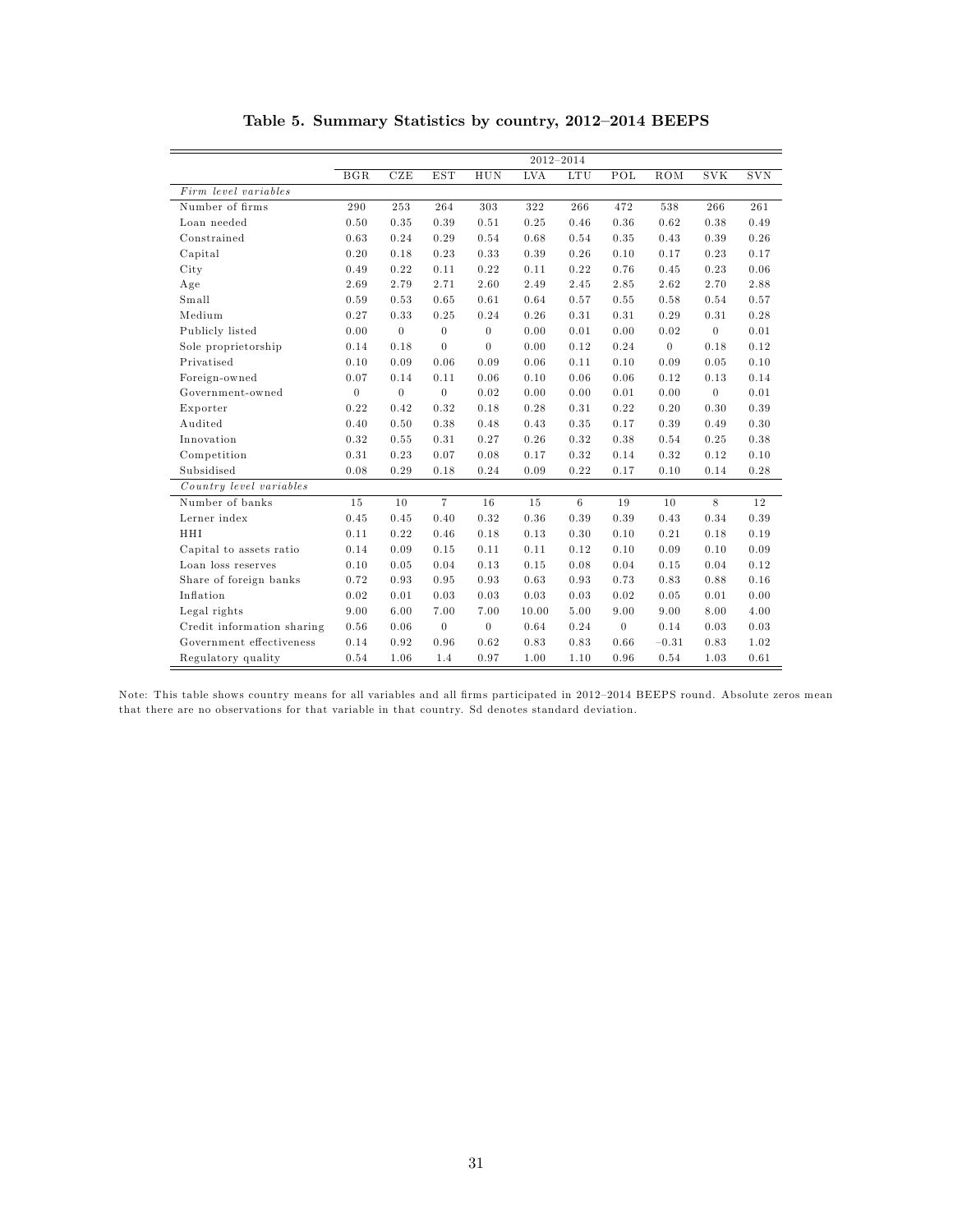|                         |              |              |              | 2008-2009     |              |               |
|-------------------------|--------------|--------------|--------------|---------------|--------------|---------------|
|                         | Constrained  | Lerner       | HHI          | Capital to    | Loan loss    | Share of      |
|                         |              | index        |              | assets ratio  | reserves     | foreign banks |
| Constrained             | $\mathbf{1}$ |              |              |               |              |               |
| Lerner index            | $-0.0210$    | $\mathbf{1}$ |              |               |              |               |
| HHI                     | $-0.0783***$ | $-0.0245$    | $\mathbf{1}$ |               |              |               |
| Capital to assets ratio | $0.0767***$  | 0.0153       | $0.2259***$  | $\mathbf{1}$  |              |               |
| Loan loss reserves      | $-0.0460*$   | $-0.0561***$ | $-0.1049***$ | $-0.2032***$  |              |               |
| Share of foreign banks  | $0.0720***$  | $0.0423**$   | $0.2816***$  | $0.2040***$   | $-0.3520***$ | $\mathbf{1}$  |
|                         |              |              |              | $2012 - 2014$ |              |               |
| Constrained             | $\mathbf{1}$ |              |              |               |              |               |
| Lerner index            | $-0.0349$    | $\mathbf{1}$ |              |               |              |               |
| HHI                     | $-0.0823***$ | $0.1297***$  | $\mathbf{1}$ |               |              |               |
| Capital to assets ratio | $0.1090***$  | 0.0100       | $0.2567***$  | 1             |              |               |
| Loan loss reserves      | $0.1155***$  | $-0.0144$    | $-0.2010***$ | $-0.1887***$  | $\mathbf{1}$ |               |
| Share of foreign banks  | $0.0619**$   | 0.0176       | $0.2872***$  | $0.2409***$   | $-0.2808***$ | $\mathbf{1}$  |
|                         |              |              |              | Pooled sample |              |               |
| Constrained             | $\mathbf{1}$ |              |              |               |              |               |
| Lerner index            | $-0.0145$    | $\mathbf{1}$ |              |               |              |               |
| HHI                     | $-0.0944***$ | 0.0137       | 1            |               |              |               |
| Capital to assets ratio | $0.0852***$  | 0.0167       | $0.2468***$  | 1             |              |               |
| Loan loss reserves      | $0.1276***$  | $0.0351***$  | $-0.2113***$ | $-0.0569***$  | $\mathbf{1}$ |               |
| Share of foreign banks  | $0.0651***$  | $0.0290**$   | $0.2217***$  | $0.2425***$   | $-0.2042***$ | $\mathbf{1}$  |

#### Table 6. Correlation Matrix for Bank and Country Level Variables

|--|

#### Panel B. Institutional and regulatory environment

|                            |              |              |               | 2008-2009                 |               |              |
|----------------------------|--------------|--------------|---------------|---------------------------|---------------|--------------|
|                            | Constrained  | Inflation    | Legal         | $C_{\text{redit}}$ infor- | Government    | Regulatory   |
|                            |              |              | rights        | mation sharing            | effectiveness | quality      |
| Constrained                | $\mathbf{1}$ |              |               |                           |               |              |
| Inflation                  | 0.0382       | $\mathbf{1}$ |               |                           |               |              |
| Legal rights               | $0.1777***$  | $0.3083***$  | 1             |                           |               |              |
| Credit information sharing | $0.1077***$  | $0.1753***$  | $0.2225***$   | 1                         |               |              |
| Government effectiveness   | $-0.0925***$ | $-0.3757***$ | $-0.3134***$  | $-0.2265***$              | $\mathbf{1}$  |              |
| Regulatory quality         | $-0.0381$    | $-0.3235***$ | $-0.2610***$  | $-0.2599***$              | $0.3028***$   | $\mathbf{1}$ |
|                            |              |              |               | $2012 - 2014$             |               |              |
| Constrained                | $\mathbf{1}$ |              |               |                           |               |              |
| Inflation                  | $0.0740***$  | $\mathbf{1}$ |               |                           |               |              |
| Legal rights               | $0.1089***$  | $0.3124***$  | $\mathbf{1}$  |                           |               |              |
| Credit information sharing | $0.2030***$  | $0.1349***$  | $0.2156***$   |                           |               |              |
| Government effectiveness   | $-0.0748***$ | $-0.3110***$ | $-0.2122***$  | $-0.1634***$              | 1             |              |
| Regulatory quality         | $-0.0452*$   | $-0.2129***$ | $-0.1881***$  | $-0.2425***$              | $0.3322***$   | $\mathbf{1}$ |
|                            |              |              |               | Pooled sample             |               |              |
| Constrained                | $\mathbf{1}$ |              |               |                           |               |              |
| Inflation                  | $-0.0267$    | 1            |               |                           |               |              |
| Legal rights               | $0.1530***$  | $0.3053***$  | 1             |                           |               |              |
| Credit information sharing | $0.1836***$  | $-0.1132***$ | $0.2436***$   | $\mathbf{1}$              |               |              |
| Government effectiveness   | $-0.0883***$ | $-0.3246***$ | $-0.3080$ *** | $-0.1878***$              |               |              |
| Regulatory quality         | $-0.0593***$ | $-0.1948***$ | $-0.2265***$  | $-0.2704***$              | $0.3568***$   | 1            |

Note: This table shows pairwise correlations between banking sector variables (Panel A) and institutional and regulatory variables (Panel B). \*\*\*, \*\*, \* correspond to the 1%, 5%, and 10% level of significance, respectively.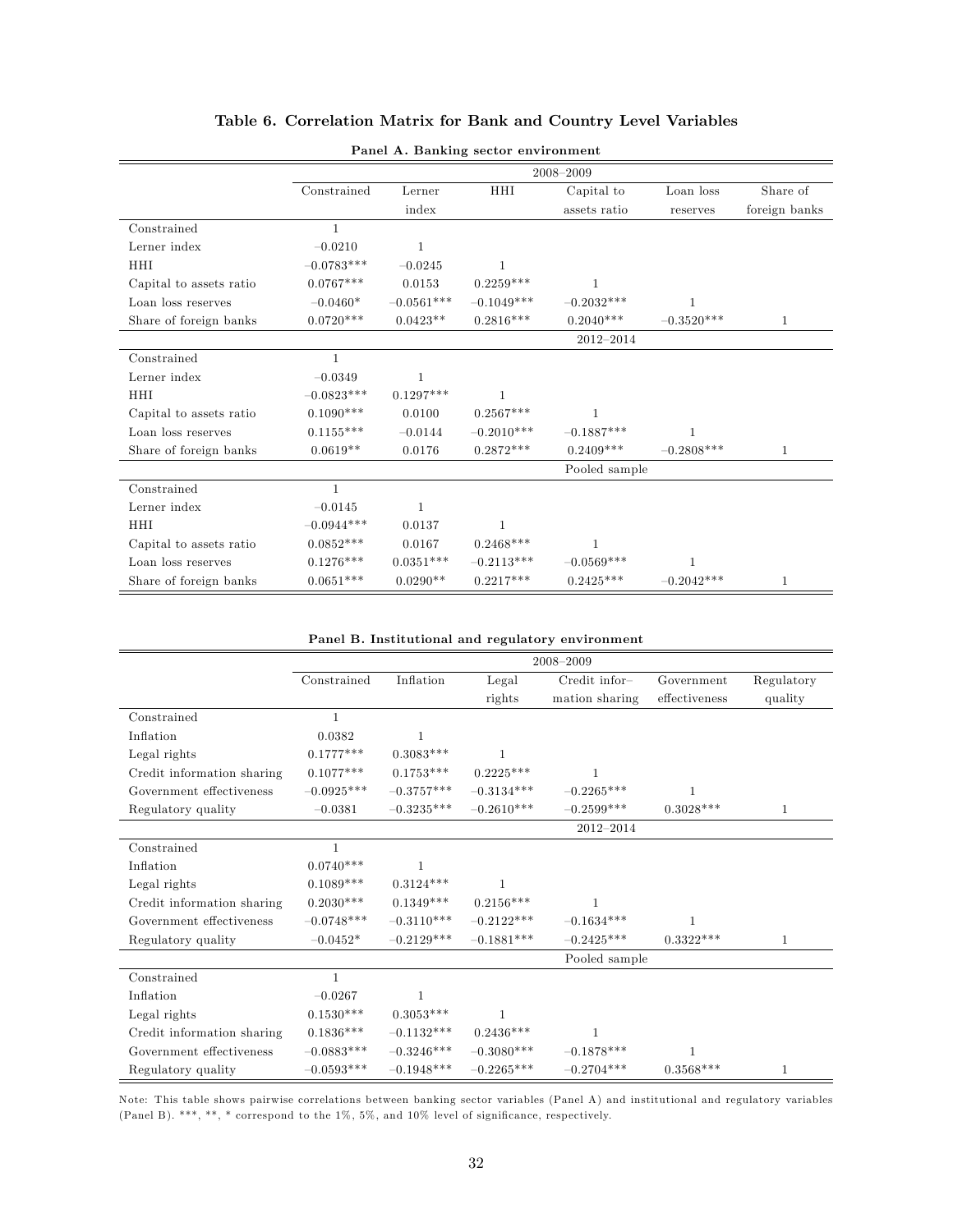|                     |                      | Probit without sample selection |               |                                                                                                                                                                                                                                                                                                                                                                                                                                                                                                                                                                                                                                                                            | First stage Heckman selection |                      |
|---------------------|----------------------|---------------------------------|---------------|----------------------------------------------------------------------------------------------------------------------------------------------------------------------------------------------------------------------------------------------------------------------------------------------------------------------------------------------------------------------------------------------------------------------------------------------------------------------------------------------------------------------------------------------------------------------------------------------------------------------------------------------------------------------------|-------------------------------|----------------------|
|                     | $2008 - 2009$        | $2012 - 2014$                   | Pooled sample | $2008 - 2009$                                                                                                                                                                                                                                                                                                                                                                                                                                                                                                                                                                                                                                                              | $2012 - 2014$                 | Pooled sample        |
|                     | $[1]$                | $[2]$                           | $[3]$         | $[4] % \includegraphics[width=0.9\columnwidth]{figures/fig_4} \caption{A graph shows a function of the parameter M and the parameter M in the interval M and the parameter M is the number of parameters. The number of parameters are shown in Fig. \ref{fig:10}. The number of parameters are shown in Fig. \ref{fig:10}. The number of parameters are shown in Fig. \ref{fig:11}. The number of parameters are shown in Fig. \ref{fig:11}. The number of parameters are shown in Fig. \ref{fig:11}. The number of parameters are shown in Fig. \ref{fig:12}. The number of parameters are shown in Fig. \ref{fig:13}. The number of parameters are shown in Fig. \ref{$ | $[5]$                         | [6]                  |
| Capital             | $-0.110$             | $-0.092$                        | $-0.094**$    | $-0.071$                                                                                                                                                                                                                                                                                                                                                                                                                                                                                                                                                                                                                                                                   | $-0.082$                      | $-0.071$             |
|                     | (0.068)              | (0.095)                         | (0.045)       | (0.061)                                                                                                                                                                                                                                                                                                                                                                                                                                                                                                                                                                                                                                                                    | (0.089)                       | (0.044)              |
| City                | $-0.079$             | $0.102\,$                       | $-0.005\,$    | $-0.074$                                                                                                                                                                                                                                                                                                                                                                                                                                                                                                                                                                                                                                                                   | $0.132*$                      | $0.018\,$            |
|                     | (0.070)              | (0.084)                         | (0.060)       | (0.079)                                                                                                                                                                                                                                                                                                                                                                                                                                                                                                                                                                                                                                                                    | (0.077)                       | (0.059)              |
| Age                 | $-0.031$             | 0.204                           | $-0.017$      | $-0.029$                                                                                                                                                                                                                                                                                                                                                                                                                                                                                                                                                                                                                                                                   | $-0.009$                      | $-0.020$             |
|                     | (0.044)              | (0.053)                         | (0.036)       | (0.050)                                                                                                                                                                                                                                                                                                                                                                                                                                                                                                                                                                                                                                                                    | (0.041)                       | (0.035)              |
| Small               | $-0.331***$          | $-0.185***$                     | $-0.269***$   | $-0.297***$                                                                                                                                                                                                                                                                                                                                                                                                                                                                                                                                                                                                                                                                | $-0.143**$                    | $-0.237***$          |
|                     | (0.090)              | (0.069)                         | (0.059)       | (0.094)                                                                                                                                                                                                                                                                                                                                                                                                                                                                                                                                                                                                                                                                    | (0.066)                       | (0.062)              |
| Medium              | $-0.180***$          | $-0.076$                        | $-0.144***$   | $-0.161***$                                                                                                                                                                                                                                                                                                                                                                                                                                                                                                                                                                                                                                                                | $-0.036$                      | $-0.119***$          |
|                     | (0.056)              | (0.091)                         | (0.042)       | (0.057)                                                                                                                                                                                                                                                                                                                                                                                                                                                                                                                                                                                                                                                                    | (0.088)                       | (0.045)              |
| Publicly listed     | $-0.148$             | 0.237                           | $-0.095$      | $-0.134$                                                                                                                                                                                                                                                                                                                                                                                                                                                                                                                                                                                                                                                                   | 0.346                         | $-0.070$             |
|                     | (0.138)              | (0.361)                         | (0.139)       | (0.132)                                                                                                                                                                                                                                                                                                                                                                                                                                                                                                                                                                                                                                                                    | (0.347)                       | (0.137)              |
| Sole proprietorship | $0.050\,$            | $-0.102$                        | $-0.012$      | 0.048                                                                                                                                                                                                                                                                                                                                                                                                                                                                                                                                                                                                                                                                      | $-0.069$                      | $-0.008$             |
|                     | (0.062)              | (0.139)                         | (0.054)       | (0.061)                                                                                                                                                                                                                                                                                                                                                                                                                                                                                                                                                                                                                                                                    | (0.143)                       | (0.054)              |
| Privatised          | 0.091                | $0.097**$                       | $0.094*$      | 0.088                                                                                                                                                                                                                                                                                                                                                                                                                                                                                                                                                                                                                                                                      | 0.117                         | $0.105*$             |
|                     | (0.069)              | (0.048)                         | (0.052)       | (0.079)                                                                                                                                                                                                                                                                                                                                                                                                                                                                                                                                                                                                                                                                    | (0.072)                       | (0.064)              |
| Foreign-owned       | $-0.481***$          | $-0.417***$                     | $-0.456***$   | $-0.456***$                                                                                                                                                                                                                                                                                                                                                                                                                                                                                                                                                                                                                                                                | $-0.375***$                   | $-0.423***$          |
|                     | (0.143)              | (0.059)                         | (0.097)       | (0.144)                                                                                                                                                                                                                                                                                                                                                                                                                                                                                                                                                                                                                                                                    | (0.079)                       | (0.101)              |
| Government-owned    | $0.173\,$            | $0.574*$                        | 0.262         | 0.058                                                                                                                                                                                                                                                                                                                                                                                                                                                                                                                                                                                                                                                                      | 0.491                         | 0.162                |
|                     | (0.289)              | (0.302)                         | (0.256)       | (0.319)                                                                                                                                                                                                                                                                                                                                                                                                                                                                                                                                                                                                                                                                    | (0.338)                       | (0.284)              |
| Exporter            | $\rm 0.153$          | 0.076                           | $0.101*$      | 0.139                                                                                                                                                                                                                                                                                                                                                                                                                                                                                                                                                                                                                                                                      | 0.069                         | $0.089*$             |
|                     | (0.105)              | (0.058)                         | (0.061)       | (0.091)                                                                                                                                                                                                                                                                                                                                                                                                                                                                                                                                                                                                                                                                    | (0.048)                       | (0.048)              |
| Audited             | $0.173**$            | $0.151***$                      | $0.169***$    | $0.176**$                                                                                                                                                                                                                                                                                                                                                                                                                                                                                                                                                                                                                                                                  | $0.117**$                     | $0.148***$           |
|                     | (0.086)              | (0.057)                         | (0.054)       | (0.072)                                                                                                                                                                                                                                                                                                                                                                                                                                                                                                                                                                                                                                                                    | (0.056)                       | (0.046)              |
| Innovation          | $0.115\,$            | $0.148***$                      | $0.150**$     | 0.132                                                                                                                                                                                                                                                                                                                                                                                                                                                                                                                                                                                                                                                                      | $0.115*$                      | $0.138**$            |
|                     | (0.096)              | (0.056)                         | (0.068)       | (0.086)                                                                                                                                                                                                                                                                                                                                                                                                                                                                                                                                                                                                                                                                    | (0.060)                       | (0.067)              |
| Competition         |                      |                                 |               | $0.133***$                                                                                                                                                                                                                                                                                                                                                                                                                                                                                                                                                                                                                                                                 | $0.302***$                    | $0.210***$           |
|                     |                      |                                 |               | (0.045)                                                                                                                                                                                                                                                                                                                                                                                                                                                                                                                                                                                                                                                                    | (0.083)                       | (0.055)              |
| Subsidised          |                      |                                 |               | $0.274**$                                                                                                                                                                                                                                                                                                                                                                                                                                                                                                                                                                                                                                                                  | $0.348***$                    | $0.319***$           |
|                     |                      |                                 |               | (0.111)                                                                                                                                                                                                                                                                                                                                                                                                                                                                                                                                                                                                                                                                    | (0.047)                       | (0.077)              |
| Country FE          | Yes                  | Yes                             | Yes           | Yes                                                                                                                                                                                                                                                                                                                                                                                                                                                                                                                                                                                                                                                                        | Yes                           | Yes                  |
| Industry FE         | $\operatorname{Yes}$ | Yes                             | Yes           | $\operatorname{Yes}$                                                                                                                                                                                                                                                                                                                                                                                                                                                                                                                                                                                                                                                       | $\operatorname{Yes}$          | $\operatorname{Yes}$ |
| Year FE             |                      |                                 | Yes           |                                                                                                                                                                                                                                                                                                                                                                                                                                                                                                                                                                                                                                                                            |                               | $\operatorname{Yes}$ |
| Number of obs.      | 2,903                | 3,010                           | 5,913         | 2,658                                                                                                                                                                                                                                                                                                                                                                                                                                                                                                                                                                                                                                                                      | 2,813                         | 5,471                |
| Pseudo R-squared    | 0.040                | 0.057                           | $0.048\,$     | $0.047\,$                                                                                                                                                                                                                                                                                                                                                                                                                                                                                                                                                                                                                                                                  | 0.069                         | $0.056\,$            |

Table 7. Coefficient Estimates of Credit Demand Determinants

Note: This table shows probit model regressions (without sample selection in columns [1]-[3]) and first-stage Heckman selection regressions results (columns  $[4]-[6]$ ) of our model in equation (7). In all regressions the dependent variable is "Loan needed", which is a dummy variable taking value one if the firm demands credit and zero otherwise. Columns [1] and [4] show 2008-2009 estimates, columns  $[2]$  and  $[5]$  show 2012-2014 estimates, while columns  $[3]$  and  $[6]$  show pooled sample estimates. Robust standard errors are clustered by country and shown in parentheses. \*\*\*, \*\*, \* correspond to the 1%, 5%, and 10% level of significance, respectively.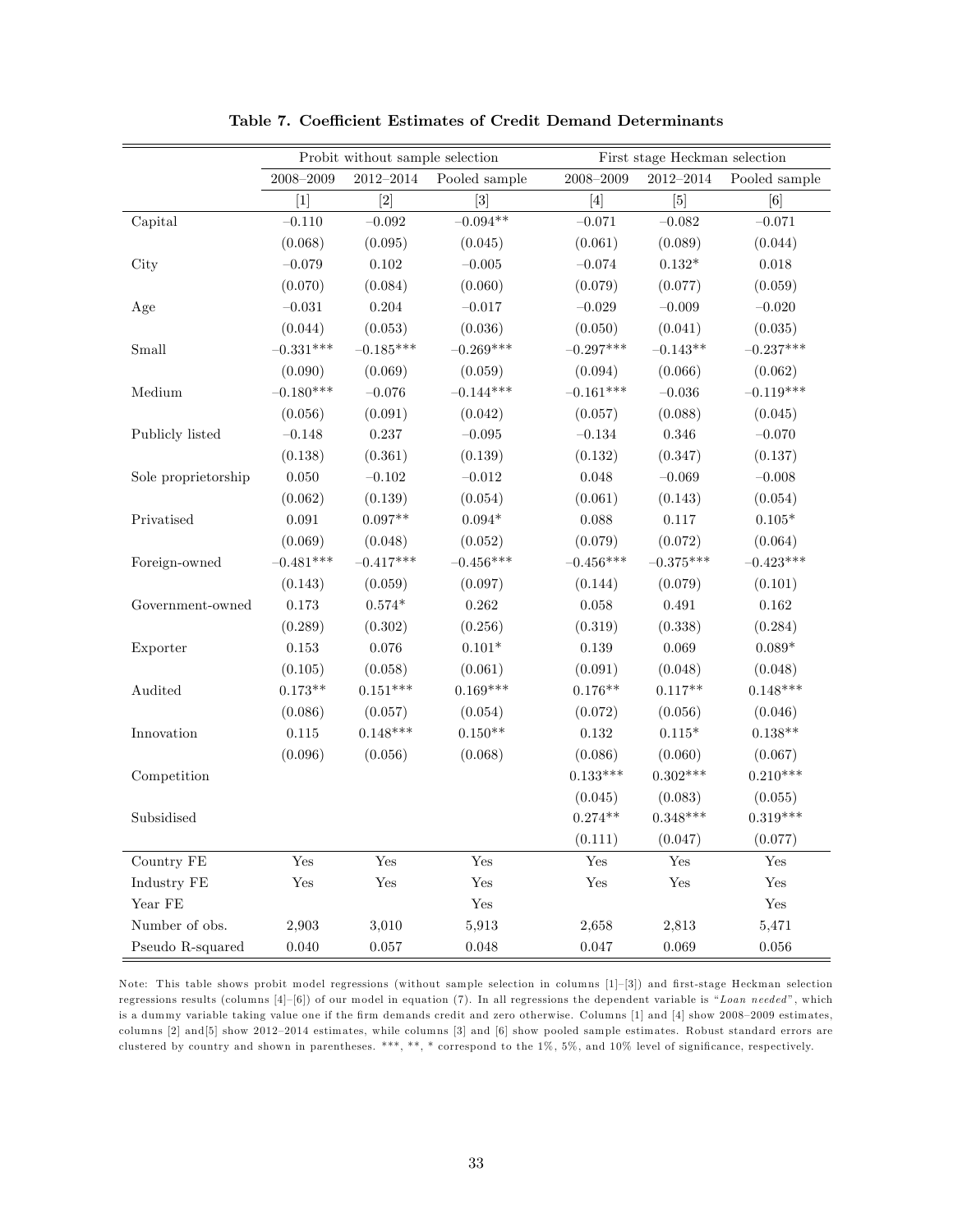|                      |             | $2008 - 2009$ | $2012 - 2014$                |             |             | Pooled sample |
|----------------------|-------------|---------------|------------------------------|-------------|-------------|---------------|
|                      | $[1]$       | [2]           | $\left\lceil 3 \right\rceil$ | [4]         | [5]         | [6]           |
| Capital              | $0.229**$   | $0.080**$     | $-0.012$                     | $-0.004$    | 0.092       | $\,0.023\,$   |
|                      | (0.106)     | (0.037)       | (0.145)                      | (0.057)     | (0.074)     | (0.028)       |
| City                 | $\,0.032\,$ | 0.011         | $-0.073$                     | $-0.028$    | $-0.078$    | $-0.029$      |
|                      | (0.057)     | (0.020)       | (0.107)                      | (0.042)     | (0.068)     | (0.025)       |
| Age                  | $0.025\,$   | $0.009\,$     | $-0.197***$                  | $-0.077***$ | $-0.078*$   | $-0.029*$     |
|                      | (0.072)     | (0.025)       | (0.049)                      | (0.019)     | (0.045)     | (0.017)       |
| Small                | $0.728***$  | $0.256***$    | $0.567***$                   | $0.222***$  | $0.603***$  | $0.226***$    |
|                      | (0.242)     | (0.085)       | (0.204)                      | (0.042)     | (0.197)     | (0.073)       |
| Medium               | $0.385**$   | $0.135**$     | 0.063                        | $0.025\,$   | $0.186*$    | $0.069*$      |
|                      | (0.152)     | (0.053)       | (0.164)                      | (0.064)     | (0.106)     | (0.039)       |
| Publicly listed      | $0.553***$  | $0.194***$    | $-0.242$                     | $-0.095$    | $0.469***$  | $0.176***$    |
|                      | (0.063)     | (0.022)       | (0.330)                      | (0.129)     | (0.088)     | (0.033)       |
| Sole proprietorship  | $0.234**$   | $0.082**$     | $-0.217$                     | $-0.085$    | 0.086       | 0.032         |
|                      | (0.102)     | (0.036)       | (0.223)                      | (0.087)     | (0.086)     | (0.032)       |
| Privatised           | $-0.061$    | $-0.021$      | 0.218                        | $0.086\,$   | $\,0.034\,$ | $\,0.013\,$   |
|                      | (0.123)     | (0.043)       | (0.136)                      | (0.053)     | (0.094)     | (0.035)       |
| Foreign-owned        | $0.284**$   | $0.099**$     | $-0.526***$                  | $-0.206***$ | $-0.146$    | $-0.055$      |
|                      | (0.144)     | (0.051)       | (0.196)                      | (0.077)     | (0.102)     | (0.038)       |
| Government-owned     | $0.304\,$   | $0.107\,$     | $0.505\,$                    | $0.198\,$   | 0.281       | $0.105\,$     |
|                      | (0.249)     | (0.088)       | (0.384)                      | (0.150)     | (0.281)     | (0.105)       |
| Exporter             | $-0.029$    | $-0.010$      | $-0.051$                     | $-0.020$    | $-0.009$    | $-0.003$      |
|                      | (0.102)     | (0.036)       | (0.158)                      | (0.062)     | (0.073)     | (0.027)       |
| Audited              | $-0.245**$  | $-0.086**$    | $-0.173$                     | $-0.068$    | $-0.151$    | $-0.056$      |
|                      | (0.099)     | (0.035)       | (0.128)                      | (0.050)     | (0.099)     | (0.037)       |
| Innovation           | $-0.343***$ | $-0.120***$   | $-0.037$                     | $-0.014$    | $-0.146**$  | $-0.055**$    |
|                      | (0.097)     | (0.034)       | (0.093)                      | (0.036)     | (0.069)     | (0.026)       |
| Inverse Mills' ratio |             | $-0.134$      | $1.398***$                   |             |             | $0.799**$     |
|                      |             | (0.663)       | (0.379)                      |             |             | (0.378)       |
| Country FE           |             | Yes           | Yes                          |             |             | Yes           |
| Industry FE          |             | Yes           | Yes                          |             |             | Yes           |
| Year FE              |             |               |                              |             |             | Yes           |
| Number of obs.       |             | 1,468         | 1,239                        |             |             | 2,707         |
| Pseudo R-squared     |             | $0.103\,$     | 0.150                        |             |             | 0.116         |

Table 8. Coefficient Estimates of Credit Constraint Determinants - Firm Level

Note: This table shows probit model regressions results with sample selection/second stage Heckman selection procedure of our model in equation (8). In all regressions the dependent variable is "Credit Constrained", which is a dummy taking value one if the Örm declares that its loan application was rejected or that it did not apply for a loan because it was discouraged and zero otherwise. Columns  $[1]$ ,  $[3]$  and  $[5]$  show coefficient estimates, while columns  $[2]$ ,  $[4]$  and  $[6]$  show marginal effects at the mean. Inverse Mills' ratio is the inverse of Mills' ratio from the probit model with sample selection in Table 7, where the omitted categories are Competition and Subsidised. Robust standard errors are clustered by country and shown in parentheses. \*\*\*, \*\*, \* correspond to the 1%, 5%, and  $10\%$  level of significance, respectively.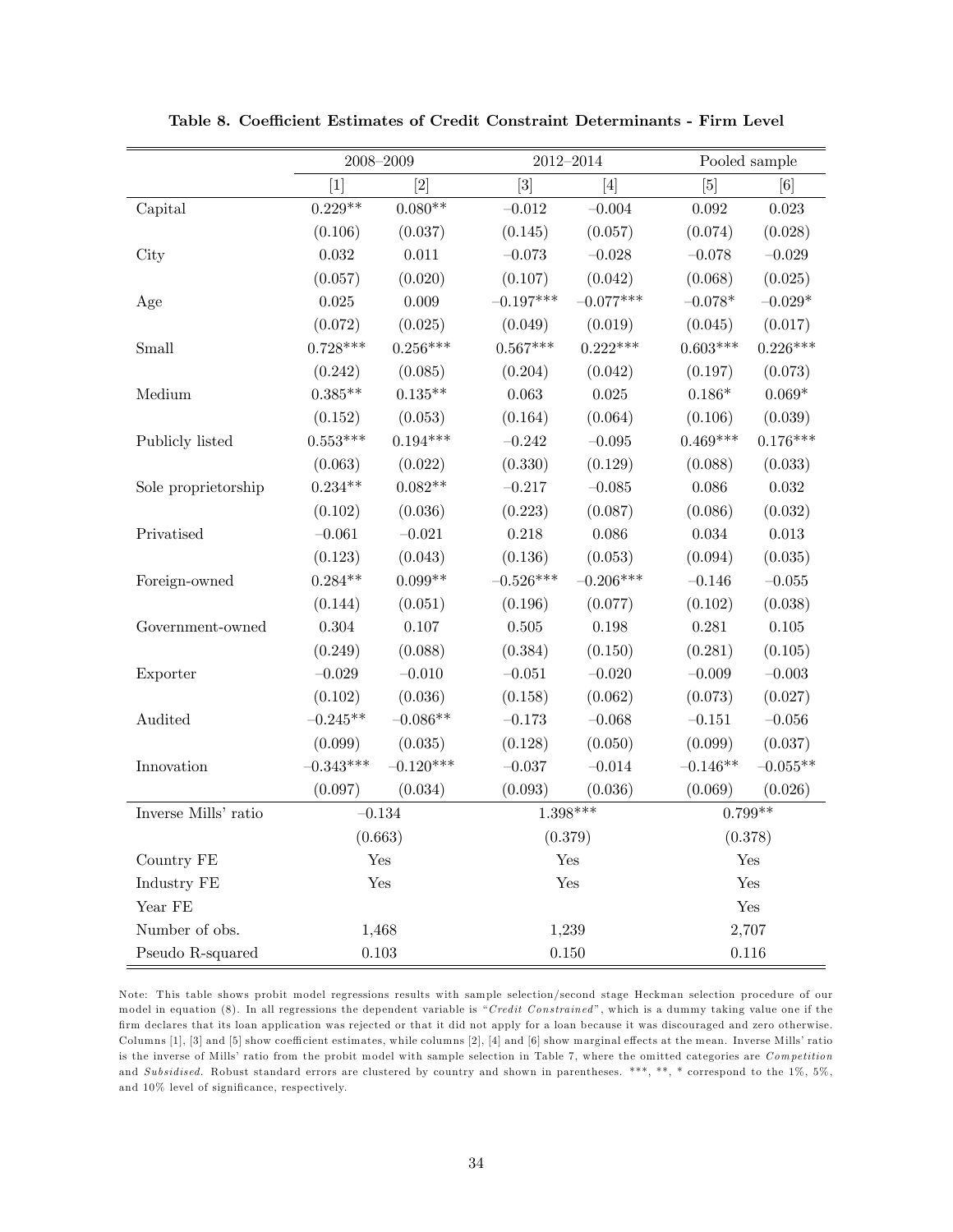|                            |                | 2008-2009   |                  | 2012-2014                                         | Pooled sample |             |
|----------------------------|----------------|-------------|------------------|---------------------------------------------------|---------------|-------------|
|                            | $[1]$          | $[2]$       | $\left[3\right]$ | [4]                                               | [5]           | [6]         |
| Lerner index               | $-0.962$       | $-0.340$    | 0.796            | $0.312\,$                                         | 0.469         | $0.176\,$   |
|                            | (1.046)        | (0.377)     | (0.602)          | (0.235)                                           | (0.689)       | (0.257)     |
| HHI                        | $-1.106***$    | $-0.391***$ | $-2.486***$      | $-0.976***$                                       | $-1.448***$   | $-0.543***$ |
|                            | (0.269)        | (0.097)     | (0.729)          | (0.282)                                           | (0.262)       | (0.101)     |
| Capital to assets ratio    | $2.178*$       | $0.769*$    | $11.963***$      | $4.694***$                                        | $5.619***$    | $2.109***$  |
|                            | (1.279)        | (0.439)     | (1.616)          | (0.648)                                           | (0.832)       | (0.295)     |
| Loan loss reserves         | 0.247          | 0.087       | $6.822***$       | 2.676***                                          | 5.952***      | $2.234***$  |
|                            | (0.386)        | (0.104)     | (1.352)          | (0.524)                                           | (1.069)       | (0.397)     |
| Share of foreign banks     | 0.463          | 0.164       | $0.649***$       | $0.254***$                                        | $0.523***$    | $0.196***$  |
|                            | (0.410)        | (0.142)     | (0.138)          | (0.054)                                           | (0.184)       | (0.068)     |
| Inverse Mills' ratio       |                | 0.104       |                  | $0.879***$                                        | $0.966***$    |             |
|                            | (0.365)        |             |                  | (0.247)                                           |               | (0.202)     |
| Country FE                 |                | No          |                  | No                                                |               | No          |
| Industry FE                |                | Yes         |                  | Yes                                               |               | Yes         |
| Year FE                    |                |             |                  |                                                   |               | Yes         |
| Number of obs.             | 1,468<br>1,239 |             |                  |                                                   | 2,707         |             |
| Pseudo R-squared           |                | 0.085       | 0.141            |                                                   | 0.108         |             |
|                            |                |             |                  | Panel B. Institutional and regulatory environment |               |             |
| Inflation                  | $-0.008$       | $-0.003$    | 0.561            | 0.220                                             | 0.335         | $0.126\,$   |
|                            | (0.087)        | (0.052)     | (0.871)          | (0.343)                                           | (0.385)       | (0.521)     |
| Legal rights               | $0.169***$     | $0.059***$  | $-0.051$         | $-0.020$                                          | 0.049         | $0.018\,$   |
|                            | (0.021)        | (0.007)     | (0.039)          | (0.015)                                           | (0.039)       | (0.014)     |
| Credit information sharing | $1.028***$     | $0.361***$  | $1.302***$       | $0.511***$                                        | $1.207***$    | $0.453***$  |
|                            | (0.276)        | (0.097)     | (0.225)          | (0.087)                                           | (0.225)       | (0.082)     |
| Government effectiveness   | $0.169*$       | $0.059*$    | $-0.339$         | $-0.133$                                          | $-0.197$      | $-0.074$    |
|                            | (0.091)        | (0.032)     | (0.435)          | (0.170)                                           | (0.167)       | (0.063)     |
| Regulatory quality         | 0.357          | 0.125       | $-0.021$         | $-0.008$                                          | 0.075         | 0.028       |
|                            | (0.264)        | (0.093)     | (0.031)          | (0.069)                                           | (0.098)       | (0.074)     |
| Inverse Mills' ratio       |                | 0.089       |                  | $0.929**$                                         |               | $1.010**$   |
|                            |                | (0.593)     |                  | (0.368)                                           |               | (0.476)     |
| Country FE                 |                | No          |                  | $\rm No$                                          |               | No          |
| Industry FE                |                | Yes         |                  | Yes                                               |               | Yes         |
| Year FE                    |                |             |                  |                                                   |               | Yes         |
| Number of obs.             |                | 1,468       |                  | 1,239                                             |               | 2,707       |
| Pseudo R-squared           |                | 0.102       |                  | 0.130                                             |               | 0.111       |

Table 9. Coefficient Estimates of Credit Constraint Determinants - Country Level

Panel A. Banking sector environment

Note: This table shows probit model regressions results with sample selection/second stage Heckman selection procedure of our model in equations (9) and (10), Panel A and Panel B, respectively (the excluded variables in the first stage are Competition and Subsidised). In all regressions the dependent variable is "Credit Constrained", which is a dummy variable taking value one if the Örm declares that its loan application was rejected or that it did not apply for a loan because it was discouraged and zero otherwise. Columns [1], [3] and [5] show coefficient estimates, while columns [2], [4] and [6] show marginal effects at the mean. Each regressions contains all firm level variables used in Table 8. Inverse Mills' ratio is the inverse of Mills' ratio from the probit model with sample selection in Table 7, where the omitted categories are Competition and Subsidised. Robust standard errors are clustered by country and shown in parentheses. \*\*\*, \*\*, \* correspond to the  $1\%$ , 5%, and  $10\%$  level of significance, respectively.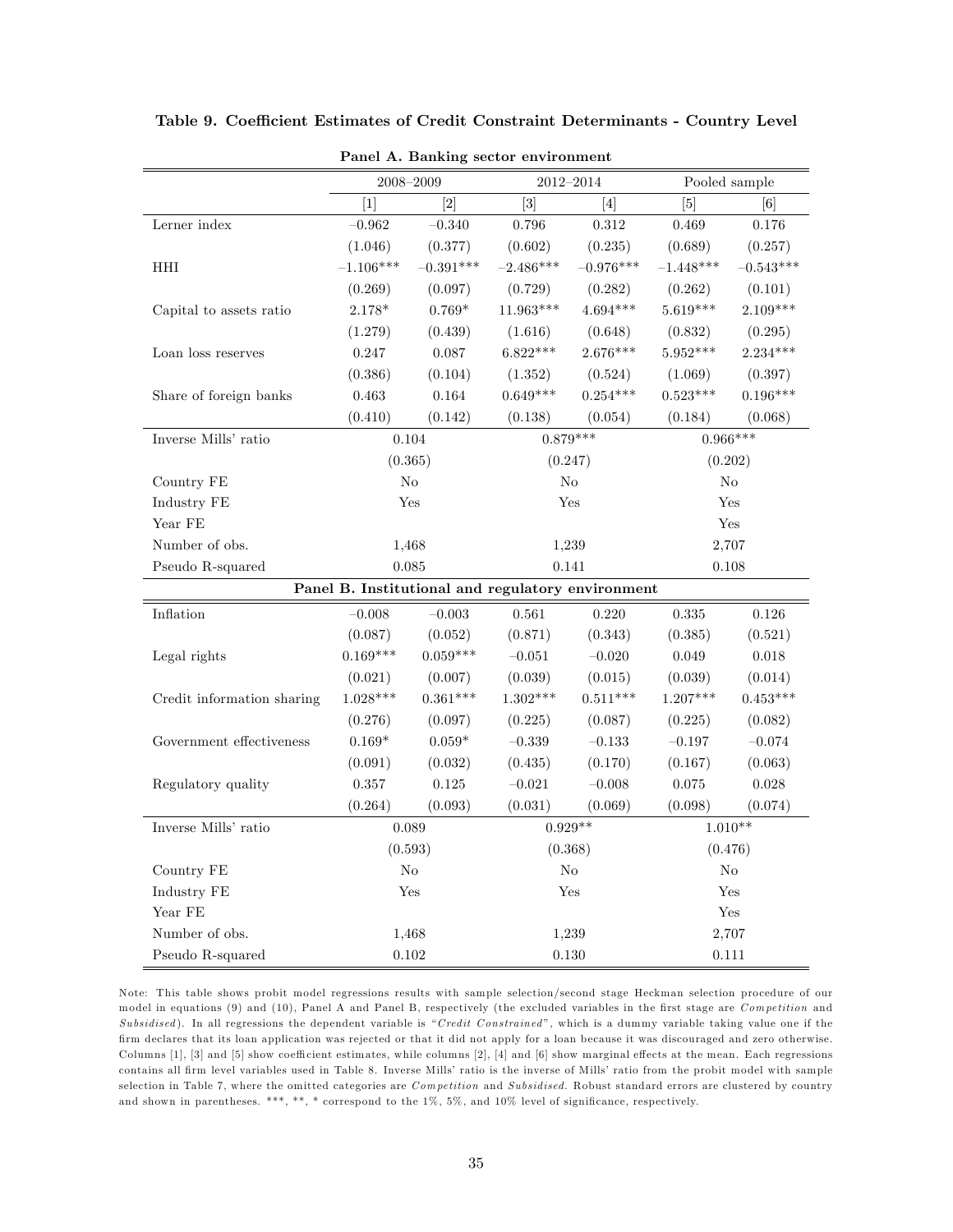|                                                   | Pooled sample |                              |                                                                                                                                                                          |                     |
|---------------------------------------------------|---------------|------------------------------|--------------------------------------------------------------------------------------------------------------------------------------------------------------------------|---------------------|
|                                                   |               | Lerner index                 |                                                                                                                                                                          | Foreign banks       |
|                                                   | 1             | $\left\lceil 2 \right\rceil$ | $[3] % \includegraphics[width=1\textwidth]{images/TrDiM-Architecture.png} \caption{The figure shows the number of three different ways.} \label{fig:TrDiM-Architecture}$ | $[4]$               |
| Credit information sharing $\times$ Lerner index  | $2.368***$    | $0.888***$                   |                                                                                                                                                                          |                     |
|                                                   | (0.489)       | (0.184)                      |                                                                                                                                                                          |                     |
| Credit information sharing $\times$ Foreign banks |               |                              | $-1.337***$                                                                                                                                                              | $-0.502***$         |
|                                                   |               |                              |                                                                                                                                                                          | $(0.377)$ $(0.141)$ |
| Credit information sharing                        | $2.722**$     | $1.022**$                    | $0.921***$                                                                                                                                                               | $0.346***$          |
|                                                   | (1.275)       | (0.484)                      | (0.275)                                                                                                                                                                  | (0.103)             |
| Lerner index                                      | 0.441         | 0.165                        |                                                                                                                                                                          |                     |
|                                                   | (0.548)       | (0.207)                      |                                                                                                                                                                          |                     |
| Foreign banks                                     |               |                              | $0.518***$                                                                                                                                                               | $0.195***$          |
|                                                   |               |                              | (0.148)                                                                                                                                                                  | (0.055)             |
| Inverse Mills' ratio                              |               | $0.968***$                   |                                                                                                                                                                          | $0.901***$          |
|                                                   |               | (0.244)                      |                                                                                                                                                                          | (0.236)             |
| Country FE                                        |               | N <sub>0</sub>               |                                                                                                                                                                          | No                  |
| Industry FE                                       |               | Yes                          |                                                                                                                                                                          | Yes                 |
| Year FE                                           |               | Yes                          |                                                                                                                                                                          | Yes                 |
| Number of obs.                                    |               | 2,707                        |                                                                                                                                                                          | 2,707               |
| Pseudo R-squared                                  |               | 0.114                        |                                                                                                                                                                          | 0.113               |

|  |  |  |  |  |  | Table 10. Coefficient Estimates of Credit Constraint Determinants - Interaction |  |  |
|--|--|--|--|--|--|---------------------------------------------------------------------------------|--|--|
|--|--|--|--|--|--|---------------------------------------------------------------------------------|--|--|

Note: This table shows probit model regressions results with sample selection/second stage Heckman selection procedure of our model in equation (9) for the pooled sample. In all regressions the dependent variable is "Credit Constrained", which is a dummy variable taking value one if the Örm declares that its loan application was rejected or that it did not apply for a loan because it was discouraged and zero otherwise. Columns [1], [3] and [5] show coefficient estimates, while columns [2], [4] and [6] show marginal effects at the mean. Each regressions contains all firm level variables used in Table 8. Inverse Mills' ratio is the inverse of Mills' ratio from the probit model with sample selection in Table 7, where the omitted categories are Competition and Subsidised. Robust standard errors are clustered by country and shown in parentheses. \*\*\*, \*\*, \* correspond to the 1%, 5%, and 10% level of significance, respectively.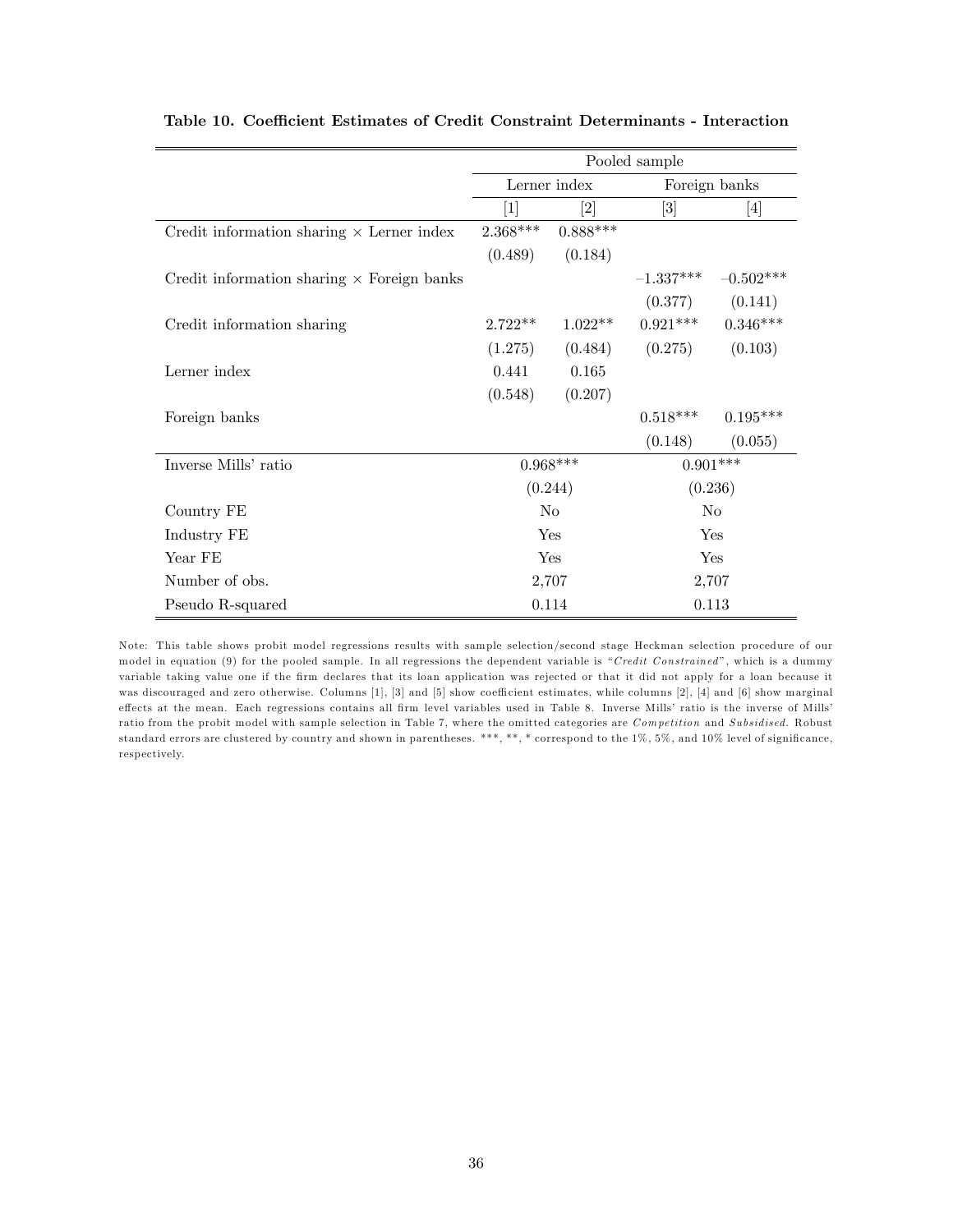## APPENDIX

|                                   |               | Linear probability model |                  |                                                                                                                                                                                                                                                                                                                                                                                                                                                                                                                                                                                                                                                                            | Probit without sample selection |             |  |  |
|-----------------------------------|---------------|--------------------------|------------------|----------------------------------------------------------------------------------------------------------------------------------------------------------------------------------------------------------------------------------------------------------------------------------------------------------------------------------------------------------------------------------------------------------------------------------------------------------------------------------------------------------------------------------------------------------------------------------------------------------------------------------------------------------------------------|---------------------------------|-------------|--|--|
|                                   | $2008 - 2009$ | $2012 - 2014$            | Full             | $2008 - 2009$                                                                                                                                                                                                                                                                                                                                                                                                                                                                                                                                                                                                                                                              | $2012 - 2014$                   | Full        |  |  |
|                                   | $[1]$         | $[2]$                    | $\left[3\right]$ | $[4] % \includegraphics[width=0.9\columnwidth]{figures/fig_4} \caption{A graph shows a function of the parameter M and the parameter M in the interval M and the parameter M is the number of parameters. The number of parameters are shown in Fig. \ref{fig:10}. The number of parameters are shown in Fig. \ref{fig:10}. The number of parameters are shown in Fig. \ref{fig:11}. The number of parameters are shown in Fig. \ref{fig:11}. The number of parameters are shown in Fig. \ref{fig:11}. The number of parameters are shown in Fig. \ref{fig:12}. The number of parameters are shown in Fig. \ref{fig:12}. The number of parameters are shown in Fig. \ref{$ | [5]                             | [6]         |  |  |
| Capital                           | $0.094**$     | 0.030                    | $0.061*$         | $0.285***$                                                                                                                                                                                                                                                                                                                                                                                                                                                                                                                                                                                                                                                                 | 0.077                           | $0.176**$   |  |  |
|                                   | (0.033)       | (0.056)                  | (0.027)          | (0.089)                                                                                                                                                                                                                                                                                                                                                                                                                                                                                                                                                                                                                                                                    | (0.165)                         | (0.078)     |  |  |
| City                              | $0.010\,$     | $-0.068**$               | $-0.026$         | 0.049                                                                                                                                                                                                                                                                                                                                                                                                                                                                                                                                                                                                                                                                      | $-0.193**$                      | $-0.067$    |  |  |
|                                   | (0.017)       | (0.029)                  | (0.019)          | (0.054)                                                                                                                                                                                                                                                                                                                                                                                                                                                                                                                                                                                                                                                                    | (0.079)                         | (0.057)     |  |  |
| Age                               | $\,0.934\,$   | $-0.619***$              | $-0.208$         | $0.026\,$                                                                                                                                                                                                                                                                                                                                                                                                                                                                                                                                                                                                                                                                  | $-0.191***$                     | $-0.067*$   |  |  |
|                                   | (1.852)       | (0.143)                  | (0.128)          | (0.057)                                                                                                                                                                                                                                                                                                                                                                                                                                                                                                                                                                                                                                                                    | (0.046)                         | (0.037)     |  |  |
| Small                             | $0.221***$    | $0.244***$               | $0.243***$       | $0.684***$                                                                                                                                                                                                                                                                                                                                                                                                                                                                                                                                                                                                                                                                 | $0.704***$                      | $0.714***$  |  |  |
|                                   | (0.048)       | (0.056)                  | (0.047)          | (0.146)                                                                                                                                                                                                                                                                                                                                                                                                                                                                                                                                                                                                                                                                    | (0.152)                         | (0.133)     |  |  |
| Medium                            | $0.100***$    | 0.031                    | $0.068**$        | $0.354***$                                                                                                                                                                                                                                                                                                                                                                                                                                                                                                                                                                                                                                                                 | 0.115                           | $0.244***$  |  |  |
|                                   | (0.027)       | (0.044)                  | (0.023)          | (0.091)                                                                                                                                                                                                                                                                                                                                                                                                                                                                                                                                                                                                                                                                    | (0.134)                         | (0.069)     |  |  |
| Publicly listed                   | $0.165***$    | $-0.096$                 | $0.159***$       | $0.548***$                                                                                                                                                                                                                                                                                                                                                                                                                                                                                                                                                                                                                                                                 | $-0.457$                        | $0.517***$  |  |  |
|                                   | (0.039)       | (0.055)                  | (0.040)          | (0.104)                                                                                                                                                                                                                                                                                                                                                                                                                                                                                                                                                                                                                                                                    | (0.345)                         | (0.121)     |  |  |
| Sole proprietorship               | $0.079**$     | $-0.041$                 | 0.031            | $0.217**$                                                                                                                                                                                                                                                                                                                                                                                                                                                                                                                                                                                                                                                                  | $-0.113$                        | 0.089       |  |  |
|                                   | (0.031)       | (0.071)                  | (0.026)          | (0.088)                                                                                                                                                                                                                                                                                                                                                                                                                                                                                                                                                                                                                                                                    | (0.200)                         | (0.072)     |  |  |
| Privatised                        | $-0.014$      | 0.020                    | $-0.008$         | $-0.076$                                                                                                                                                                                                                                                                                                                                                                                                                                                                                                                                                                                                                                                                   | 0.050                           | $-0.049$    |  |  |
|                                   | (0.028)       | (0.046)                  | (0.019)          | (0.098)                                                                                                                                                                                                                                                                                                                                                                                                                                                                                                                                                                                                                                                                    | (0.147)                         | (0.071)     |  |  |
| Foreign-owned                     | $0.072\,$     | $-0.034$                 | $0.027\,$        | $0.239\,$                                                                                                                                                                                                                                                                                                                                                                                                                                                                                                                                                                                                                                                                  | $-0.098$                        | $\,0.093\,$ |  |  |
|                                   | (0.047)       | (0.034)                  | (0.027)          | (0.147)                                                                                                                                                                                                                                                                                                                                                                                                                                                                                                                                                                                                                                                                    | (0.109)                         | (0.089)     |  |  |
| Government-owned                  | 0.073         | 0.076                    | 0.057            | $0.292\,$                                                                                                                                                                                                                                                                                                                                                                                                                                                                                                                                                                                                                                                                  | 0.169                           | $0.218\,$   |  |  |
|                                   | (0.072)       | (0.080)                  | (0.073)          | (0.218)                                                                                                                                                                                                                                                                                                                                                                                                                                                                                                                                                                                                                                                                    | (0.281)                         | (0.231)     |  |  |
| Exporter                          | $-0.023$      | $-0.040$                 | $-0.029$         | $-0.064$                                                                                                                                                                                                                                                                                                                                                                                                                                                                                                                                                                                                                                                                   | $-0.111$                        | $-0.078$    |  |  |
|                                   | (0.026)       | (0.053)                  | (0.019)          | (0.085)                                                                                                                                                                                                                                                                                                                                                                                                                                                                                                                                                                                                                                                                    | (0.155)                         | (0.059)     |  |  |
| Audited                           | $-0.082*$     | $-0.102*$                | $-0.084*$        | $-0.256**$                                                                                                                                                                                                                                                                                                                                                                                                                                                                                                                                                                                                                                                                 | $-0.308**$                      | $-0.253**$  |  |  |
|                                   | (0.038)       | (0.049)                  | (0.041)          | (0.105)                                                                                                                                                                                                                                                                                                                                                                                                                                                                                                                                                                                                                                                                    | (0.139)                         | (0.114)     |  |  |
| Innovation                        | $-0.105***$   | $-0.051$                 | $-0.076**$       | $-0.302***$                                                                                                                                                                                                                                                                                                                                                                                                                                                                                                                                                                                                                                                                | $-0.148**$                      | $-0.219***$ |  |  |
|                                   | (0.026)       | (0.035)                  | (0.027)          | (0.069)                                                                                                                                                                                                                                                                                                                                                                                                                                                                                                                                                                                                                                                                    | (0.102)                         | (0.074)     |  |  |
| Country FE                        | Yes           | Yes                      | Yes              | Yes                                                                                                                                                                                                                                                                                                                                                                                                                                                                                                                                                                                                                                                                        | Yes                             | Yes         |  |  |
| Industry FE                       | Yes           | $\operatorname{Yes}$     | Yes              | $\operatorname{Yes}$                                                                                                                                                                                                                                                                                                                                                                                                                                                                                                                                                                                                                                                       | Yes                             | Yes         |  |  |
| Year FE                           |               |                          | Yes              |                                                                                                                                                                                                                                                                                                                                                                                                                                                                                                                                                                                                                                                                            |                                 | Yes         |  |  |
| Number of obs.                    | 1,611         | 1,325                    | 2,936            | 1,611                                                                                                                                                                                                                                                                                                                                                                                                                                                                                                                                                                                                                                                                      | 1,325                           | 2,936       |  |  |
| Pseudo $\operatorname{R-squared}$ | 0.130         | 0.175                    | 0.145            | 0.108                                                                                                                                                                                                                                                                                                                                                                                                                                                                                                                                                                                                                                                                      | 0.138                           | 0.116       |  |  |

Table 11. Linear probability model and probit without sample selection - Firm Level

Note: This table shows linear probability model regressions (columns [1]-[3]) and probit model without sample selection (columns  $[4]-[6]$ ) regressions results of our model in equation (8). In all regressions the dependent variable is "Credit Constrained", which is a dummy variable taking value one if the firm declares that its loan application was rejected or that it did not apply for a loan because it was discouraged and zero otherwise. Robust standard errors are clustered by country and shown in parentheses. \*\*\*, \*\*, \* correspond to the  $1\%$ ,  $5\%$ , and  $10\%$  level of significance, respectively.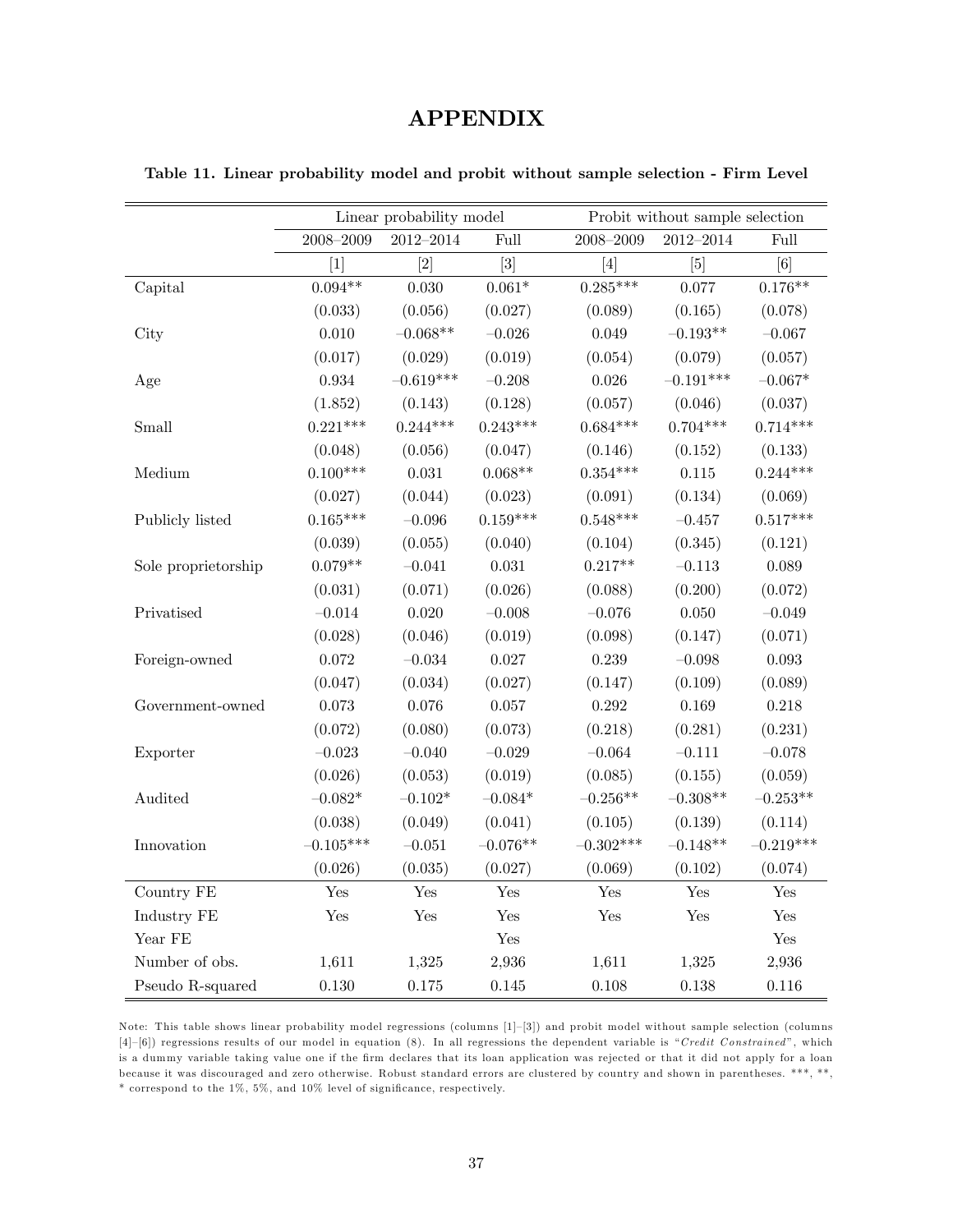|                            |               | Linear probability model |                                                   |                   | Probit without sample selection |               |
|----------------------------|---------------|--------------------------|---------------------------------------------------|-------------------|---------------------------------|---------------|
|                            | $2008 - 2009$ | 2012-2014                | Pooled sample                                     | $2008 - 2009$     | $2012 - 2014$                   | Pooled sample |
|                            | $[1]$         | $[2]$                    | $\lceil 3 \rceil$                                 | $\lceil 4 \rceil$ | [5]                             | [6]           |
| Lerner index               | $-0.042$      | $-0.067$                 | $-0.322$                                          | $-1.251$          | $-0.318$                        | $-0.931$      |
|                            | (0.028)       | (0.241)                  | (0.259)                                           | (0.835)           | (0.691)                         | (0.751)       |
| HHI                        | $-0.039***$   | $-0.996***$              | $-0.513***$                                       | $-1.218***$       | $-2.881***$                     | $-1.533***$   |
|                            | (0.007)       | (0.245)                  | (0.092)                                           | (0.238)           | (0.712)                         | (0.268)       |
| Capital to assets ratio    | $0.094**$     | $4.279***$               | $1.635***$                                        | $2.415**$         | $12.240***$                     | $4.428***$    |
|                            | (0.033)       | (0.549)                  | (0.223)                                           | (0.962)           | (1.485)                         | (0.601)       |
| Loan loss reserves         | 0.131         | $1.485***$               | $1.471***$                                        | 3.018             | $4.312***$                      | $4.078***$    |
|                            | (0.518)       | (0.421)                  | (0.411)                                           | (16.288)          | (1.159)                         | (1.112)       |
| Share of foreign banks     | $0.017\,$     | $0.214***$               | $0.196**$                                         | 0.513             | $0.628***$                      | $0.588***$    |
|                            | (0.010)       | (0.030)                  | (0.067)                                           | (0.346)           | (0.088)                         | (0.222)       |
| Country FE                 | No            | No                       | No                                                | No                | No                              | No            |
| Industry FE                | Yes           | Yes                      | Yes                                               | Yes               | Yes                             | Yes           |
| Year FE                    |               |                          | Yes                                               |                   |                                 | Yes           |
| Number of obs.             | 1,611         | 1.325                    | 2,936                                             | 1,611             | 1.325                           | 2,936         |
| Pseudo R-squared           | 0.113         | 0.164                    | 0.134                                             | 0.093             | 0.130                           | $0.106\,$     |
|                            |               |                          |                                                   |                   |                                 |               |
|                            |               |                          | Panel B. Institutional and regulatory environment |                   |                                 |               |
| Inflation                  | $-0.004$      | 1.659                    | $-0.146$                                          | $-0.399$          | 0.574                           | $-0.407$      |
|                            | (0.021)       | (2.539)                  | (0.449)                                           | (0.646)           | (0.756)                         | (1.317)       |
| Legal rights               | $0.056***$    | 0.004                    | $0.032**$                                         | $0.175***$        | 0.016                           | $0.096***$    |
|                            | (0.007)       | (0.123)                  | (0.010)                                           | (0.019)           | (0.035)                         | (0.029)       |
| Credit information sharing | $0.461***$    | $0.482***$               | $0.412***$                                        | $1.194***$        | $1.366***$                      | $1.137***$    |
|                            | (0.064)       | (0.075)                  | (0.085)                                           | (0.181)           | (0.209)                         | (0.234)       |
| Government effectiveness   | $0.088***$    | 0.006                    | 0.006                                             | $0.208***$        | 0.076                           | 0.022         |
|                            | (0.021)       | (0.115)                  | (0.048)                                           | (0.059)           | (0.351)                         | (0.146)       |
| Regulatory quality         | 0.062         | 0.201                    | 0.055                                             | 0.262             | 0.008                           | 0.167         |
|                            | (0.052)       | (1.675)                  | (0.086)                                           | (0.161)           | (0.499)                         | (0.263)       |
| Country FE                 | $\rm No$      | No                       | $\rm No$                                          | $\rm No$          | No                              | No            |
| Industry FE                | Yes           | Yes                      | Yes                                               | Yes               | Yes                             | Yes           |

Table 12. Linear probability model and probit without sample selection - Country Level

|  |  |  | Panel A. Banking sector environment |
|--|--|--|-------------------------------------|
|--|--|--|-------------------------------------|

Note: This table shows linear probability model regressions (columns [1]-[3]) and probit model without sample selection (columns  $[4]-[6]$ ) regressions results of our model in equations (9) and (10). In all regressions the dependent variable is "Credit Constrained", which is a dummy variable taking value one if the firm declares that its loan application was rejected or that it did not apply for a loan because it was discouraged and zero otherwise. Each regressions contains all firm level variables used in Table 8. Robust standard errors are clustered by country and shown in parentheses. \*\*\*, \*\*, \* correspond to the 1%, 5%, and 10% level of significance, respectively.

Year FE Yes Yes Number of obs. 1,611 1,325 2,936 1,611 1,325 2,936 Pseudo R-squared 0.128 0.157 0.138 0.106 0.123 0.109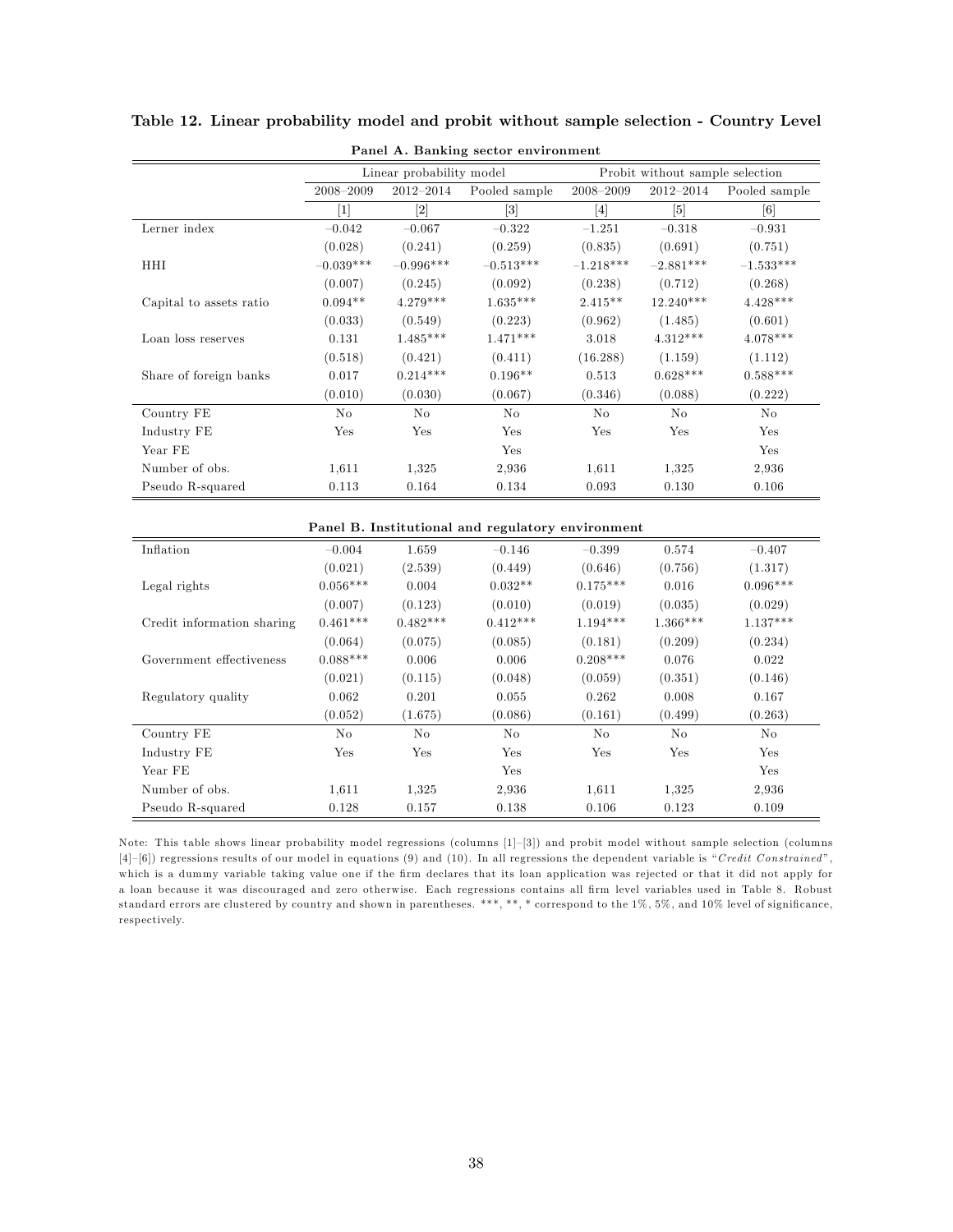|                      | 2008-2009   |                                                                                                                                                                                                                                                                                                                                                                                                                                                                                                                                                                                                                                                                                                                                                                                                                                                                                                                                                                             |             | $2012 - 2014$ |             | Pooled sample |
|----------------------|-------------|-----------------------------------------------------------------------------------------------------------------------------------------------------------------------------------------------------------------------------------------------------------------------------------------------------------------------------------------------------------------------------------------------------------------------------------------------------------------------------------------------------------------------------------------------------------------------------------------------------------------------------------------------------------------------------------------------------------------------------------------------------------------------------------------------------------------------------------------------------------------------------------------------------------------------------------------------------------------------------|-------------|---------------|-------------|---------------|
|                      | $[1]$       | $[2] % \centering \includegraphics[width=0.9\columnwidth]{figures/fig_10.pdf} \caption{The graph $\mathcal{N}_1$ is a function of the number of times, and the number of times, and the number of times, are indicated with the number of times, and the number of times, are indicated with the number of times, and the number of times, are indicated with the number of times, and the number of times, are indicated with the number of times, and the number of times, are indicated with the number of times, and the number of times, are indicated with the number of times, and the number of times, are indicated with the number of times, and the number of times, are indicated with the number of times, and the number of times, are indicated with the number of times, and the number of times, are indicated with the number of times, and the number of times, are indicated with the number of times, and the number of times, are indicated with the$ | $[3]$       | $[4]$         | $[5]$       | [6]           |
| Capital              | $0.229*$    | $0.080*$                                                                                                                                                                                                                                                                                                                                                                                                                                                                                                                                                                                                                                                                                                                                                                                                                                                                                                                                                                    | $-0.012$    | $-0.004$      | $\,0.092\,$ | $\,0.034\,$   |
|                      | (0.119)     | (0.042)                                                                                                                                                                                                                                                                                                                                                                                                                                                                                                                                                                                                                                                                                                                                                                                                                                                                                                                                                                     | (0.133)     | (0.052)       | (0.089)     | (0.033)       |
| City                 | 0.032       | 0.011                                                                                                                                                                                                                                                                                                                                                                                                                                                                                                                                                                                                                                                                                                                                                                                                                                                                                                                                                                       | $-0.073$    | $-0.028$      | $-0.078$    | $-0.029$      |
|                      | (0.070)     | (0.025)                                                                                                                                                                                                                                                                                                                                                                                                                                                                                                                                                                                                                                                                                                                                                                                                                                                                                                                                                                     | (0.097)     | (0.038)       | (0.058)     | (0.022)       |
| Age                  | 0.025       | 0.009                                                                                                                                                                                                                                                                                                                                                                                                                                                                                                                                                                                                                                                                                                                                                                                                                                                                                                                                                                       | $-0.197***$ | $-0.077***$   | $-0.078*$   | $-0.029^*$    |
|                      | (0.068)     | (0.024)                                                                                                                                                                                                                                                                                                                                                                                                                                                                                                                                                                                                                                                                                                                                                                                                                                                                                                                                                                     | (0.058)     | (0.023)       | (0.044)     | (0.016)       |
| Small                | $0.728***$  | $0.256***$                                                                                                                                                                                                                                                                                                                                                                                                                                                                                                                                                                                                                                                                                                                                                                                                                                                                                                                                                                  | $0.567***$  | $0.222***$    | $0.603***$  | $0.226***$    |
|                      | (0.219)     | (0.076)                                                                                                                                                                                                                                                                                                                                                                                                                                                                                                                                                                                                                                                                                                                                                                                                                                                                                                                                                                     | (0.168)     | (0.066)       | (0.143)     | (0.053)       |
| $M$ edium            | $0.385***$  | $0.135***$                                                                                                                                                                                                                                                                                                                                                                                                                                                                                                                                                                                                                                                                                                                                                                                                                                                                                                                                                                  | 0.063       | 0.025         | $0.186**$   | $0.069**$     |
|                      | (0.131)     | (0.046)                                                                                                                                                                                                                                                                                                                                                                                                                                                                                                                                                                                                                                                                                                                                                                                                                                                                                                                                                                     | (0.154)     | (0.060)       | (0.089)     | (0.033)       |
| Publicly listed      | $0.553***$  | $0.194***$                                                                                                                                                                                                                                                                                                                                                                                                                                                                                                                                                                                                                                                                                                                                                                                                                                                                                                                                                                  | $-0.242$    | $-0.095$      | $0.469***$  | $0.176***$    |
|                      | (0.119)     | (0.043)                                                                                                                                                                                                                                                                                                                                                                                                                                                                                                                                                                                                                                                                                                                                                                                                                                                                                                                                                                     | (0.537)     | (0.211)       | (0.119)     | (0.045)       |
| Sole proprietorship  | $0.234**$   | $0.082**$                                                                                                                                                                                                                                                                                                                                                                                                                                                                                                                                                                                                                                                                                                                                                                                                                                                                                                                                                                   | $-0.217$    | $-0.085$      | 0.086       | 0.032         |
|                      | (0.096)     | (0.033)                                                                                                                                                                                                                                                                                                                                                                                                                                                                                                                                                                                                                                                                                                                                                                                                                                                                                                                                                                     | (0.172)     | (0.067)       | (0.083)     | (0.031)       |
| Privatised           | $-0.061$    | $-0.021$                                                                                                                                                                                                                                                                                                                                                                                                                                                                                                                                                                                                                                                                                                                                                                                                                                                                                                                                                                    | $0.218\,$   | 0.086         | $\,0.034\,$ | $0.013\,$     |
|                      | (0.107)     | (0.038)                                                                                                                                                                                                                                                                                                                                                                                                                                                                                                                                                                                                                                                                                                                                                                                                                                                                                                                                                                     | (0.142)     | (0.056)       | (0.105)     | (0.039)       |
| Foreign-owned        | 0.284       | 0.099                                                                                                                                                                                                                                                                                                                                                                                                                                                                                                                                                                                                                                                                                                                                                                                                                                                                                                                                                                       | $-0.526***$ | $-0.206***$   | $-0.146$    | $-0.055$      |
|                      | (0.213)     | (0.075)                                                                                                                                                                                                                                                                                                                                                                                                                                                                                                                                                                                                                                                                                                                                                                                                                                                                                                                                                                     | (0.172)     | (0.067)       | (0.132)     | (0.049)       |
| Government-owned     | 0.304       | 0.107                                                                                                                                                                                                                                                                                                                                                                                                                                                                                                                                                                                                                                                                                                                                                                                                                                                                                                                                                                       | 0.505       | 0.198         | 0.281       | $0.105\,$     |
|                      | (0.305)     | (0.107)                                                                                                                                                                                                                                                                                                                                                                                                                                                                                                                                                                                                                                                                                                                                                                                                                                                                                                                                                                     | (0.369)     | (0.145)       | (0.253)     | (0.095)       |
| Exporter             | $-0.029$    | $-0.010$                                                                                                                                                                                                                                                                                                                                                                                                                                                                                                                                                                                                                                                                                                                                                                                                                                                                                                                                                                    | $-0.051$    | $-0.020$      | $-0.009$    | $-0.003$      |
|                      | (0.102)     | (0.036)                                                                                                                                                                                                                                                                                                                                                                                                                                                                                                                                                                                                                                                                                                                                                                                                                                                                                                                                                                     | (0.128)     | (0.050)       | (0.069)     | (0.026)       |
| Audited              | $-0.245**$  | $-0.086**$                                                                                                                                                                                                                                                                                                                                                                                                                                                                                                                                                                                                                                                                                                                                                                                                                                                                                                                                                                  | $-0.173*$   | $-0.068*$     | $-0.151**$  | $-0.056**$    |
|                      | (0.096)     | (0.034)                                                                                                                                                                                                                                                                                                                                                                                                                                                                                                                                                                                                                                                                                                                                                                                                                                                                                                                                                                     | (0.096)     | (0.037)       | (0.068)     | (0.026)       |
| Innovation           | $-0.343***$ | $-0.120***$                                                                                                                                                                                                                                                                                                                                                                                                                                                                                                                                                                                                                                                                                                                                                                                                                                                                                                                                                                 | $-0.037$    | $-0.014$      | $-0.146***$ | $-0.055***$   |
|                      | (0.119)     | (0.042)                                                                                                                                                                                                                                                                                                                                                                                                                                                                                                                                                                                                                                                                                                                                                                                                                                                                                                                                                                     | (0.080)     | (0.031)       | (0.054)     | (0.020)       |
| Inverse Mills' ratio | $-0.134$    |                                                                                                                                                                                                                                                                                                                                                                                                                                                                                                                                                                                                                                                                                                                                                                                                                                                                                                                                                                             | $1.398***$  |               |             | $0.799**$     |
|                      | (0.645)     |                                                                                                                                                                                                                                                                                                                                                                                                                                                                                                                                                                                                                                                                                                                                                                                                                                                                                                                                                                             | (0.342)     |               | (0.317)     |               |
| Country FE           |             | Yes                                                                                                                                                                                                                                                                                                                                                                                                                                                                                                                                                                                                                                                                                                                                                                                                                                                                                                                                                                         |             | Yes           |             | Yes           |
| Industry FE          | Yes         |                                                                                                                                                                                                                                                                                                                                                                                                                                                                                                                                                                                                                                                                                                                                                                                                                                                                                                                                                                             |             | Yes           |             | Yes           |
| Year $\rm FE$        |             |                                                                                                                                                                                                                                                                                                                                                                                                                                                                                                                                                                                                                                                                                                                                                                                                                                                                                                                                                                             |             |               |             | Yes           |
| Number of obs.       | 1,468       |                                                                                                                                                                                                                                                                                                                                                                                                                                                                                                                                                                                                                                                                                                                                                                                                                                                                                                                                                                             | 1,239       |               |             | 2,707         |
| Pseudo R-squared     | $0.103\,$   |                                                                                                                                                                                                                                                                                                                                                                                                                                                                                                                                                                                                                                                                                                                                                                                                                                                                                                                                                                             | 0.150       |               |             | $0.116\,$     |

Table 13. Country-industry clustered standard errors (Firm Level )

Note: This table shows probit model regressions results with sample selection/second stage Heckman selection procedure of our model in equation (8). In all regressions the dependent variable is "Credit Constrained", which is a dummy variable taking value one if the Örm declares that its loan application was rejected or that it did not apply for a loan because it was discouraged and zero otherwise. Columns [1], [3] and [5] show coefficient estimates, while columns [2], [4] and [6] show marginal effects at the mean. Inverse Mills' ratio is the inverse of Mills' ratio from the probit model with sample selection in Table 7, where the omitted categories are Competition and Subsidised. Robust standard errors are clustered at country-industry level and shown in parentheses. \*\*\*, \*\*,  $*$  correspond to the 1%, 5%, and 10% level of significance, respectively.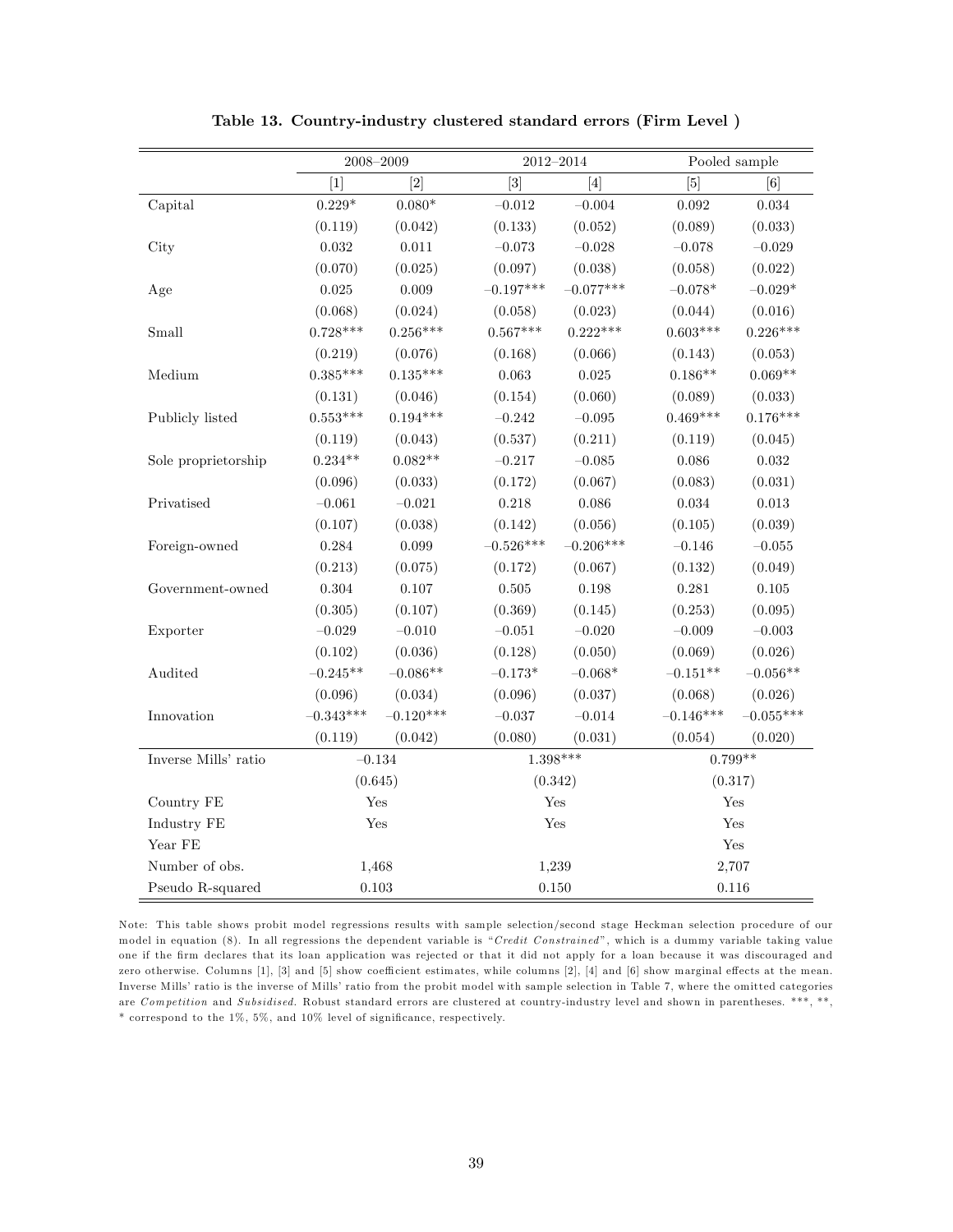|                            | 2008-2009<br>2012-2014 |             |                   | Pooled sample                                     |             |             |
|----------------------------|------------------------|-------------|-------------------|---------------------------------------------------|-------------|-------------|
|                            | $[1]$                  | $[2]$       | $\lceil 3 \rceil$ | [4]                                               | [5]         | [6]         |
| Lerner index               | $-0.962$               | $-0.340$    | 0.796             | $0.312\,$                                         | 0.469       | $0.176\,$   |
|                            | (0.696)                | (0.249)     | (0.750)           | (0.294)                                           | (0.584)     | (0.219)     |
| HHI                        | $-1.106***$            | $-0.391***$ | $-2.486***$       | $-0.976***$                                       | $-1.448***$ | $-0.543***$ |
|                            | (0.231)                | (0.083)     | (0.564)           | (0.226)                                           | (0.020)     | (0.081)     |
| Capital to assets ratio    | 2.178**                | $0.769**$   | $11.963***$       | $4.694***$                                        | $5.619***$  | $2.109***$  |
|                            | (0.102)                | (0.034)     | (0.221)           | (0.092)                                           | (0.009)     | (0.035)     |
| Loan loss reserves         | 0.247                  | 0.087       | $6.822***$        | 2.676***                                          | $5.952***$  | $2.234***$  |
|                            | (0.313)                | (0.092)     | (0.113)           | (0.043)                                           | (0.008)     | (0.038)     |
| Share of foreign banks     | $0.463*$               | $0.164*$    | $0.649***$        | $0.254***$                                        | $0.523***$  | $0.196***$  |
|                            | (0.273)                | (0.095)     | (0.175)           | (0.068)                                           | (0.152)     | (0.256)     |
| Inverse Mills' ratio       | 0.104                  |             |                   | $0.879***$                                        |             | $0.966***$  |
|                            | (0.397)                |             |                   | (0.233)                                           |             | (0.197)     |
| Country FE                 |                        | $\rm No$    |                   | No                                                |             | No          |
| Industry FE                | Yes                    |             |                   | Yes                                               |             | Yes         |
| Year FE                    |                        |             |                   |                                                   |             | Yes         |
| Number of obs.             | 1,468                  |             |                   | 1,239                                             | 2,707       |             |
| Pseudo R-squared           | 0.085                  |             |                   | 0.141                                             |             | 0.108       |
|                            |                        |             |                   | Panel B. Institutional and regulatory environment |             |             |
| Inflation                  | $-0.008$               | $-0.003$    | 0.561             | 0.220                                             | 0.335       | 0.126       |
|                            | (1.403)                | (0.493)     | (0.695)           | (0.274)                                           | (1.086)     | (0.408)     |
| Legal rights               | $0.169***$             | $0.059***$  | $-0.051$          | $-0.020$                                          | $0.049*$    | $0.018*$    |
|                            | (0.023)                | (0.008)     | (0.032)           | (0.012)                                           | (0.027)     | (0.010)     |
| Credit information sharing | $1.028**$              | $0.361**$   | $1.302***$        | $0.511***$                                        | $1.207***$  | $0.453***$  |
|                            | (0.429)                | (0.157)     | (0.196)           | (0.092)                                           | (0.194)     | (0.074)     |
| Government effectiveness   | 0.169                  | 0.059       | $-0.339$          | $-0.133$                                          | $-0.197$    | $-0.074$    |
|                            | (0.154)                | (0.054)     | (0.352)           | (0.138)                                           | (0.146)     | (0.055)     |
| Regulatory quality         | 0.357                  | 0.125       | $-0.021$          | $-0.008$                                          | 0.075       | 0.028       |
|                            | (0.274)                | (0.096)     | (0.333)           | (0.131)                                           | (0.192)     | (0.072)     |
| Inverse Mills' ratio       | 0.089                  |             |                   | $0.929***$                                        |             | $1.010***$  |
|                            | (0.555)                |             |                   | (0.326)                                           |             | (0.339)     |
| Country FE                 |                        | $\rm No$    |                   | No                                                |             | No          |
| Industry FE                |                        | Yes         |                   | Yes                                               |             | Yes         |
| Year FE                    |                        |             |                   |                                                   |             | Yes         |
| Number of obs.             |                        | 1,468       |                   | 1,239                                             |             | 2,707       |
| Pseudo R-squared           | 0.102                  |             |                   | 0.130                                             |             | 0.111       |

#### Table 14. Country-industry clustered standard errors - Country Level

Panel A. Banking sector environment

Note: This table shows probit model regressions results with sample selection/second stage Heckman selection procedure of our model in equations (9) and (10), Panel A and Panel B, respectively (the excluded variables in the first stage are Competition and Subsidised). In all regressions the dependent variable is "Credit Constrained", which is a dummy variable taking value one if the Örm declares that its loan application was rejected or that it did not apply for a loan because it was discouraged and zero otherwise. Columns [1], [3] and [5] show coefficient estimates, while columns [2], [4] and [6] show marginal effects at the mean. Each regressions contains all firm level variables used in Table 8. Inverse Mills' ratio is the inverse of Mills' ratio from the probit model with sample selection in Table 7, where the omitted categories are  $Competition$  and  $Subsidised$ . Robust standard errors are clustered at country-industry level and shown in parentheses. \*\*\*, \*\*, \* correspond to the 1%, 5%, and 10% level of significance, respectively.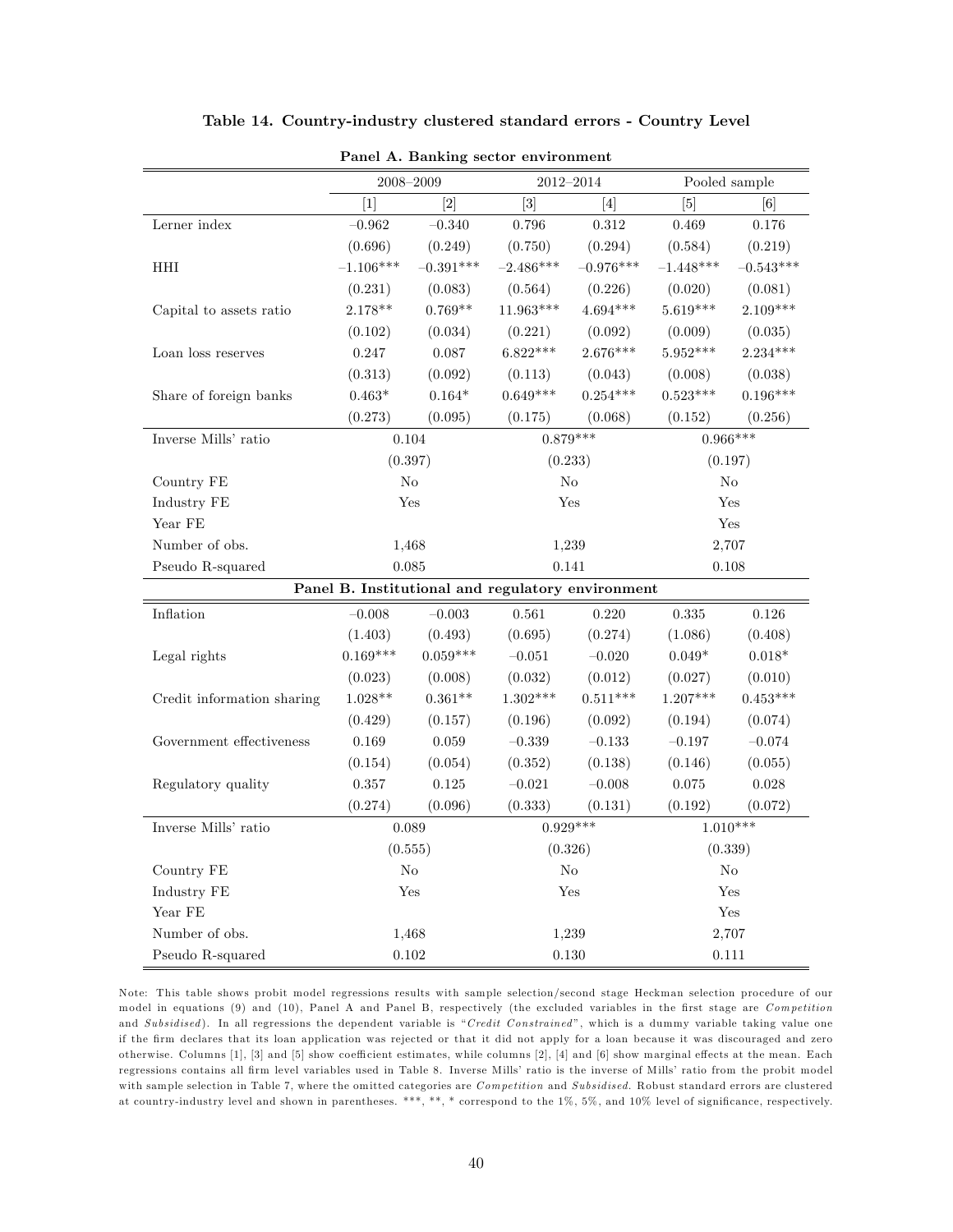|                      |             | $2008 - 2009$ |                  | $2012 - 2014$   |            | Pooled sample |
|----------------------|-------------|---------------|------------------|-----------------|------------|---------------|
|                      | $[1]$       | [2]           | $\left[3\right]$ | [4]             |            | [6]           |
| Capital              | $0.210**$   | $0.074**$     | $-0.187$         | $-0.073$        | 0.037      | 0.014         |
|                      | (0.107)     | (0.038)       | (0.163)          | (0.064)         | (0.068)    | (0.026)       |
| City                 | 0.020       | 0.007         | 0.114            | $0.045\,$       | $-0.001$   | $-0.000$      |
|                      | (0.075)     | (0.027)       | (0.078)          | (0.031)         | (0.072)    | (0.027)       |
| Age                  | $-0.014$    | $-0.005$      | $-0.229***$      | $-0.090***$     | $-0.106**$ | $-0.039**$    |
|                      | (0.069)     | (0.025)       | (0.073)          | (0.029)         | (0.051)    | (0.019)       |
| Small                | $0.524**$   | $0.185**$     | $0.359*$         | $0.141*$        | $0.378**$  | $0.142**$     |
|                      | (0.225)     | (0.079)       | (0.195)          | (0.077)         | (0.175)    | (0.065)       |
| Medium               | $0.261*$    | $0.092*$      | 0.002            | 0.001           | 0.075      | 0.028         |
|                      | (0.135)     | (0.047)       | (0.197)          | (0.077)         | (0.087)    | (0.032)       |
| Publicly listed      | $0.546***$  | $0.192***$    |                  |                 | $0.544***$ | $0.204***$    |
|                      | (0.081)     | (0.029)       |                  |                 | (0.108)    | (0.040)       |
| Sole proprietorship  | $0.297**$   | $0.105**$     | $-0.234$         | $-0.092$        | 0.113      | 0.042         |
|                      | (0.081)     | (0.029)       | (0.229)          | (0.089)         | (0.085)    | (0.032)       |
| Privatised           | $0.014\,$   | $0.005\,$     | 0.226            | 0.089           | 0.069      | 0.026         |
|                      | (0.137)     | (0.048)       | (0.178)          | (0.069)         | (0.120)    | (0.045)       |
| Foreign-owned        | 0.282       | 0.099         | $-0.733***$      | $-0.288***$     | $-0.203$   | $-0.076$      |
|                      | (0.184)     | (0.065)       | (0.240)          | (0.094)         | (0.136)    | (0.051)       |
| Government-owned     | $0.447**$   | $0.158**$     | $0.821***$       | $0.322***$      | $0.445*$   | $0.166*$      |
|                      | (0.211)     | (0.074)       | (0.226)          | (0.089)         | (0.241)    | (0.090)       |
| Exporter             | $\,0.019\,$ | 0.007         | $-0.026$         | $-0.010$        | 0.016      | 0.006         |
|                      | (0.127)     | (0.045)       | (0.204)          | (0.080)         | (0.094)    | (0.035)       |
| Audited              | $-0.257**$  | $-0.091**$    | $-0.252^{\ast}$  | $-0.099^{\ast}$ | $-0.222*$  | $-0.083*$     |
|                      | (0.118)     | (0.042)       | (0.148)          | (0.058)         | (0.123)    | (0.046)       |
| Innovation           | $-0.315***$ | $-0.111***$   | $-0.031$         | $-0.012$        | $-0.174**$ | $-0.065**$    |
|                      | (0.109)     | (0.038)       | (0.111)          | (0.043)         | (0.086)    | (0.032)       |
| Inverse Mills' ratio |             | 0.308         | $1.900***$       |                 |            | $1.146***$    |
|                      |             | (0.602)       | (0.425)          |                 |            | (0.401)       |
| Country FE           |             | Yes           |                  | Yes             |            | Yes           |
| Industry FE          |             | Yes           |                  | Yes             |            | Yes           |
| Year FE              |             |               |                  |                 |            | Yes           |
| Number of obs.       |             | 1,232         |                  | 945             |            | 2,184         |
| Pseudo R-squared     |             | $0.106\,$     |                  | 0.170           |            | 0.123         |

Table 15. Excluding Romania - Firm Level

Note: This table shows probit model regressions results with sample selection/second stage Heckman selection procedure of our model in equation (8). In all regressions the dependent variable is "Credit Constrained", which is a dummy variable taking value one if the Örm declares that its loan application was rejected or that it did not apply for a loan because it was discouraged and zero otherwise. Columns [1], [3] and [5] show coefficient estimates, while columns [2], [4] and [6] show marginal effects at the mean. Publicly listed variable dropped from 2012-2014 regression due to insufficient number of observations. Inverse Mills' ratio is the inverse of Mills' ratio from the probit model with sample selection in Table 7, where the omitted categories are Competition and Subsidised. Robust standard errors are clustered by country and shown in parentheses. \*\*\*, \*\*, \*\* correspond to the  $1\%$ ,  $5\%$ , and 10% level of significance, respectively.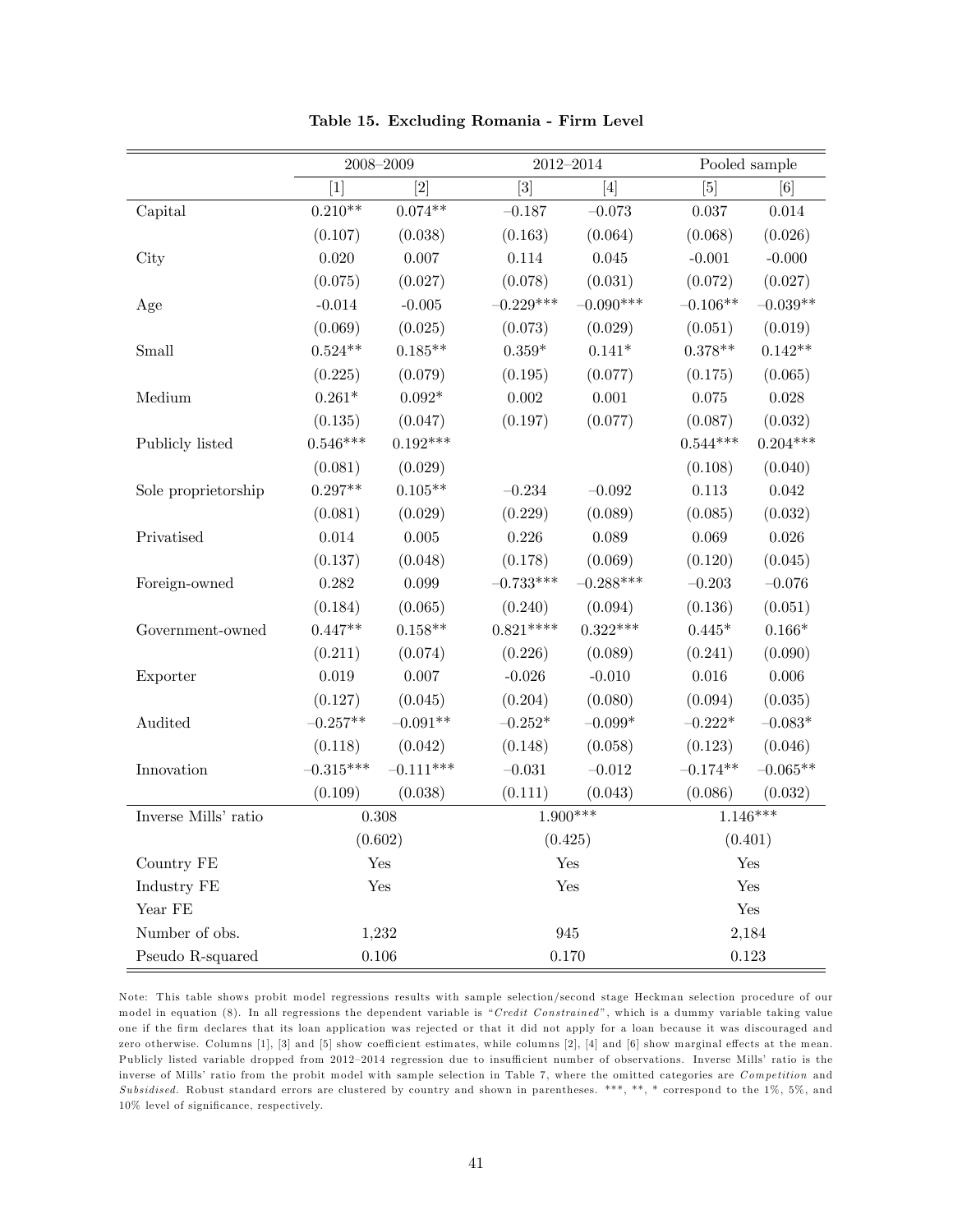|                            | 2008-2009   |             |                                                   | 2012-2014   | Pooled sample |             |
|----------------------------|-------------|-------------|---------------------------------------------------|-------------|---------------|-------------|
|                            | $[1]$       | $[2]$       | $\lceil 3 \rceil$                                 | [4]         | [5]           | [6]         |
| Lerner index               | $-0.482$    | $-0.171$    | 1.379                                             | 0.542       | 0.733         | 0.275       |
|                            | (1.178)     | (0.421)     | (1.239)                                           | (0.487)     | (0.856)       | (0.320)     |
| HHI                        | $-1.099***$ | $-0.390***$ | $-1.959***$                                       | $-0.772***$ | $-1.317***$   | $-0.494***$ |
|                            | (0.275)     | (0.102)     | (0.694)                                           | (0.269)     | (0.277)       | (0.108)     |
| Capital to assets ratio    | 2.203       | 0.783       | $10.047***$                                       | $3.949***$  | $5.548***$    | $2.082***$  |
|                            | (1.538)     | (0.527)     | (3.343)                                           | (1.312)     | (1.381)       | (0.497)     |
| Loan loss reserves         | $-0.616$    | $-0.219$    | $8.708***$                                        | $3.423***$  | $7.364***$    | $2.764***$  |
|                            | (0.622)     | (0.264)     | (1.578)                                           | (0.619)     | (1.384)       | (0.506)     |
| Share of foreign banks     | 0.464       | 0.165       | $0.736***$                                        | $0.289***$  | $0.545**$     | $0.205**$   |
|                            | (0.383)     | (0.134)     | (0.253)                                           | (0.099)     | (0.231)       | (0.086)     |
| Inverse Mills' ratio       | 0.114       |             | $1.026***$                                        |             | $1.107***$    |             |
|                            | (0.476)     |             | (0.339)                                           |             | (0.332)       |             |
| Country FE                 | No          |             |                                                   | No          | No            |             |
| Industry FE                | Yes         |             |                                                   | Yes         |               | Yes         |
| Year FE                    |             |             |                                                   |             |               | Yes         |
| Number of obs.             | 1,232       |             |                                                   | 945         | 2,184         |             |
| Pseudo R-squared           | 0.085       |             | 0.156                                             |             | 0.113         |             |
|                            |             |             | Panel B. Institutional and regulatory environment |             |               |             |
| Inflation                  | 0.009       | 0.003       | $0.308***$                                        | $0.121***$  | 0.203         | 0.076       |
|                            | (0.014)     | (0.005)     | (0.088)                                           | (0.034)     | (0.126)       | (0.047)     |
| Legal rights               | $0.152***$  | $0.053***$  | $-0.155***$                                       | $-0.061***$ | $0.028\,$     | $0.011\,$   |
|                            | (0.021)     | (0.007)     | (0.044)                                           | (0.017)     | (0.040)       | (0.015)     |
| Credit information sharing | $0.813*$    | $0.287*$    | $0.693***$                                        | $0.272***$  | $1.156***$    | $0.433***$  |
|                            | (0.493)     | (0.173)     | (0.204)                                           | (0.078)     | (0.303)       | (0.109)     |
| Government effectiveness   | 0.084       | $\,0.029\,$ | $-1.136***$                                       | $-0.446***$ | $-0.280$      | $-0.105$    |
|                            | (0.166)     | (0.058)     | (0.271)                                           | (0.107)     | (0.220)       | (0.083)     |
| Regulatory quality         | 0.251       | 0.088       | $-0.752***$                                       | $-0.295***$ | $-0.012$      | $-0.004$    |
|                            | (0.210)     | (0.075)     | (0.269)                                           | (0.105)     | (0.149)       | (0.056)     |
| Inverse Mills' ratio       | 0.367       |             | $1.613***$                                        |             | $1.246***$    |             |
|                            | (0.543)     |             | (0.363)                                           |             | (0.475)       |             |
| Country FE                 | No          |             |                                                   | $\rm No$    | $\rm No$      |             |
| Industry FE                | Yes         |             |                                                   | Yes         |               | Yes         |
| Year FE                    |             |             |                                                   |             |               | Yes         |
| Number of obs.             | 1,232       |             |                                                   | 945         | 2,184         |             |
| Pseudo R-squared           | 0.105       |             | 0.162                                             |             | 0.117         |             |

| Table 16. Excluding Romania - Country Level |  |  |  |
|---------------------------------------------|--|--|--|
|---------------------------------------------|--|--|--|

Panel A. Banking sector environment

Note: This table shows probit model regressions results with sample selection/second stage Heckman selection procedure of our model in equations (8) and (9), Panel A and Panel B, respectively (the excluded variables in the first stage are Competition and Subsidised). In all regressions the dependent variable is "Credit Constrained", which is a dummy variable taking value one if the Örm declares that its loan application was rejected or that it did not apply for a loan because it was discouraged and zero otherwise. Columns [1], [3] and [5] show coefficient estimates, while columns [2], [4] and [6] show marginal effects at the mean. Each regressions contains all firm level variables used in Table 8. Inverse Mills' ratio is the inverse of Mills' ratio from the probit model with sample selection in Table 7, where the omitted categories are Competition and Subsidised. Robust standard errors are clustered by country and shown in parentheses. \*\*\*, \*\*, \* correspond to the  $1\%$ , 5%, and  $10\%$  level of significance, respectively.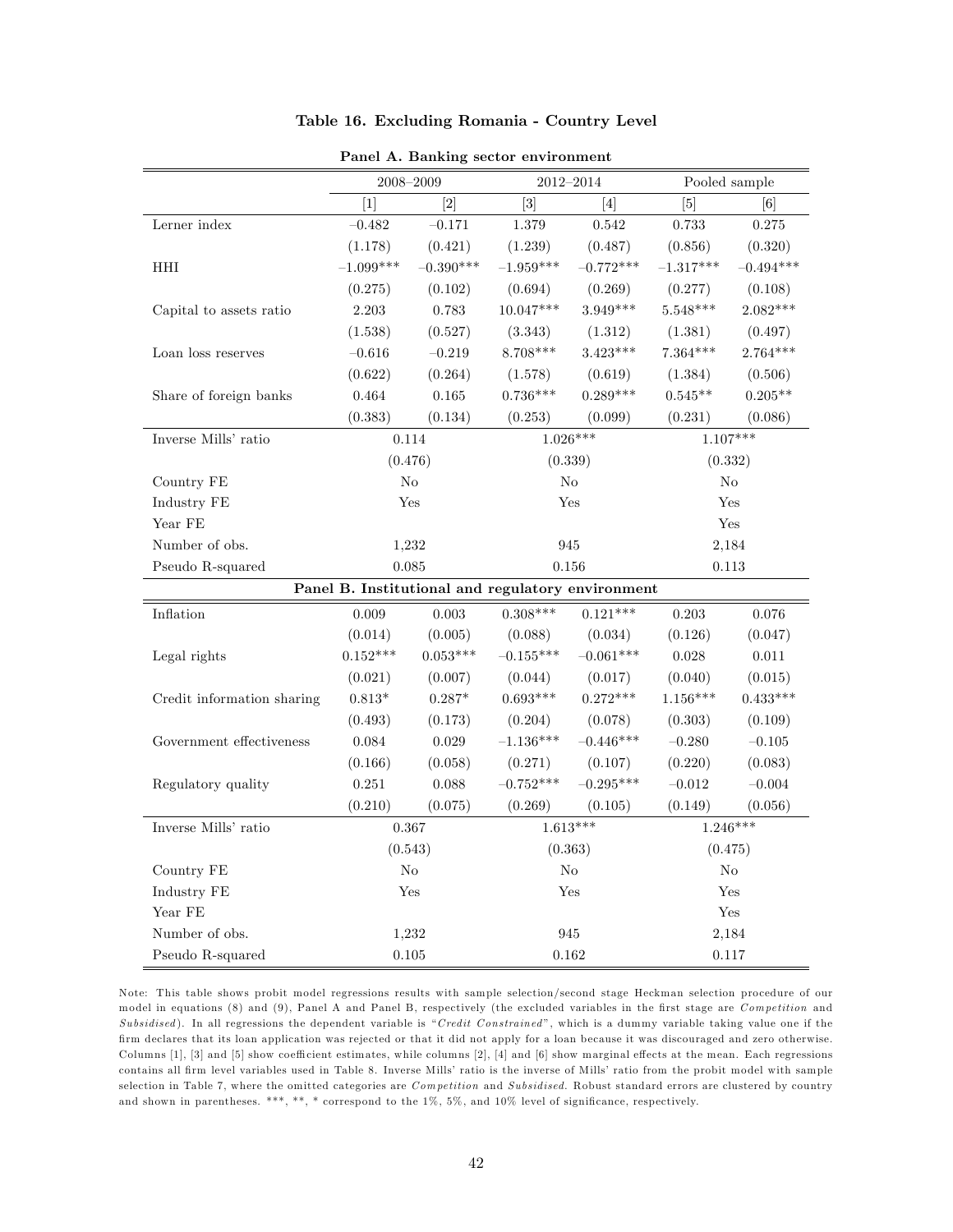|                      |                   | $2008 - 2009$ |                   | $2012 - 2014$ |            | Pooled sample |
|----------------------|-------------------|---------------|-------------------|---------------|------------|---------------|
|                      | $\lceil 1 \rceil$ | [2]           | $\lceil 3 \rceil$ | [4]           | [5]        | [6]           |
| Capital              | $0.249**$         | $0.078**$     | $-0.058$          | $-0.019$      | 0.089      | 0.029         |
|                      | (0.115)           | (0.037)       | (0.162)           | (0.053)       | (0.082)    | (0.027)       |
| City                 | 0.049             | 0.016         | $-0.028$          | $-0.009$      | $-0.037$   | $-0.012$      |
|                      | (0.061)           | (0.019)       | (0.132)           | (0.043)       | (0.079)    | (0.026)       |
| Age                  | 0.066             | 0.021         | $-0.179***$       | $-0.059***$   | $-0.044$   | $-0.014$      |
|                      | (0.060)           | (0.019)       | (0.056)           | (0.018)       | (0.041)    | (0.013)       |
| Small                | $0.867***$        | $0.273***$    | $0.552**$         | $0.181**$     | $0.670***$ | $0.220***$    |
|                      | (0.208)           | (0.063)       | (0.230)           | (0.076)       | (0.188)    | (0.060)       |
| Medium               | $0.461***$        | $0.145***$    | $-0.044$          | $-0.014$      | $0.198*$   | $0.065*$      |
|                      | (0.136)           | (0.042)       | (0.185)           | (0.061)       | (0.115)    | (0.038)       |
| Publicly listed      | $0.513***$        | $0.162***$    | $-0.085\,$        | $-0.028\,$    | $0.409***$ | $0.134***$    |
|                      | (0.079)           | (0.026)       | (0.261)           | (0.086)       | (0.104)    | (0.034)       |
| Sole proprietorship  | $0.296***$        | $0.093***$    | $-0.292$          | $-0.096$      | $0.114\,$  | $0.037\,$     |
|                      | (0.115)           | (0.036)       | (0.350)           | (0.115)       | (0.104)    | (0.034)       |
| Privatised           | $-0.172**$        | $-0.054**$    | 0.196             | 0.064         | $-0.027$   | $-0.009$      |
|                      | (0.080)           | (0.026)       | (0.160)           | (0.052)       | (0.089)    | (0.029)       |
| Foreign-owned        | $0.315**$         | $0.099**$     | $-0.450**$        | $-0.148**$    | $-0.129$   | $-0.042$      |
|                      | (0.157)           | (0.050)       | (0.178)           | (0.058)       | (0.115)    | (0.037)       |
| Government-owned     | 0.044             | 0.014         | $-0.138$          | $-0.045$      | $-0.120$   | $-0.039$      |
|                      | (0.206)           | (0.065)       | (0.496)           | (0.163)       | (0.201)    | (0.066)       |
| Exporter             | $-0.047$          | $-0.015$      | $-0.041$          | $-0.013$      | $-0.029$   | $-0.009$      |
|                      | (0.101)           | (0.032)       | (0.179)           | (0.059)       | (0.079)    | (0.026)       |
| Audited              | $-0.262**$        | $-0.082**$    | $-0.166$          | $-0.055\,$    | $-0.160\,$ | $-0.053\,$    |
|                      | (0.111)           | (0.034)       | (0.148)           | (0.048)       | (0.116)    | (0.038)       |
| Innovation           | $-0.332***$       | $-0.104***$   | $\,0.043\,$       | 0.014         | $-0.103$   | $-0.034$      |
|                      | (0.111)           | (0.035)       | (0.095)           | (0.031)       | (0.077)    | (0.025)       |
| Inverse Mills' ratio | $-0.335$          |               | $1.404***$        |               | $0.716**$  |               |
|                      |                   | (0.604)       | (0.390)           |               | (0.358)    |               |
| Country FE           |                   | Yes           |                   | Yes           |            | Yes           |
| Industry FE          |                   | Yes           |                   | Yes           | Yes        |               |
| Year FE              |                   |               |                   |               | Yes        |               |
| Number of obs.       |                   | 1,285         |                   | 1,077         |            | 2,362         |
| Pseudo R-squared     | 0.116             |               |                   | 0.160         | 0.300      |               |

Table 17. Excluding Poland - Firm Level

Note: This table shows probit model regressions results with sample selection/second stage Heckman selection procedure of our model in equation (7). In all regressions the dependent variable is "Credit Constrained", which is a dummy variable taking value one if the Örm declares that its loan application was rejected or that it did not apply for a loan because it was discouraged and zero otherwise. Columns [1], [3] and [5] show coefficient estimates, while columns [2], [4] and [6] show marginal effects at the mean. Publicly listed variable dropped from 2012-2014 regression due to insufficient number of observations. Inverse Mills' ratio is the inverse of Mills' ratio from the probit model with sample selection in Table 7, where the omitted categories are Competition and Subsidised. Robust standard errors are clustered by country and shown in parentheses. \*\*\*, \*\*, \*\* correspond to the  $1\%$ ,  $5\%$ , and 10% level of significance, respectively.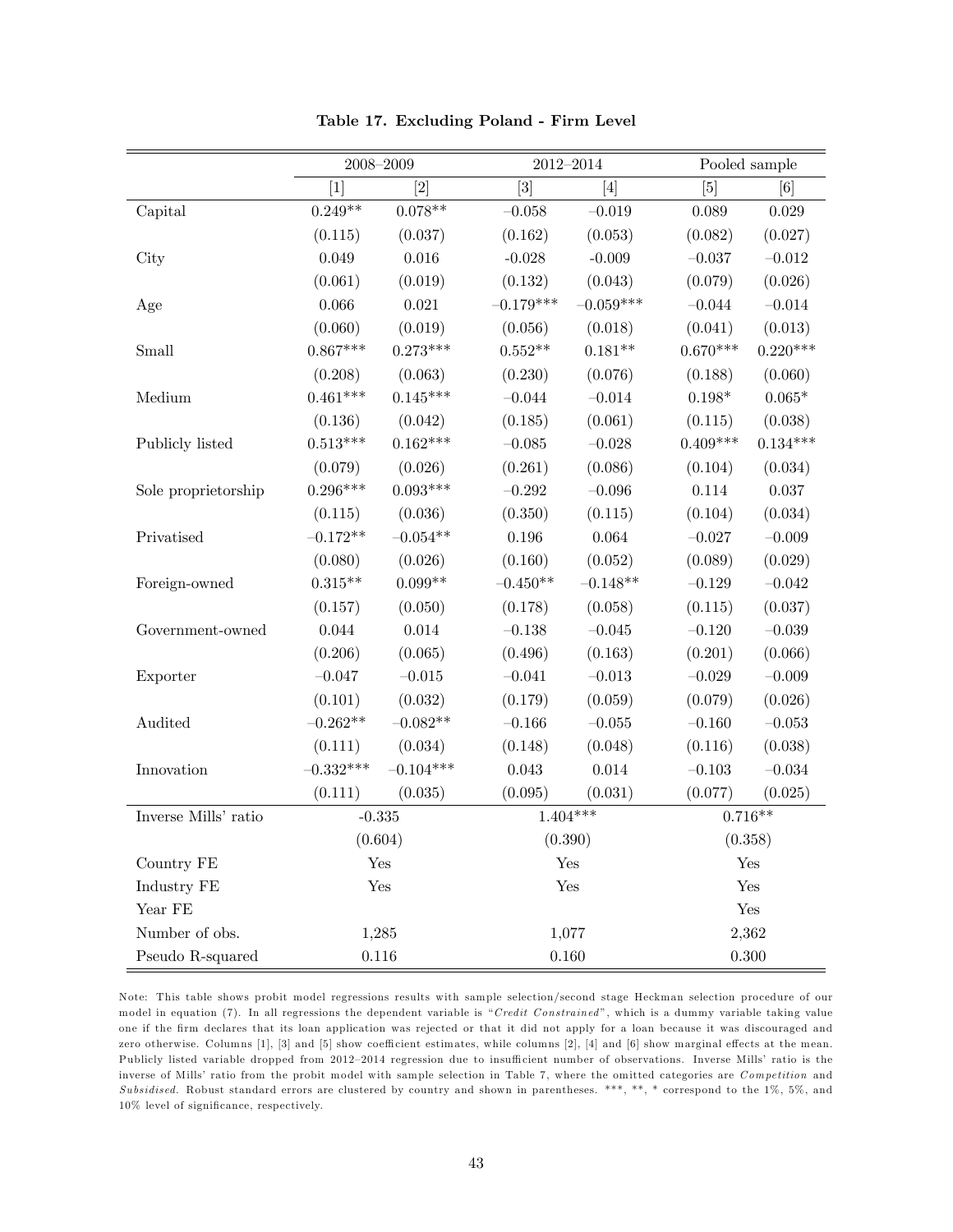|                                                   | 2008-2009      |                   | $2012 - 2014$     |             | Pooled sample  |             |
|---------------------------------------------------|----------------|-------------------|-------------------|-------------|----------------|-------------|
|                                                   | $[1]$          | $\lceil 2 \rceil$ | $\lceil 3 \rceil$ | [4]         | [5]            | [6]         |
| Lerner index                                      | $-1.126$       | $-0.364$          | 0.102             | $\,0.034\,$ | 0.873          | $\rm 0.291$ |
|                                                   | (1.463)        | (0.476)           | (0.801)           | (0.265)     | (0.742)        | (0.246)     |
| HHI                                               | $-1.060***$    | $-0.343***$       | $-2.773***$       | $-0.919***$ | $-1.564***$    | $-0.521***$ |
|                                                   | (0.334)        | (0.111)           | (0.599)           | (0.190)     | (0.311)        | (0.109)     |
| Capital to assets ratio                           | 0.231          | 0.075             | $11.221***$       | 3.719***    | $4.571***$     | $1.522***$  |
|                                                   | (1.712)        | (0.553)           | (1.485)           | (0.522)     | (0.969)        | (0.302)     |
| Loan loss reserves                                | 0.902          | 0.292             | $6.247***$        | $2.071***$  | $5.344***$     | $1.779***$  |
|                                                   | (2.425)        | (0.781)           | (1.026)           | (0.337)     | (1.339)        | (0.453)     |
| Share of foreign banks                            | 0.667          | 0.216             | $0.704***$        | $0.233***$  | $0.504**$      | $0.168**$   |
|                                                   | (0.493)        | (0.157)           | (0.118)           | (0.038)     | (0.227)        | (0.077)     |
| Inverse Mills' ratio                              | $-0.278$       |                   | $0.869***$        |             | $1.036***$     |             |
|                                                   | (0.375)        |                   | (0.275)           |             | (0.286)        |             |
| Country FE                                        | N <sub>o</sub> |                   | N <sub>o</sub>    |             | N <sub>o</sub> |             |
| Industry FE                                       | Yes            |                   | Yes               |             | Yes            |             |
| Year FE                                           |                |                   |                   |             | Yes            |             |
| Number of obs.                                    | 1,285          |                   | 1,077             |             | 2,362          |             |
| Pseudo R-squared                                  | 0.093          |                   | 0.153             |             | 0.119          |             |
| Panel B. Institutional and regulatory environment |                |                   |                   |             |                |             |
| Inflation                                         | $-0.503$       | $-0.159$          | 5.723             | 1.935       | 0.394          | $0.130\,$   |
|                                                   | (1.329)        | (0.419)           | (8.622)           | (2.916)     | (1.223)        | (0.405)     |
| Legal rights                                      | $0.178***$     | $0.056***$        | $-0.036\,$        | $-0.012$    | $0.084***$     | $0.028***$  |
|                                                   | (0.022)        | (0.006)           | (0.047)           | (0.016)     | (0.026)        | (0.009)     |
| Credit information sharing                        | $0.732***$     | $0.231***$        | $1.266***$        | $0.428***$  | $0.964***$     | $0.319***$  |
|                                                   | (0.230)        | (0.073)           | (0.383)           | (0.125)     | (0.273)        | (0.088)     |
| Government effectiveness                          | 0.140          | 0.044             | $-0.233$          | $-0.079$    | $-0.057$       | $-0.019$    |
|                                                   | (0.097)        | (0.030)           | (0.468)           | (0.158)     | (0.099)        | (0.033)     |
| Regulatory quality                                | $\,0.389\,$    | 0.123             | $-0.048$          | $-0.016$    | $0.016\,$      | $\rm 0.005$ |
|                                                   | (0.257)        | (0.082)           | (0.488)           | (0.165)     | (0.254)        | (0.084)     |
| Inverse Mills' ratio                              | $-0.077$       |                   | $0.837**$         |             | $0.916*$       |             |
|                                                   | (0.561)        |                   | (0.355)           |             | (0.492)        |             |
| Country FE                                        | No             |                   | $\rm No$          |             | $\rm No$       |             |
| Industry FE                                       | Yes            |                   | Yes               |             | Yes            |             |
| Year FE                                           |                |                   |                   |             | Yes            |             |
| Number of obs.                                    | 1,285          |                   | 1,077             |             | 2,362          |             |
| Pseudo R-squared                                  | 0.113          |                   | 0.137             |             | 0.124          |             |

#### Table 18. Excluding Poland - Country Level

Panel A. Banking sector environment

Note: This table shows probit model regressions results with sample selection/second stage Heckman selection procedure of our model in equations (8) and (9), Panel A and Panel B, respectively (the excluded variables in the first stage are Competition and Subsidised). In all regressions the dependent variable is "Credit Constrained", which is a dummy variable taking value one if the Örm declares that its loan application was rejected or that it did not apply for a loan because it was discouraged and zero otherwise. Columns [1], [3] and [5] show coefficient estimates, while columns [2], [4] and [6] show marginal effects at the mean. Each regressions contains all firm level variables used in Table 8. Inverse Mills' ratio is the inverse of Mills' ratio from the probit model with sample selection in Table 7, where the omitted categories are Competition and Subsidised. Robust standard errors are clustered by country and shown in parentheses. \*\*\*, \*\*, \* correspond to the  $1\%$ ,  $5\%$ , and  $10\%$  level of significance, respectively.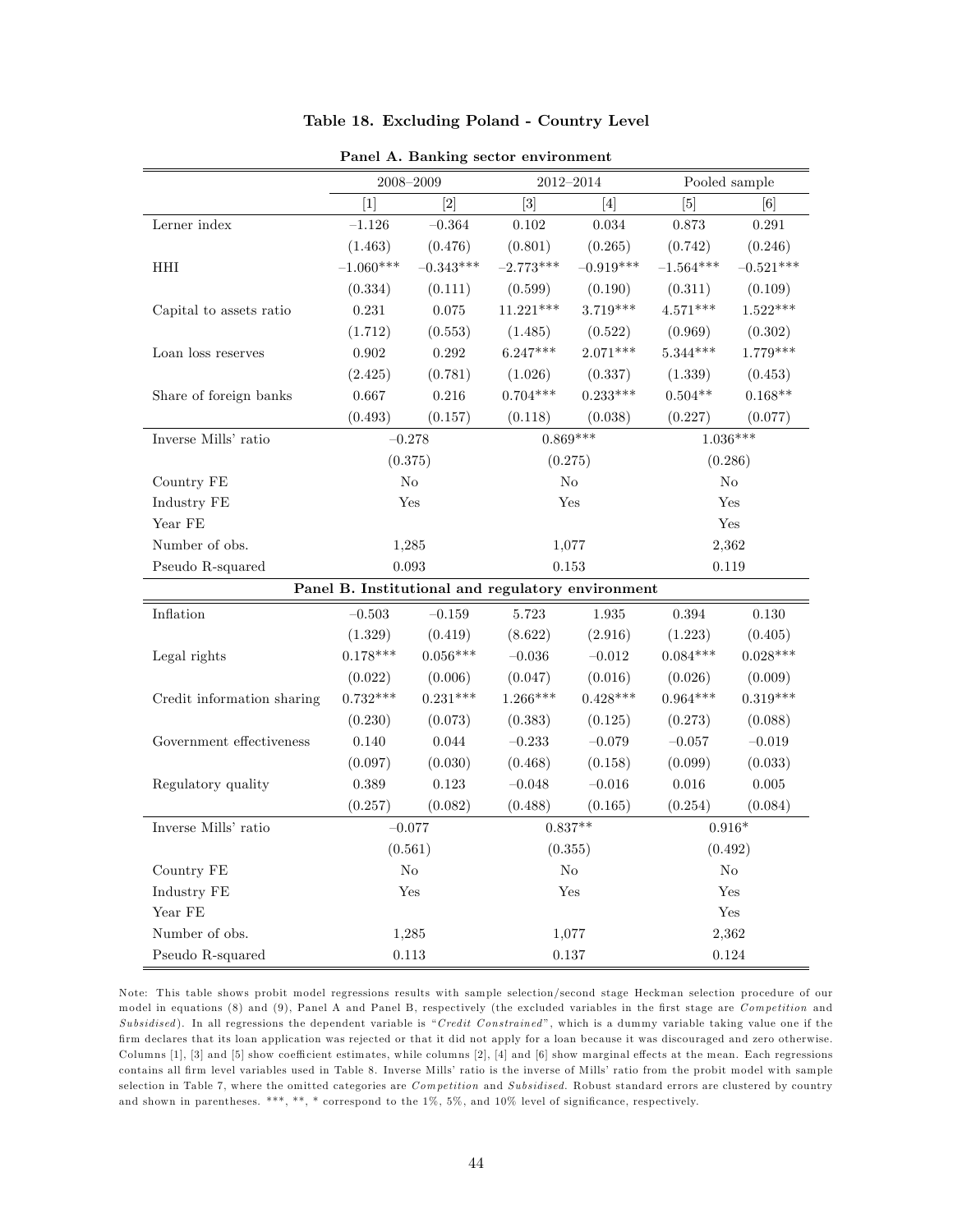

Fig. 1. Biggest Obstacle Faced by Firms in CEE region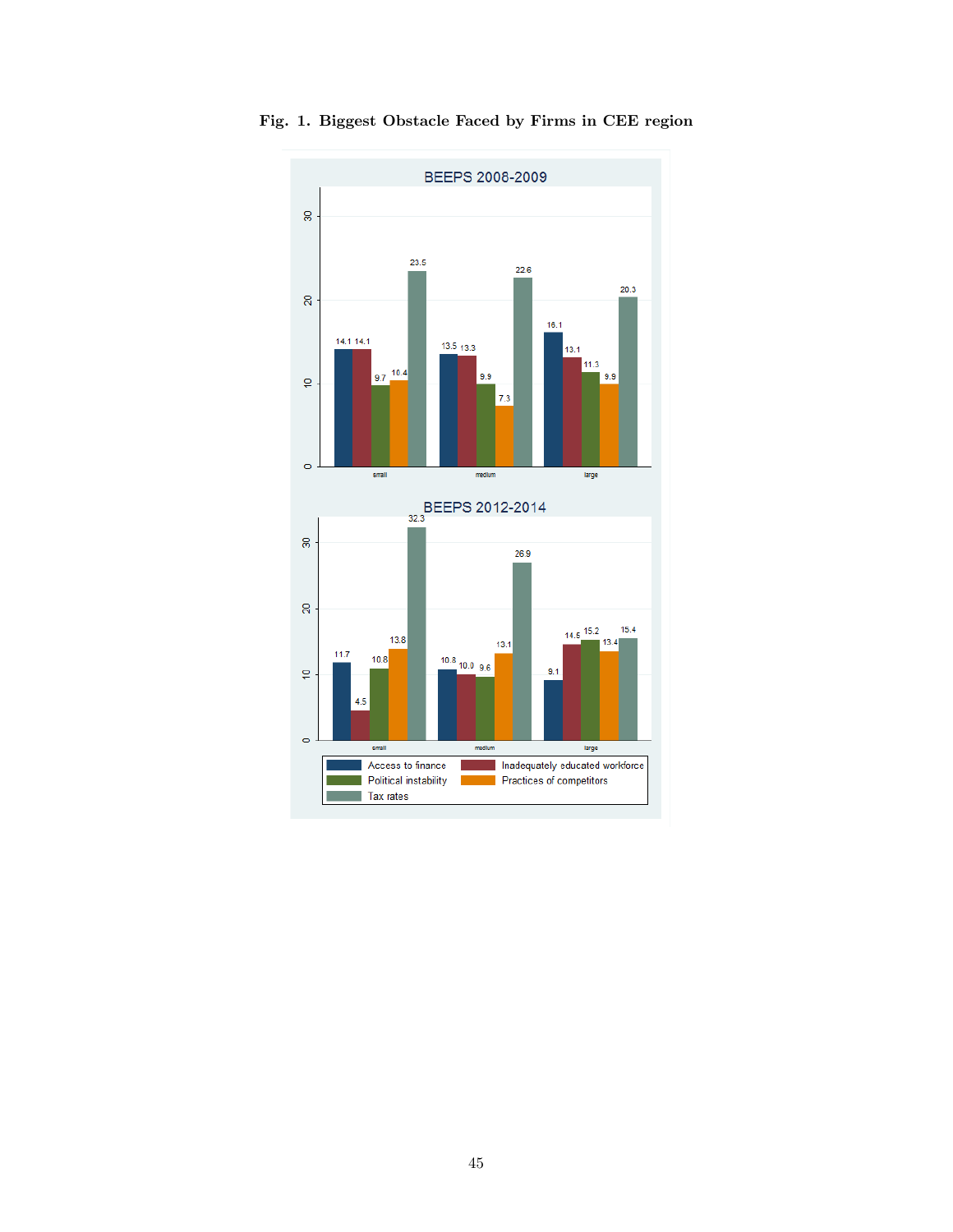

Fig. 2. Average GDP growth across CEE region (%)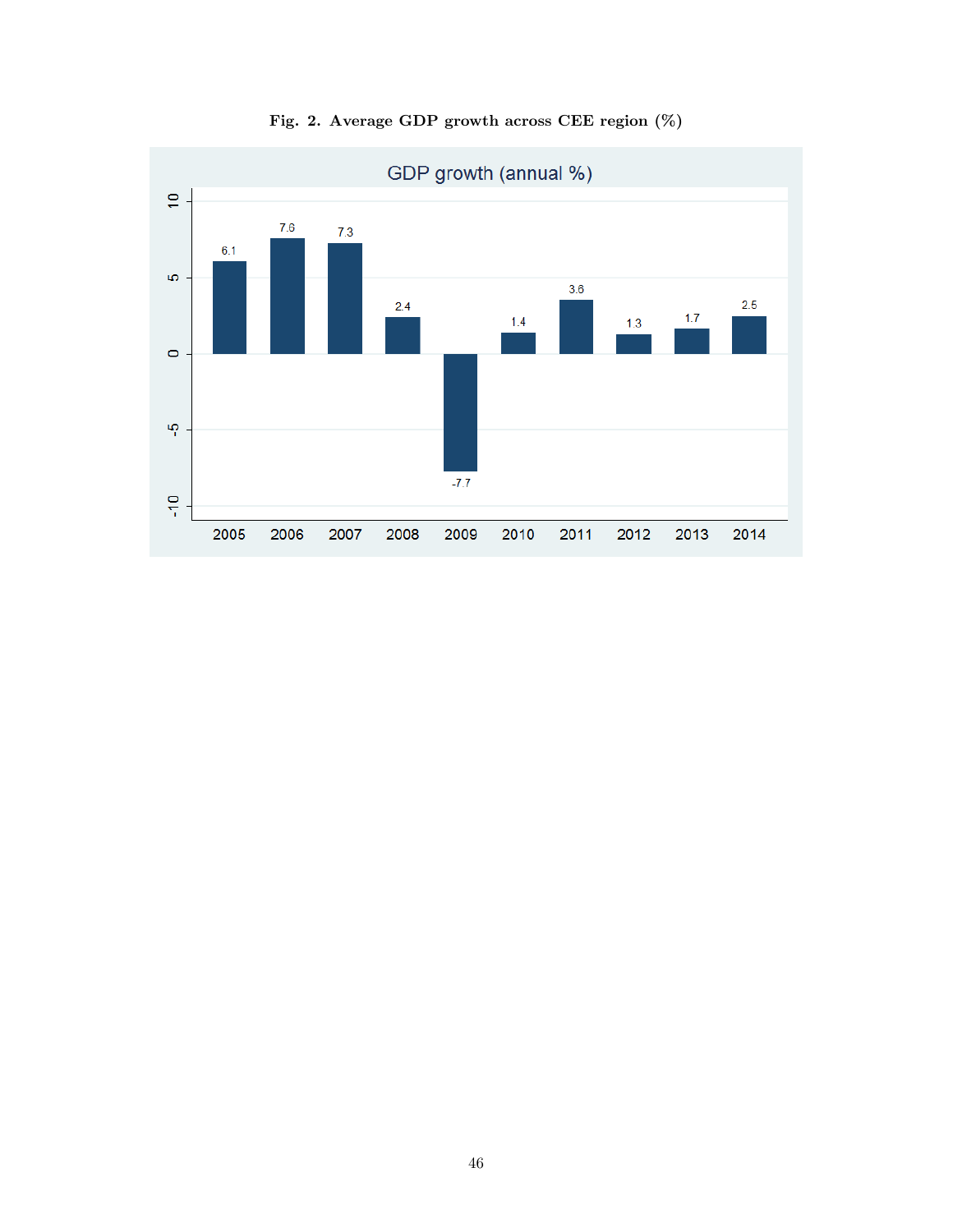

Fig. 3. GDP growth  $(\%)$ , by country Fig. 3. GDP growth  $(\%)$ , by country

10 -10 -5 -10 -5 -10 -10 -5 -10<br>Percent -10 -5 -10 -5 -10 -5 -10 -5 -10 -5 -10 -

10 5 0 -5 Percent

8

 $\approx$ 

2007

2006

 $2005\,$ 

 $20\%$ 

 $2013$ 

 $_{\rm 207}$ 

 $\frac{1}{2}$ 

2010

 $2008\,$ 

 $\overline{\phantom{0}}$ 

 $2006\,$ 

 $2005\,$ 

 $20\%$ 

2013

 $2012$ 

10 5 0 -5 Percent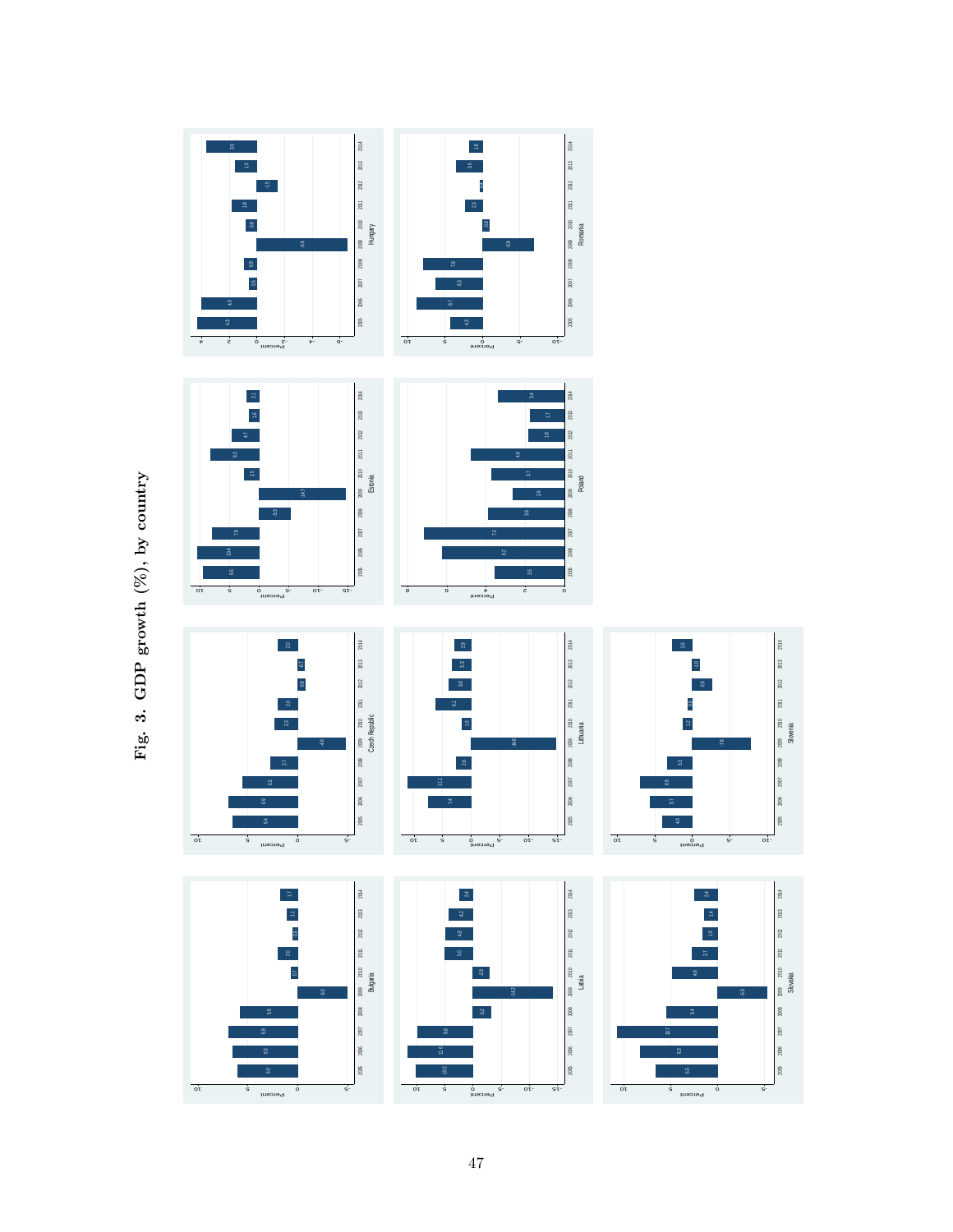